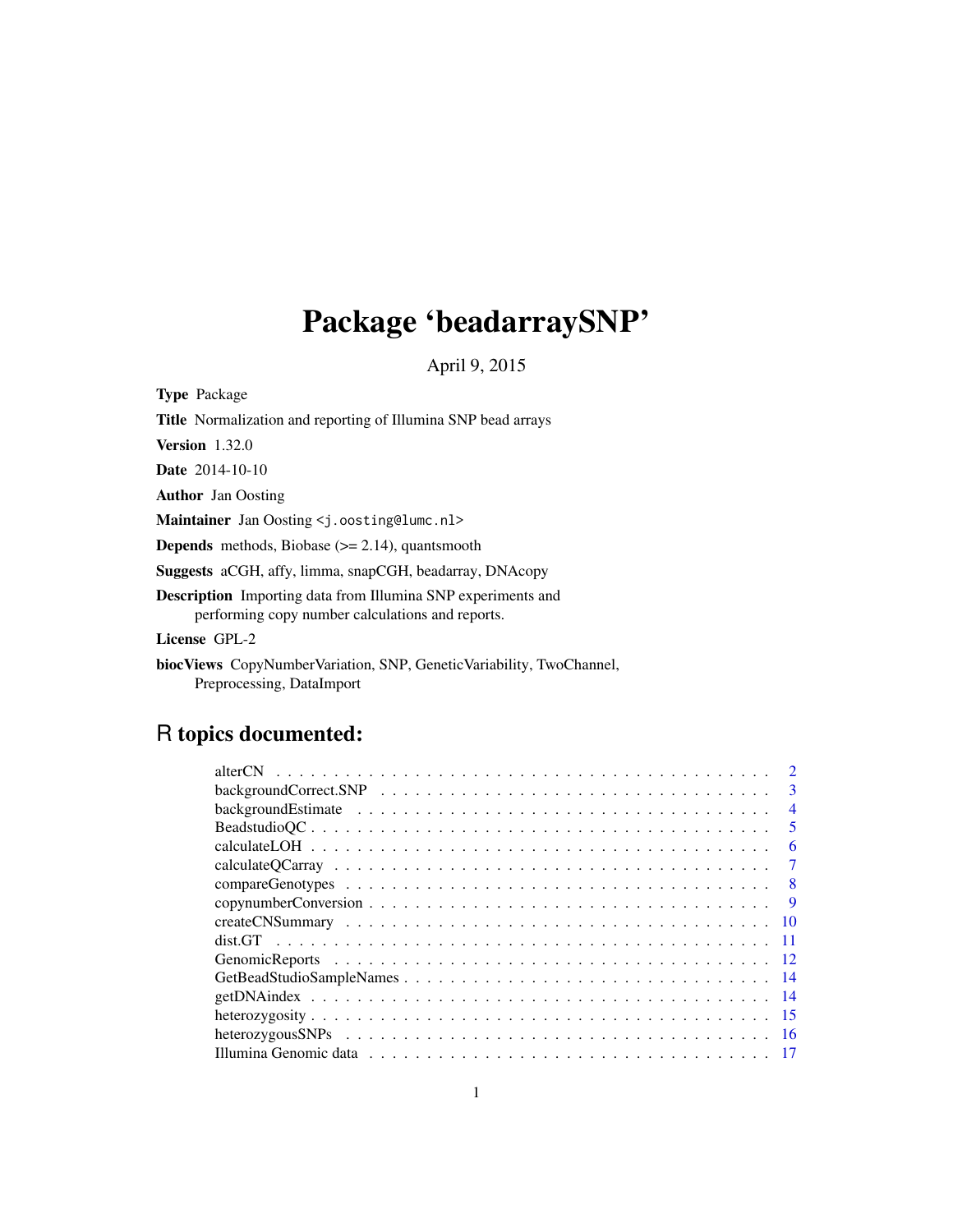<span id="page-1-0"></span>

|       | 41 |
|-------|----|
| Index | 42 |

<span id="page-1-1"></span>alterCN *alterCN*

### Description

Changes one of the levels of a cn.sum data structure

### Usage

```
alterCN(cn.sum, opa, value, updown)
```
### Arguments

| cn.sum | cn.sum structure to change                              |
|--------|---------------------------------------------------------|
| opa    | opa panel within the structure                          |
| value  | the predicted value to change                           |
| updown | the value has a higher (TRUE) or lower (FALSE) cn value |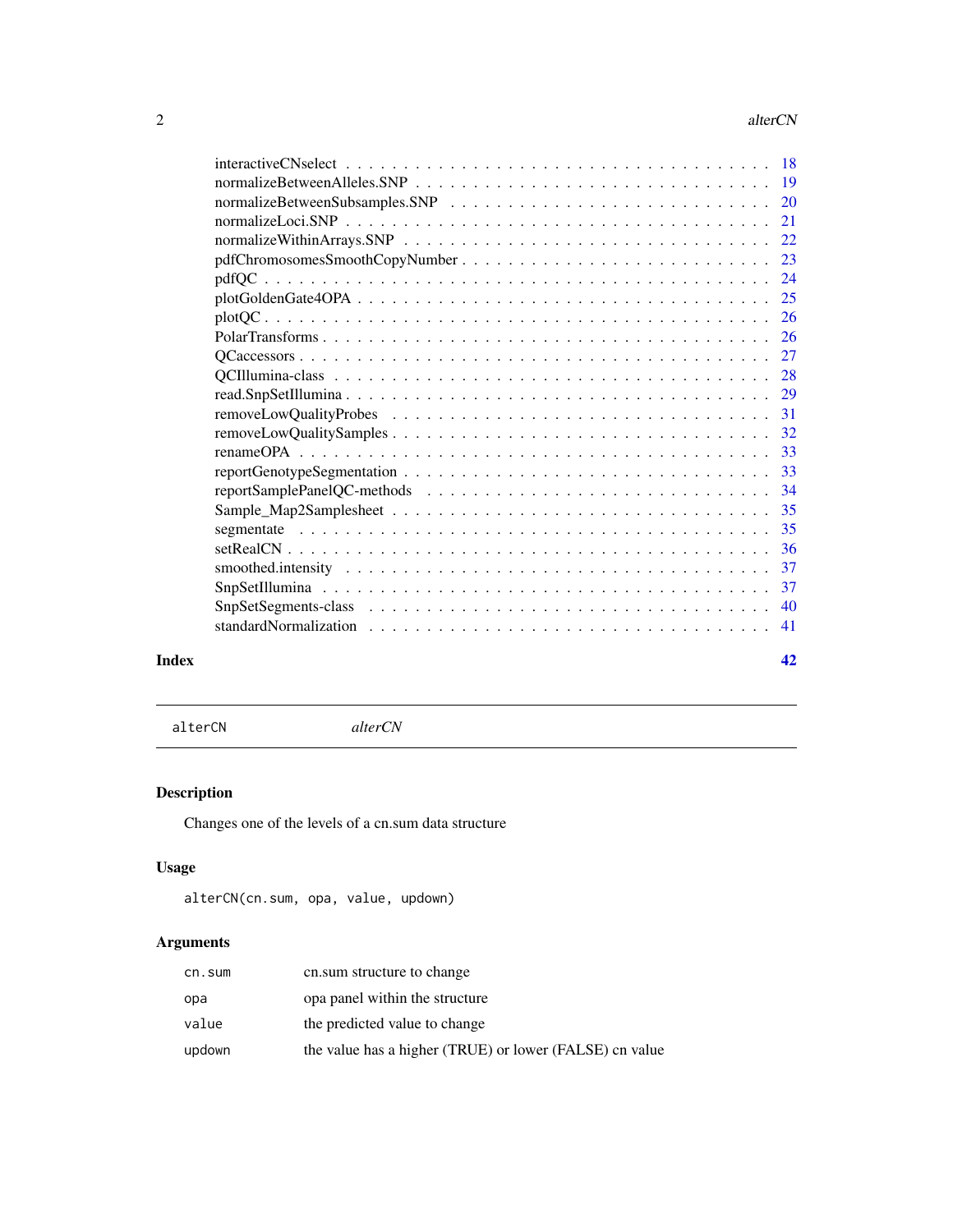### <span id="page-2-0"></span>Details

The state in the cn.sum structure that has a predicted value of value will have it's associated associated inferred copy number increased ( updown is TRUE) or decreased (updown is FALSE). The function makes sure that the copynumber values within a OPA panel have the same order as the predicted values.

### Value

a new cn.sum data structure

### Author(s)

Jan Oosting

### See Also

[interactiveCNselect,](#page-17-1) [createCNSummary,](#page-9-1) [setRealCN](#page-35-1)

<span id="page-2-1"></span>backgroundCorrect.SNP *Background correction*

#### **Description**

Perform background correction on Illumina Golden Gate bead arrays

#### Usage

```
backgroundCorrect.SNP(object,method=c("none", "subtract", "half", "minimum",
                      "edwards", "normexp", "rma"),offset = 0)
```
### Arguments

| object | SnpSetIllumina object                     |
|--------|-------------------------------------------|
| method | character, method of correction           |
| offset | numeric, constant to add after correction |

### Details

Code has been ported from the limma package. The matrices Gb and Rb should be available in the arrayData slot of the object.

#### Value

This function returns an SnpSetIllumina object with background corrected values in the G and R.

#### Author(s)

Jan Oosting, based on limma package by G. Smyth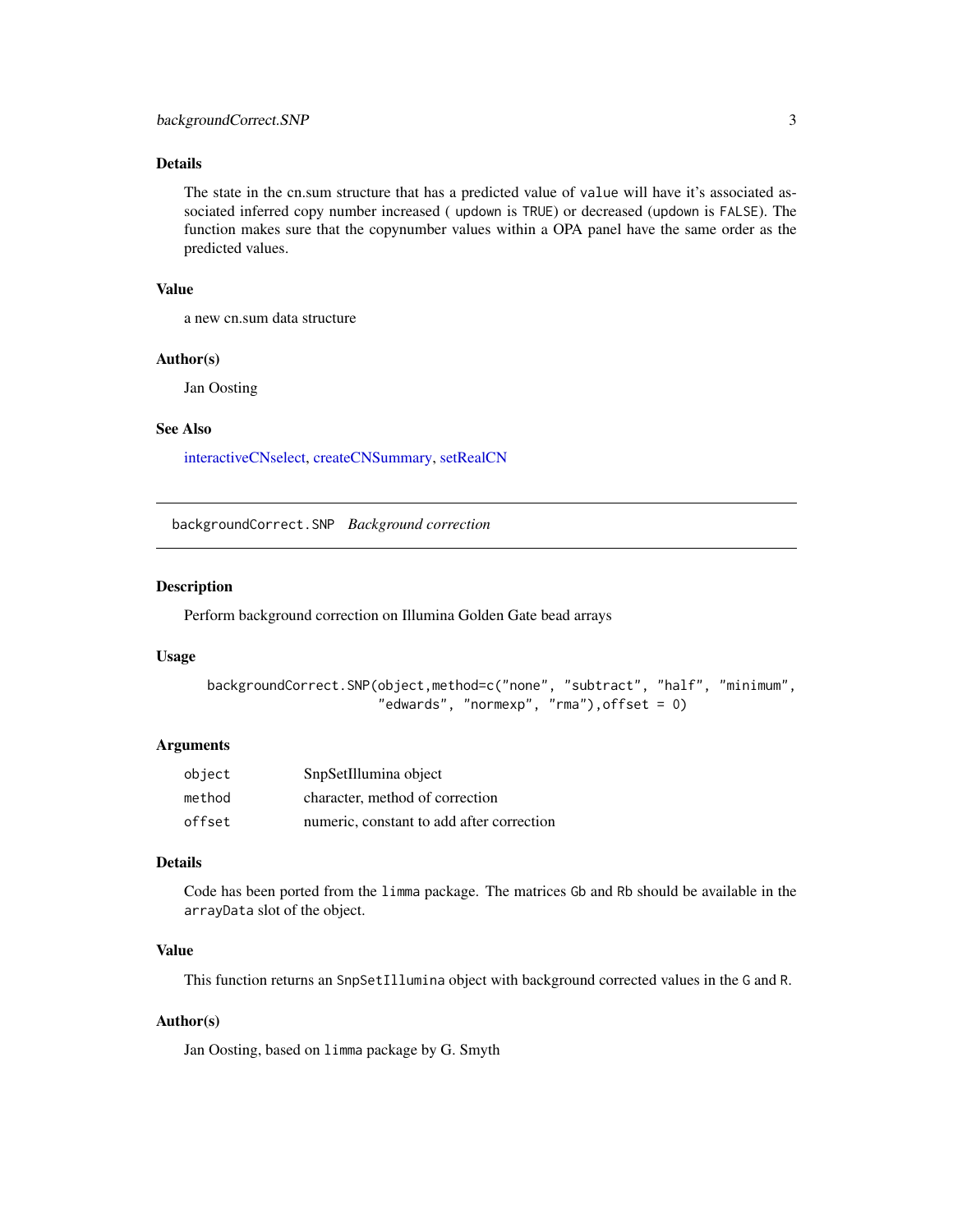#### <span id="page-3-0"></span>See Also

[SnpSetIllumina-class](#page-36-1), [backgroundCorrect](#page-0-0),

[backgroundEstimate](#page-3-1), [normalizeBetweenAlleles.SNP](#page-18-1), [normalizeWithinArrays.SNP](#page-21-1)

#### Examples

## Not run: data.bg<-backgroundCorrect.SNP(data.raw,"subtract")

<span id="page-3-1"></span>backgroundEstimate *Estimate background intensities from foreground intensity*

### Description

Background intensity from Illumina Golden Gate bead arrays are estimated based on several data models

#### Usage

```
backgroundEstimate(object,method=c("minimum", "mode","intmin",
"anglemode"), maxmode=3000, bincount=40, maxangle=0.3, subsample="OPA")
```
#### Arguments

| object    | SnpSetIllumina object                                             |
|-----------|-------------------------------------------------------------------|
| method    | chracter, data model to use                                       |
| maxmode   | numeric, maximum intensity for mode for method="mode"             |
| bincount  | numeric, for method="intmin", see details                         |
| maxangle  | numeric in radians, maximum theta for mode for method="anglemode" |
| subsample | factor or column name in featureData slot                         |

#### Details

The Illumina software does not provide background values in the output. Some models can be used to estimate background from the raw data intensities.

minimum: The allele specific minimum intensity is used.

mode: This model assumes that the first mode of the density of the intensities is determined by the zero-allele in the data, see ref. The signal intensity of the zero-allele should be zero, therefore this is considered the background value.

intmin: This model assumes there is crosstalk between the alleles, and background increases with the intensity of the other allele. The range between 0 and the maximum of the other allele is divided in bincount bins, and the minimum for this allele is determined for probes where the other allele falls in a bin. A linear fit is determined though the minimum values to obtain a gradually increasing value.

anglemode: This model finds the density modes closest to 0 and  $\frac{\pi}{2}$  for polar transformed intensities, and uses this to determine background.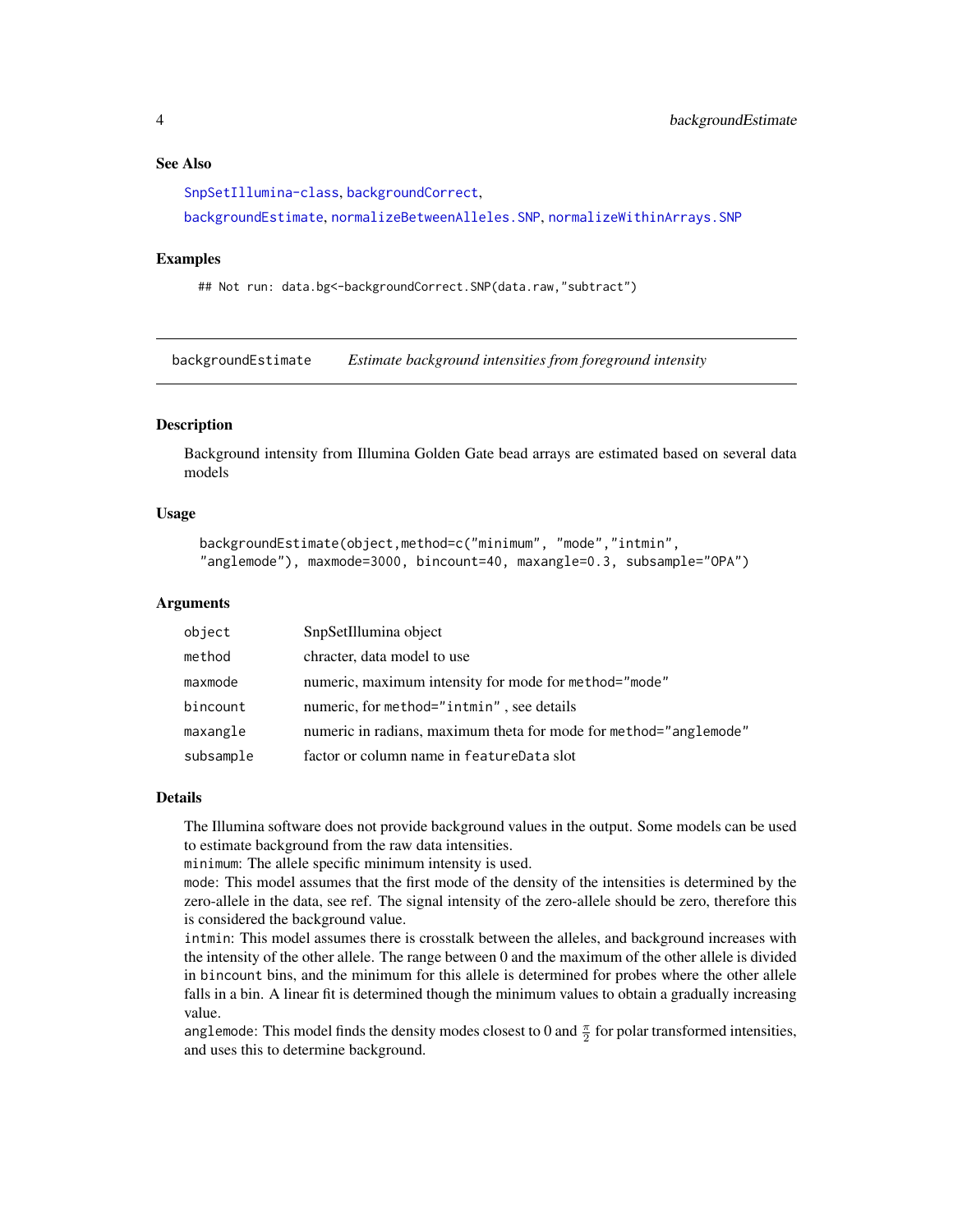### <span id="page-4-0"></span>BeadstudioQC 5

### Value

This function returns an SnpSetIllumina object. The Rb and Gb matrices in the assayData slot contain estimated background values.

### Author(s)

Jan Oosting

#### See Also

[SnpSetIllumina-class](#page-36-1), [backgroundCorrect.SNP](#page-2-1)

BeadstudioQC *Quality control of Beadstudio report files*

#### Description

When data has been imported using a Beadstudio samplesheet and reportfile, these functions can be used to generate quality measures

### Usage

```
BeadstudioQC(object, QClist = list(), arrayType = "Sentrix96")
pdfBeadstudioQC(QClist, basename = "beadstudio", by = 10)
```
### Arguments

| object    | SnpSetIllumina object.                                                                     |
|-----------|--------------------------------------------------------------------------------------------|
| OClist    | list, result of previous call to Beadstudio0C                                              |
| arrayType | character, type of array                                                                   |
| basename  | character, prefix for PDF files. This name will be added before the Barcode of<br>the chip |
| by        | integer, number of samples in barplot, see reportSamplePanelQC                             |

#### Value

The BeadstudioQC function generates a list of [QCIllumina](#page-27-1) objects The pdfBeadstudioQC function generates a pdf-file for each QCIllumina object in the list

#### Author(s)

J. Oosting

#### See Also

[pdfQC](#page-23-1),[calculateQCarray](#page-6-1)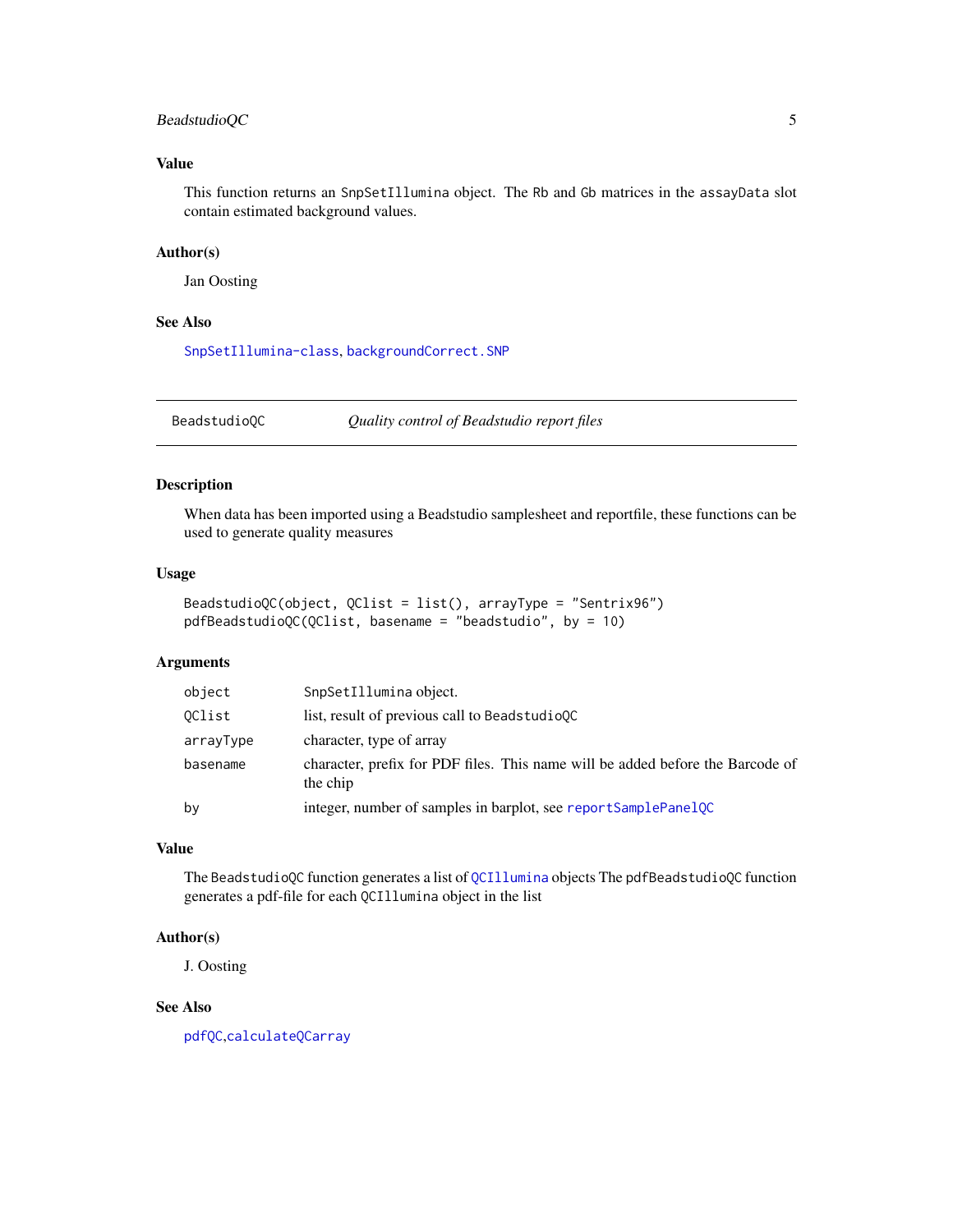<span id="page-5-0"></span>

#### Description

Using pairings of normal and tumor samples the LOH pattern is determined

### Usage

```
calculateLOH(object, grouping, NorTum = "NorTum", ...)
calculateLair(object, grouping = NULL, NorTum = "NorTum", min.intensity = NULL,
    use.homozygous.avg = FALSE)
```
### Arguments

| object             | SnpSetIllumina object                                                                         |
|--------------------|-----------------------------------------------------------------------------------------------|
| grouping           | Factor to show which samples belong together (are of the same individual)                     |
| NorTum             | character vector or factor. Elements containing "N" are considered to be the<br>normal sample |
| min.intensity      | numeric                                                                                       |
| use.homozygous.avg | logical                                                                                       |
| $\cdot$            | extra arguments for link{heterozygousSNPs}                                                    |

### Details

The heterozygous SNPs of the normal sample are inspected for changes. SNPs where the genotype of the test sample are homozygous are set to TRUE

#### Value

For calculateLOH a SnpSetIllumina object with loh and nor.gt matrices in assayData. loh is a logical matrix, and nor.gt is a character matrix containing the genotypes of the corresponding normal sample For calculateLair a SnpSetIllumina object with lair matrix in assayData. lair is the lesser allele intensity ratio. If a corresponding normal sample is found, it is taken as reference. Else the genotypes of normal samples are taken as a reference

#### Author(s)

Jan Oosting

### See Also

[SnpSetIllumina-class](#page-36-1)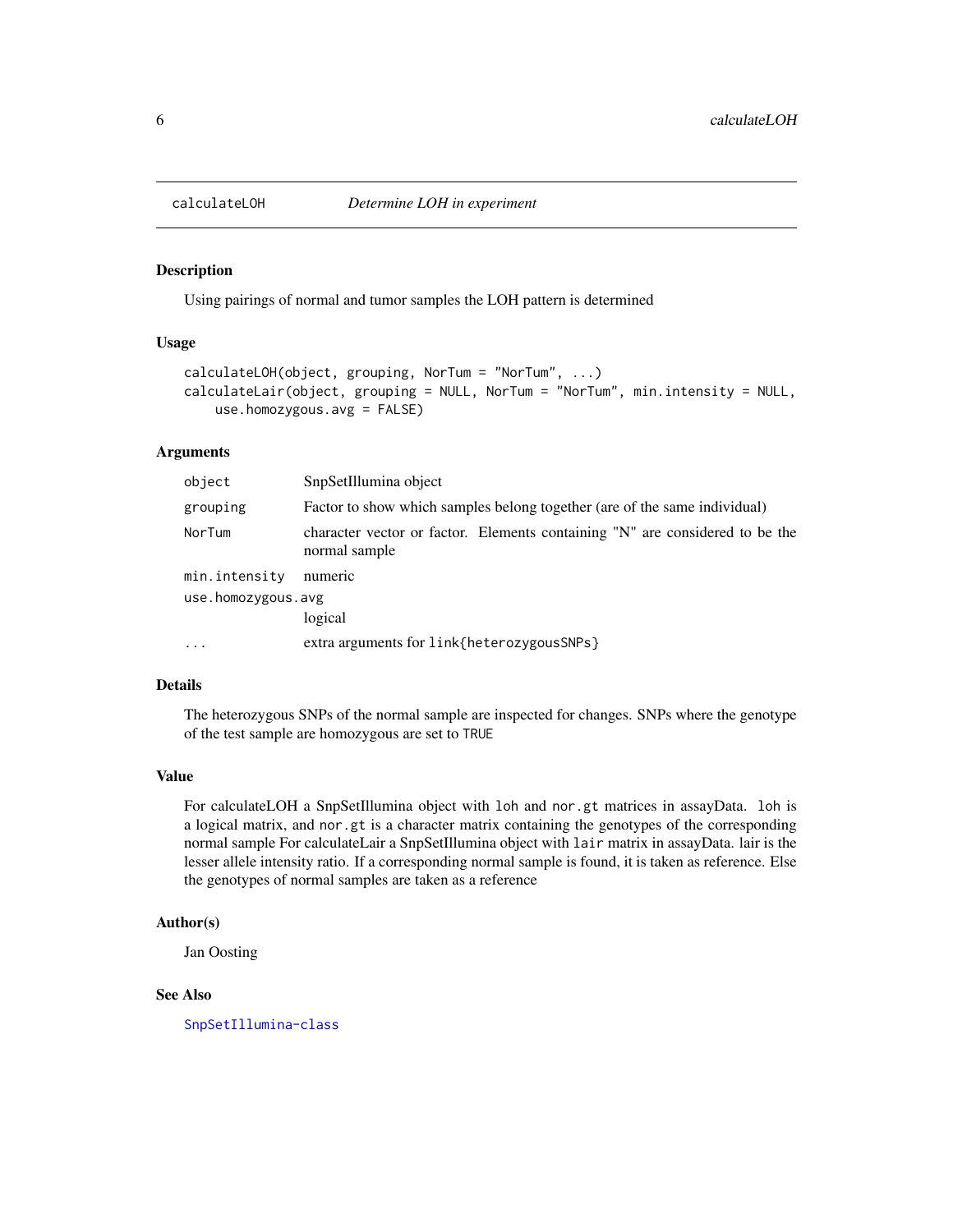<span id="page-6-1"></span><span id="page-6-0"></span>

### Description

Retrieves QC and identifying information of Illumina Sentrix arrays.

#### Usage

```
calculateQCarray(object, QCobject = NULL, arrayType="Sentrix96")
```
### Arguments

| object    | SnpSetIllumina object. Should contain information of a single Sentrix array<br>and a single type of OPA panel        |
|-----------|----------------------------------------------------------------------------------------------------------------------|
| OCobiect  | OCI11umina-class object: If set the information in the object is amended with<br>data from the SnpSetIllumina object |
| arrayType | character, see arrayType                                                                                             |

#### Details

Sample summary values are mapped to the physical layout of the Sentrix array using the Row and Col columns of the phenoData slot. These will be available when [read.SnpSetIllumina](#page-28-1) is used to create SnpSetIllumina objects.

Use successive calls to calculateQCarray to process Sentrix arrays with multiple probe panels.

If data is read using a samplesheet that defines manifest files it is possible to handle data with multiple manifests and/or multiple Sentrix arrays

#### Value

A QCIllumina object, when multiple arrays were combined a list of QCIllumina objects

### Author(s)

Jan Oosting

#### See Also

link{QCIllumina-class}, link{reportSamplePanelQC}, link{plotQC}

#### Examples

## Not run: QC<-calculateQCarray(data.raw1) ## Not run: QC<-calculateQCarray(data.raw2,QC)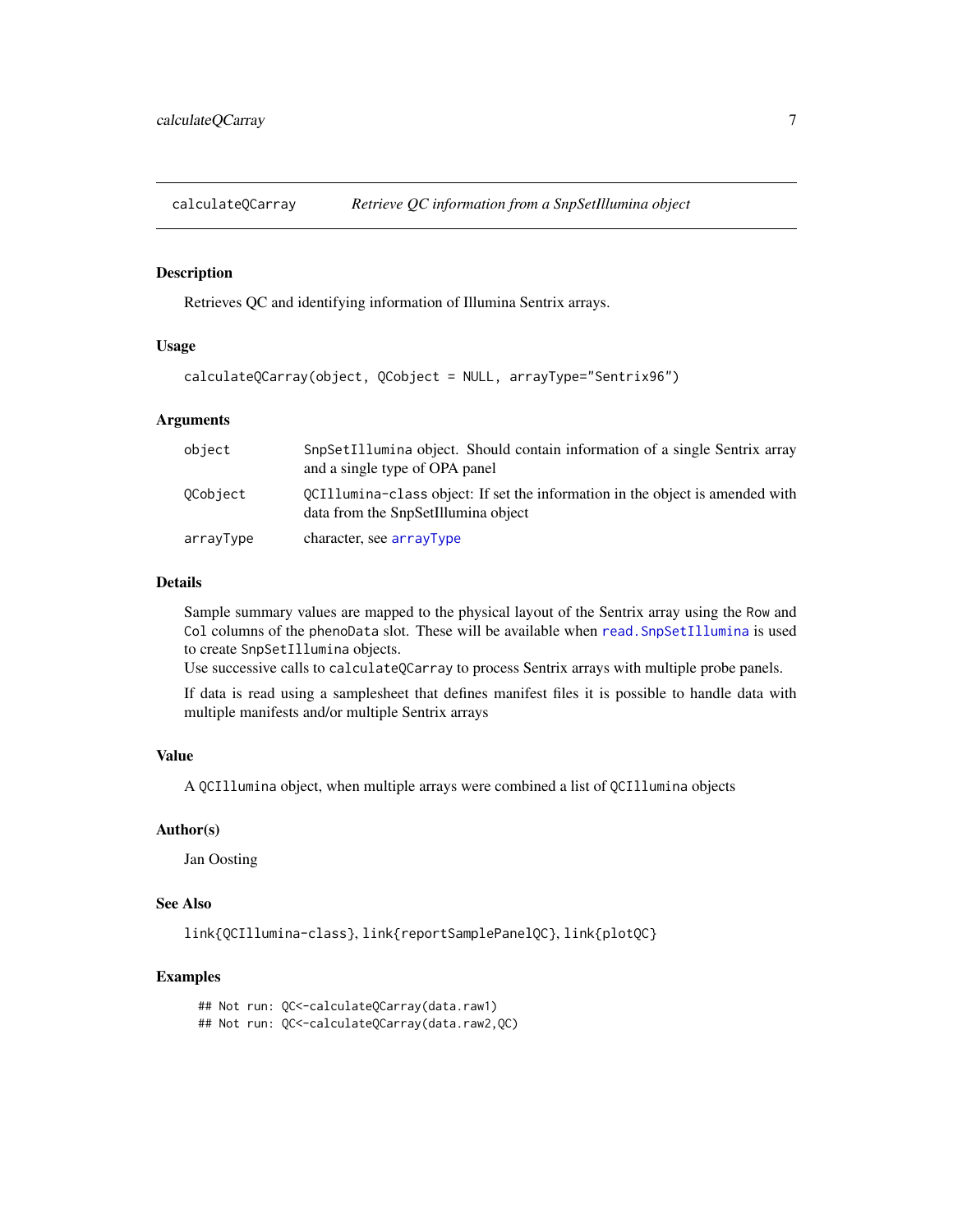<span id="page-7-1"></span><span id="page-7-0"></span>compareGenotypes *Compare genotypes*

### Description

Pairwise comparison of genotypes between unaffected and affected tissue from the same subject

### Usage

compareGenotypes(genotypeT, genotypeN)

### Arguments

| genotypeT | character or logical vector, genotypes of affected tissue                                              |
|-----------|--------------------------------------------------------------------------------------------------------|
| genotypeN | character or logical vector with same length as genotypeT, genotypes of unaf-<br>fected, normal tissue |

#### Details

Heterozygous probes have one the following values. TRUE, H or AB. All other values are considered homozygous. The primary purpose of the method is to find probes with loss of heterozygosity (LOH), where the unaffected probe is heterozygous and the affected is called homozygous.

### Value

A vector with the same length as the arguments where each element can have one of four values

| $^{\prime}$ u' | Uninformative: both affected and normal are homozygous |
|----------------|--------------------------------------------------------|
| , i, j         | Informative: both affected and unaffected heterozygous |
| , 1,           | Loss: unaffected heterozygous, affected homozygous     |
| $^{\prime}$ a' | Artefact: unaffected homozygous, affected heterozygous |

### Author(s)

Jan Oosting

#### See Also

[heterozygousSNPs](#page-15-1)

### Examples

```
data(chr17.260)
compareGenotypes(exprs(chr17.260)[,"514TV"],exprs(chr17.260)[,"514NP"])
```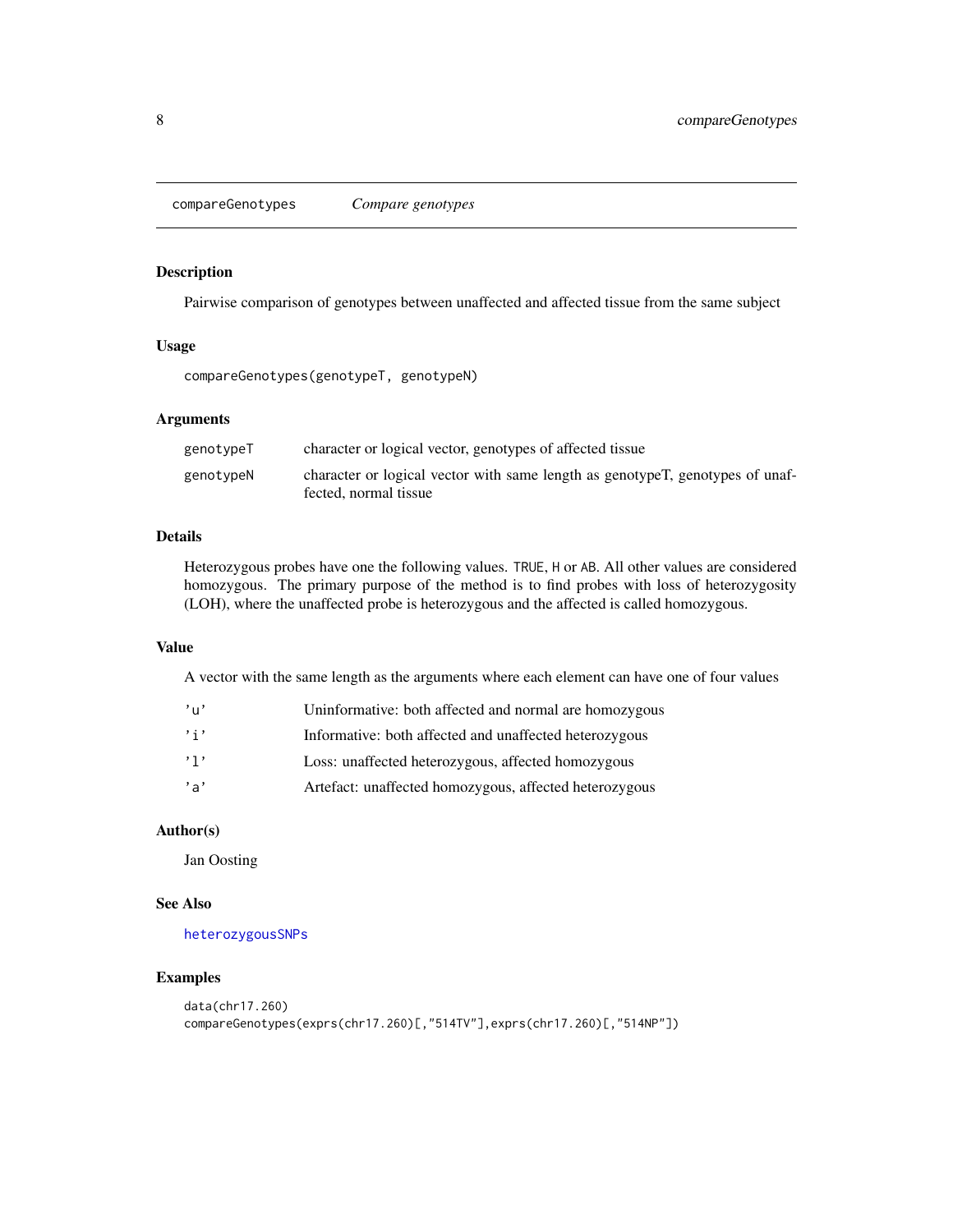<span id="page-8-0"></span>copynumberConversion *Conversion to Copynumber analysis objects*

### Description

SnpSetIllumina objects are converted to other objects for numerical analysis

#### Usage

```
convert2aCGH(object,normalizedTo=2,doLog=TRUE,organism="hsa")
convert2SegList(object,normalizedTo=2,doLog=TRUE,organism="hsa")
```
#### Arguments

| object       | SnpSetIllumina object                                                                                                                                     |
|--------------|-----------------------------------------------------------------------------------------------------------------------------------------------------------|
| normalizedTo | numeric, 'normal' copynumber datavalue for object                                                                                                         |
| doLog        | $logical, perform logarithmic transformation (log2)$                                                                                                      |
| organism     | character, organism used in object. Currently 'hsa' and 'mmu' are recognized.<br>Used to convert sex chromosomes to their proper numerical representation |

### Details

These functions produce objects that can be used by the analysis functions in the aCGH or snapCGH packages. The SnpSetIllumina intensity values are stored in a linear scale. Both types of objects assume a logarithmic scale, so by default the values are transformed to a log2 scale centered around 0.

#### Value

convert2aCGH returns a aCGH object as used in the aCGH package. convert2SegList returns a SegList object as used in the snapCGH package.

#### Author(s)

Jan Oosting

### See Also

[SnpSetIllumina-class](#page-36-1), [aCGH-class](#page-0-0), [SegList-class](#page-0-0)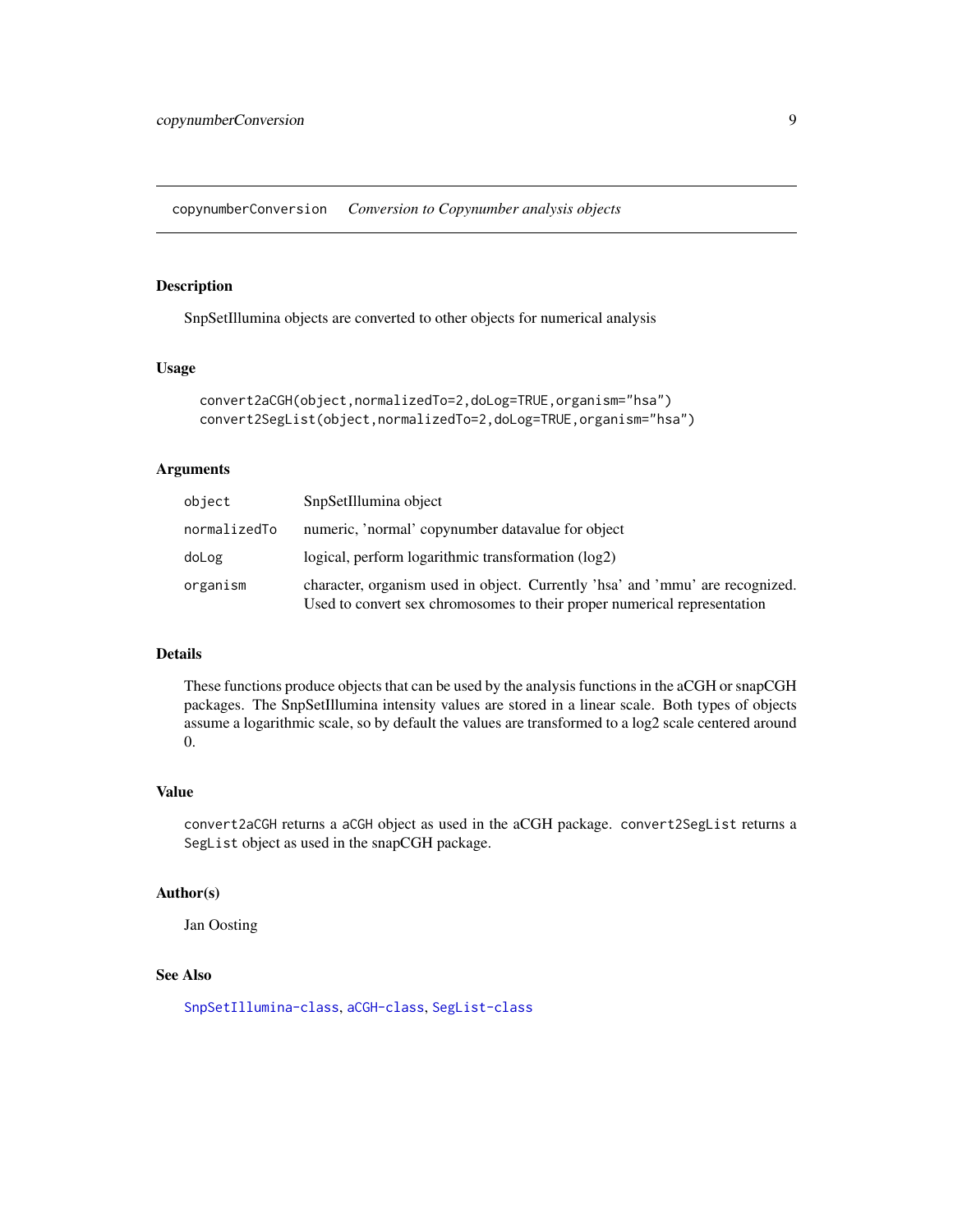<span id="page-9-1"></span><span id="page-9-0"></span>

#### Description

Create a summary object of the genomic copy number states in a sample of segmented data

### Usage

```
createCNSummary(object, sample, dnaIndex=1, subsample = "OPA")
```
### Arguments

| object    | SNPSetIllumina object after segmentation segmentate               |
|-----------|-------------------------------------------------------------------|
| sample    | SampleName or index of the sample for which to create the summary |
| dnaIndex  | Measured DNA index of the sample                                  |
| subsample | factor or column name in featureData slot                         |

#### Details

The segments within a sample are assigned a copy number value. When the inferred slot in assayData is empty, all segments will be set to 2. Otherwise the values are recovered from the inferred slot. Gender is taken into account for the sex chromosomes.

#### Value

list with the following elements

| dnaIndex     | same as parameter dnaIndex                                                |
|--------------|---------------------------------------------------------------------------|
| CN.total.nrm | Total expected copynumber for a 'normal' specimen $\sim 2*$ feature count |
| states       | data.frame with columns opa, count, intensity, copynumber                 |

This list can be used as the cn. sum argument for plotGoldenGate4OPA, alterCN, getDNAindex and setRealCN

#### Author(s)

Jan Oosting

#### See Also

[segmentate,](#page-34-1) [alterCN,](#page-1-1) [plotGoldenGate4OPA](#page-24-1)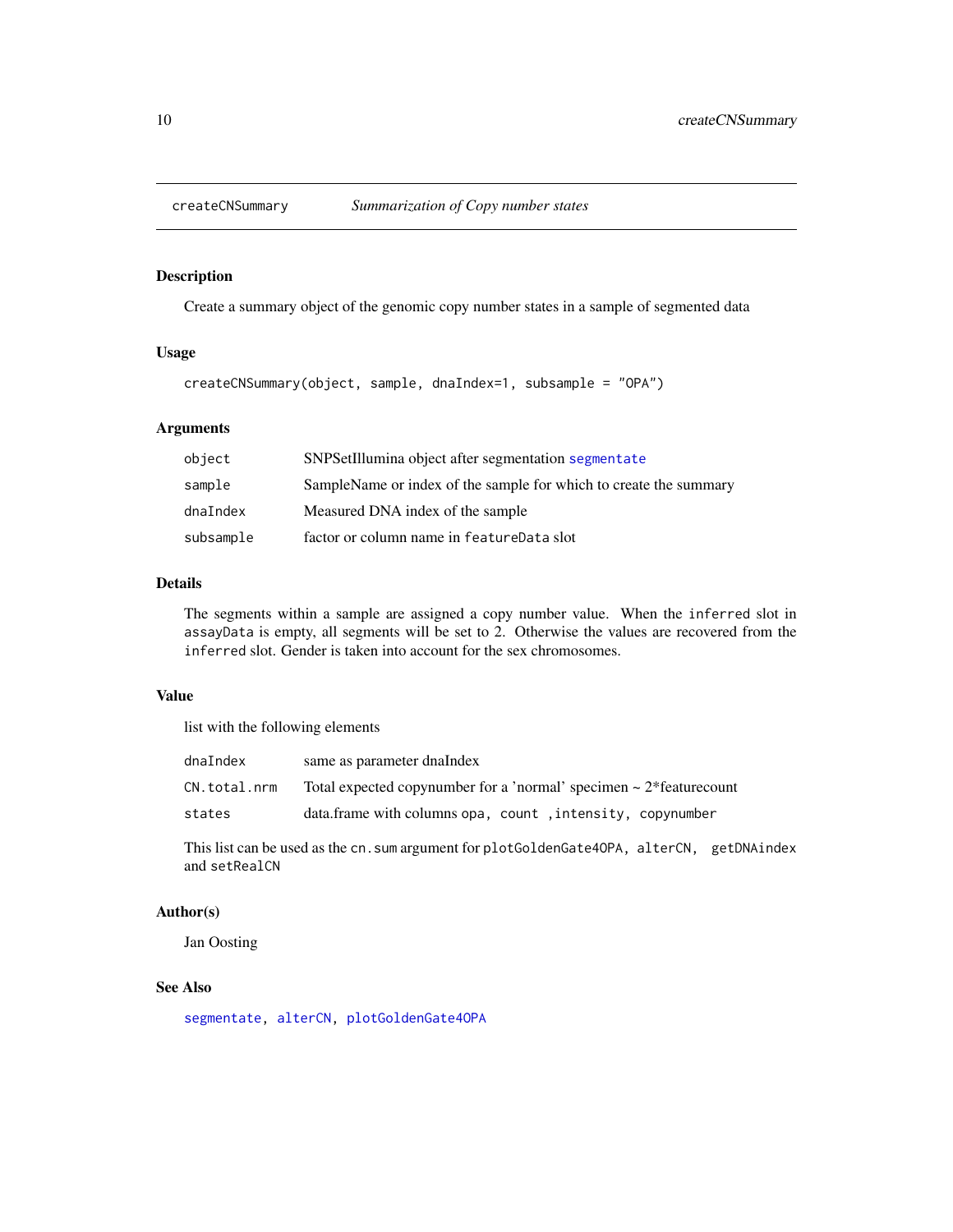<span id="page-10-0"></span>dist.GT *dist.GT*

### Description

Calculate distance matrix based of differences in genotype calls

#### Usage

dist.GT(object)

### Arguments

object SnpSetIllumina object

### Details

Calculates distances between samples as percentage of differences in genotype

### Value

'dist.GT' returns an object of class 'dist'

### Author(s)

Jan Oosting

### See Also

[dist](#page-0-0), [hclust](#page-0-0)

### Examples

```
data(chr17.260)
plot(hclust(dist.GT(chr17.260)))
```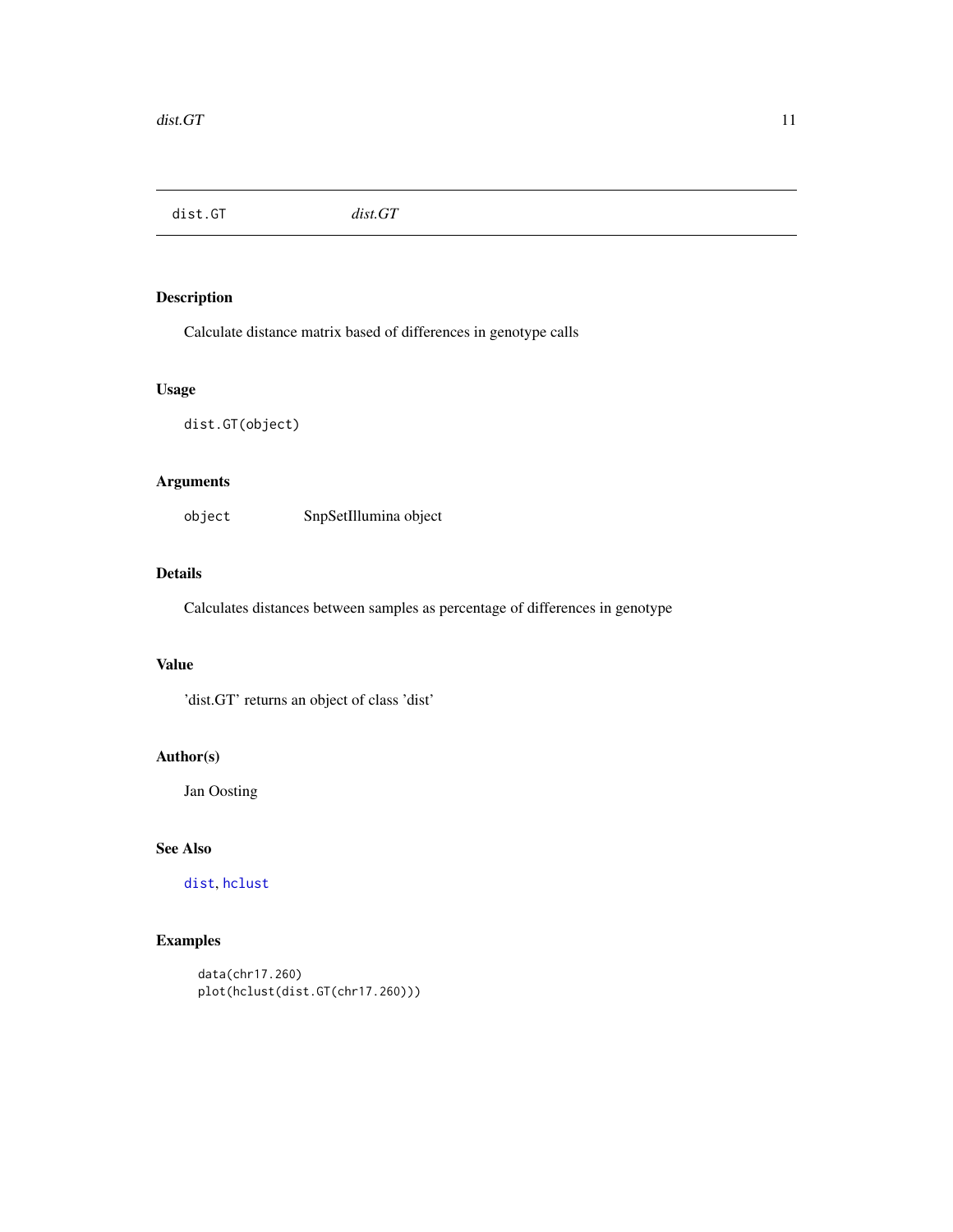<span id="page-11-0"></span>GenomicReports *Genomic reports*

#### <span id="page-11-1"></span>Description

Create reports for all samples in a dataset.

#### Usage

```
reportChromosomesSmoothCopyNumber(snpdata, grouping, normalizedTo=2,
 smooth.lambda=2, ridge.kappa=0, plotLOH=c("none", "marker", "line", "NorTum"),
  sample.colors = NULL, ideo.bleach=0.25, ...)
reportSamplesSmoothCopyNumber(snpdata, grouping, normalizedTo=2,
 smooth.lambda=2, ridge.kappa=0, plotLOH=c("none", "marker", "line", "NorTum"),
  sample.colors=NULL, ...)
reportGenomeGainLossLOH(snpdata, grouping, plotSampleNames=FALSE, sizeSampleNames=4,
 distance.min, upcolor="red", downcolor="blue", lohcolor="grey", hetcolor="lightgrey",
  lohwidth=1, segment=101, orientation=c("V","H"), ...)
reportChromosomeGainLossLOH(snpdata, grouping, plotSampleNames=FALSE, distance.min,
 upcolor="red", downcolor="blue", lohcolor="grey", hetcolor="lightgrey", proportion=0.2,
 plotLOH=TRUE, segment=101, ...)
reportGenomeIntensityPlot(snpdata, normalizedTo=NULL, subsample=NULL, smoothing=c("mean", "quant"),
  dot.col="black", smooth.col="red", ...)
```
### Arguments

| snpdata         | SnpSetIllumina object.                                                                                                   |
|-----------------|--------------------------------------------------------------------------------------------------------------------------|
| grouping        | factor, elements with same value are plotted together. Defaults to groups of 4 in<br>order of the samples in the object. |
| normalizedTo    | numeric, a horizontal line is drawn at this position.                                                                    |
| smooth.lambda   | smoothing parameter for quantsmooth.                                                                                     |
| ridge.kappa     | smoothing parameter for quantsmooth.                                                                                     |
| plotLOH         | indicate regions or probes with LOH, see details.                                                                        |
| sample.colors   | vector of color.                                                                                                         |
| plotSampleNames |                                                                                                                          |
|                 | logical.                                                                                                                 |
| sizeSampleNames |                                                                                                                          |
|                 | numeric, margin size for sample names.                                                                                   |
| distance.min    | numerical.                                                                                                               |
| upcolor         | color.                                                                                                                   |
| downcolor       | color.                                                                                                                   |
| lohcolor        | color.                                                                                                                   |
| hetcolor        | color.                                                                                                                   |
|                 |                                                                                                                          |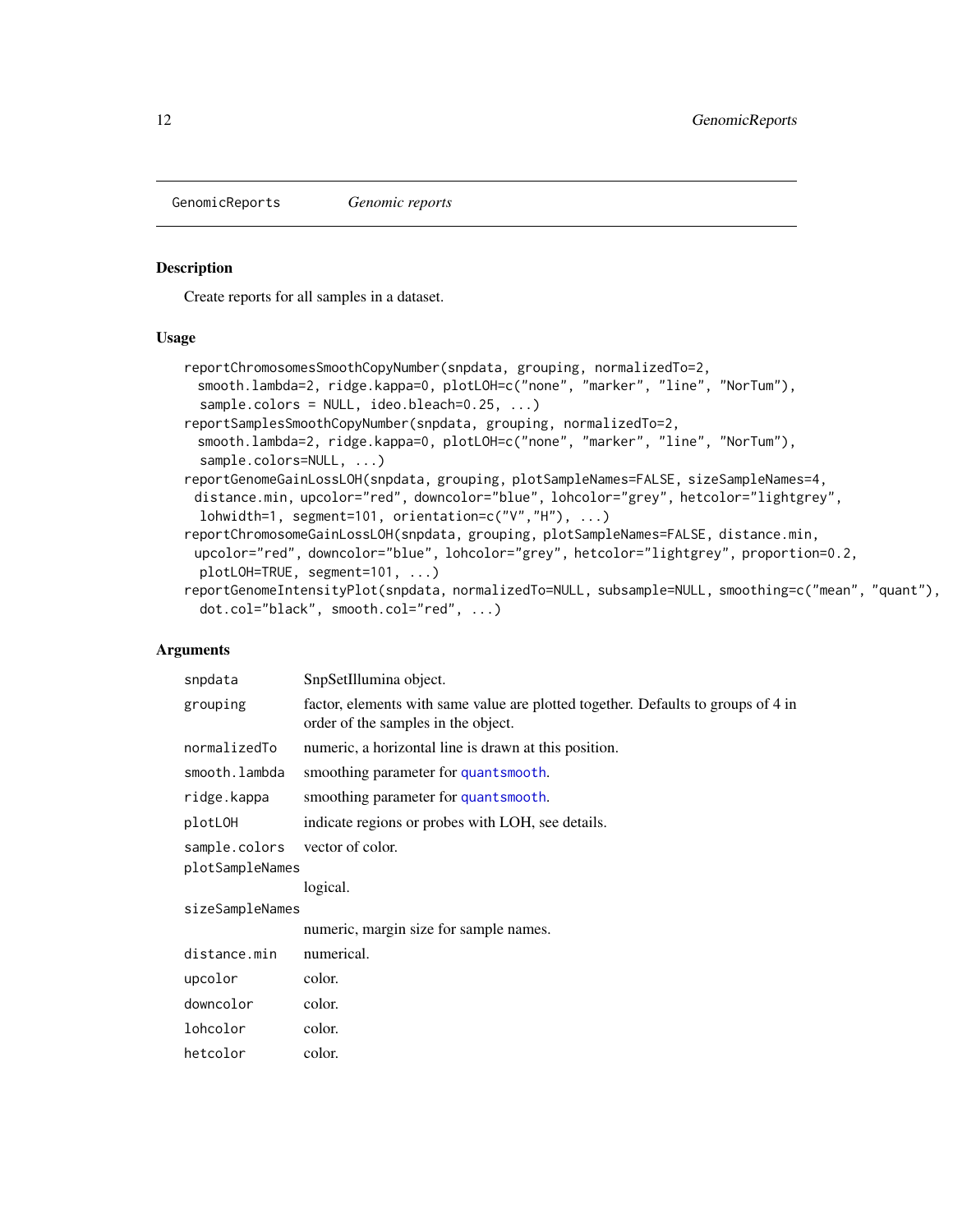### GenomicReports 13

| lohwidth    | numerical, relative width of the LOH part of the sample          |
|-------------|------------------------------------------------------------------|
| segment     | integer.                                                         |
| orientation | ["V","H"], vertical or horizontal orientation of plot.           |
| proportion  | numerical, proportion of the plot to use for idiogram annotation |
| subsample   | character, or factor of length of features                       |
| smoothing   | Type of smoothing per chromosome.                                |
| dot.col     | color.                                                           |
| smooth.col  | color.                                                           |
| ideo.bleach | numeric $[0,1]$                                                  |
| $\cdots$    | arguments are forwarded to plot or getChangedRegions.            |

### Details

The first function creates plots for each group and each chromosome in the dataset. The second function creates full genome plot for each group in the dataset. Beware that a lot of plots can be created, and usually you should prepare for that, by redirecting the plots to pdf or functions that create picture files like jpg, png, bmp.

#### Value

These functions are executed for their side effects

### Author(s)

Jan Oosting

### See Also

[quantsmooth](#page-0-0),[prepareGenomePlot](#page-0-0), [pdfChromosomesSmoothCopyNumber](#page-22-1), [pdfSamplesSmoothCopyNumber](#page-22-2)

### Examples

```
data(chr17.260)
chr17nrm <- standardNormalization(chr17.260)
par(mfrow = c(4,2), mar = c(2,4,2,1))reportChromosomesSmoothCopyNumber(chr17nrm, grouping=pData(chr17.260)$Group,smooth.lambda = 4)
```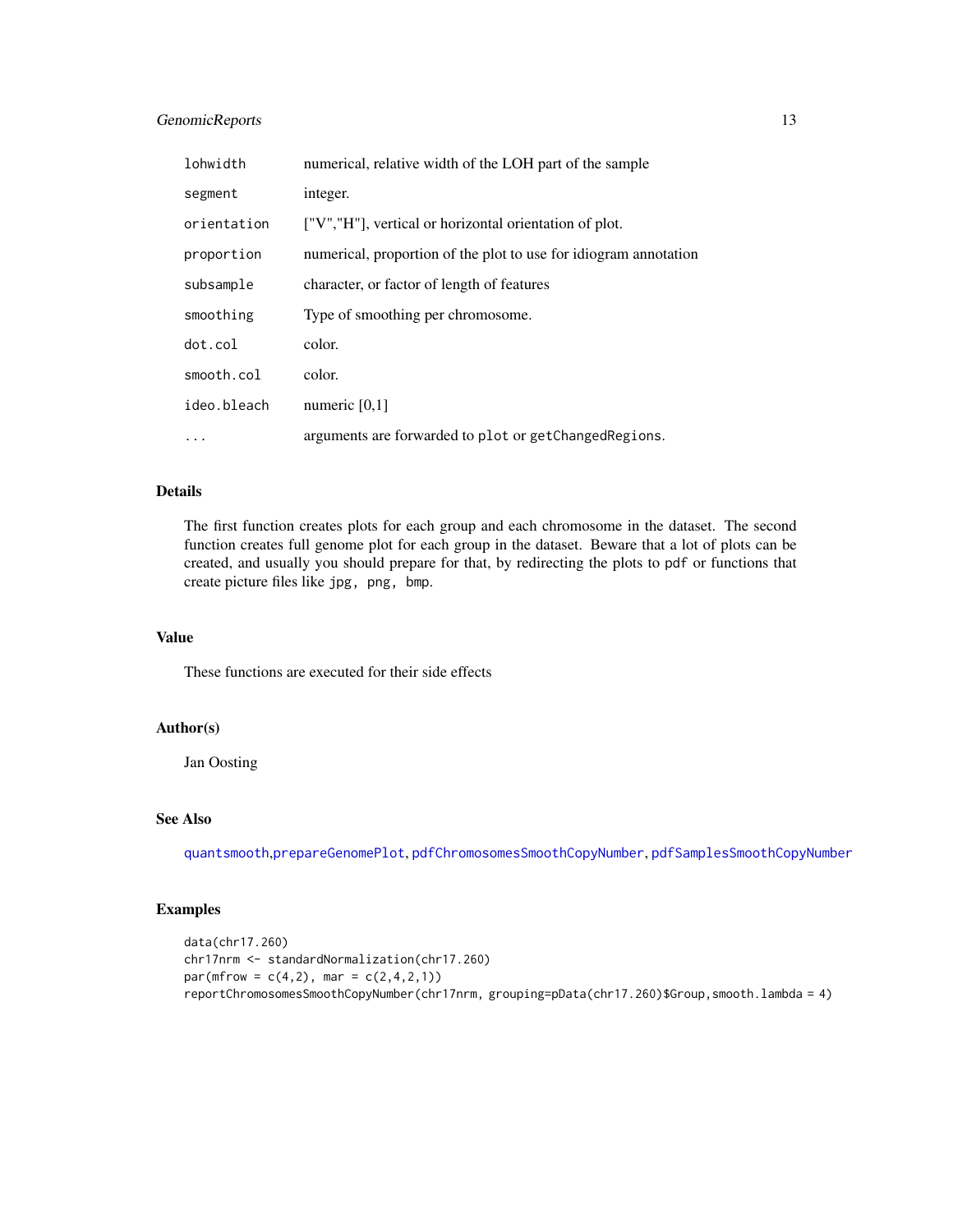```
GetBeadStudioSampleNames
```
*Extract samplenames from a report file*

### Description

Extract the samplenames from a report file that was created as a final report from Illumina Beadstudio

### Usage

GetBeadStudioSampleNames(reportfile)

### Arguments

reportfile character, name of report file

### Details

This function will read the report file, and extract the sample names from the Sample ID column

#### Value

character vector

#### Author(s)

Jan Oosting

#### See Also

[read.SnpSetIllumina](#page-28-1)

| getDNAindex | Calculate the DNA index based on assigned copy number values to |
|-------------|-----------------------------------------------------------------|
|             | probes                                                          |

### Description

Calculate the DNA index based on assigned copy number values to probes

### Usage

getDNAindex(cn.sum)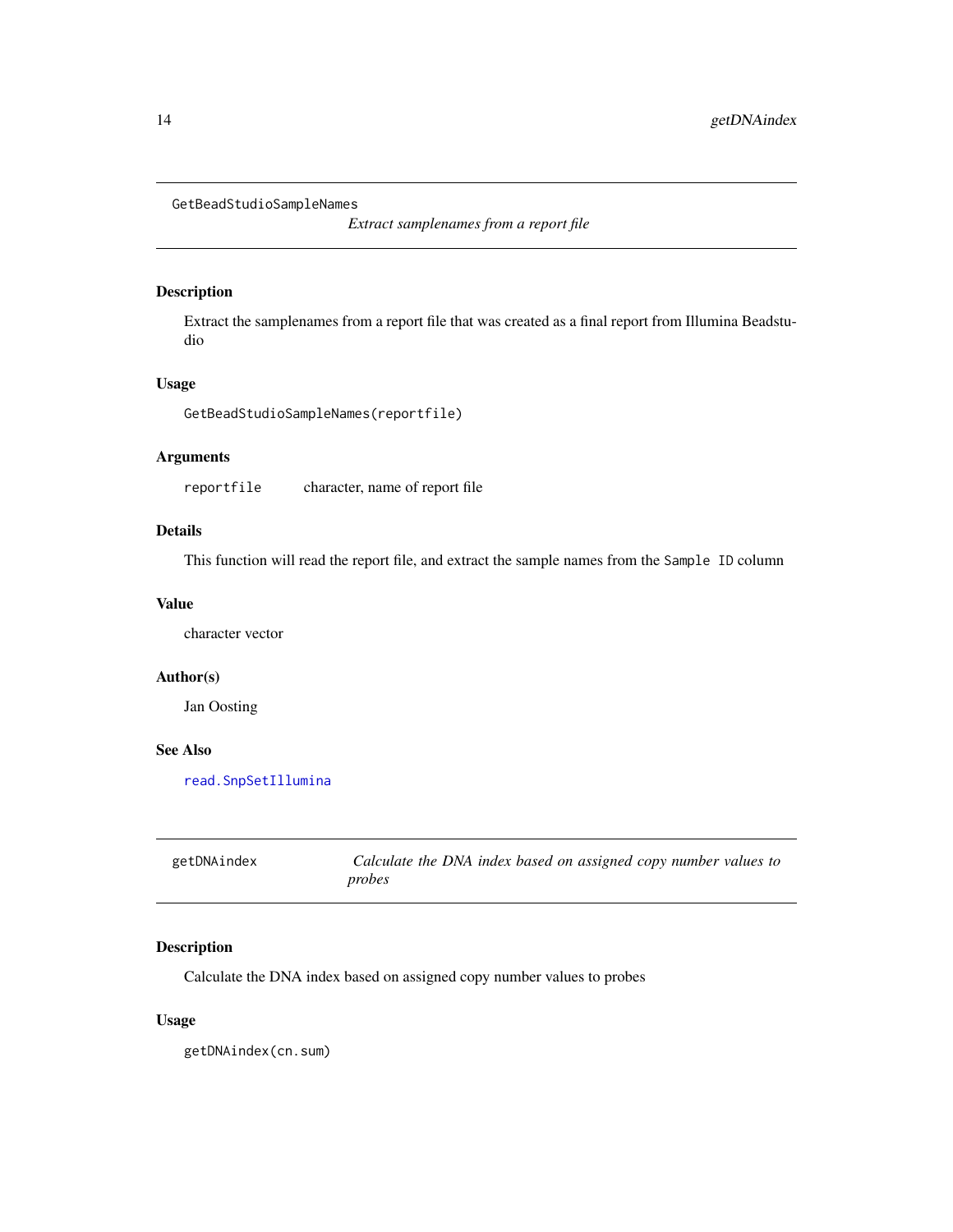### <span id="page-14-0"></span>heterozygosity 15

#### Arguments

cn.sum list with elements dnaIndex, CN.total.nrm, states, see [createCNSummary](#page-9-1)

#### Value

scalar. DNA index of an unaffected sample is 1

#### Author(s)

Jan Oosting

### See Also

[createCNSummary,](#page-9-1) [plotGoldenGate4OPA](#page-24-1)

heterozygosity *Find regions of homozygous SNPs*

### Description

Analyze affected material without corresponding unaffected material in order to find regions that contain stretches of homozygous SNPs as an indication of loss of heterozygosity (LOH)

#### Usage

```
heterozygosity(genotype, decay = 0.8, threshold = 0.1)
```
#### Arguments

| genotype  | character or logical vector, genotypes of affected tissue |
|-----------|-----------------------------------------------------------|
| decay     | numeric in range $(0,1)$                                  |
| threshold | numeric in range $(0,1)$                                  |

#### Details

The method calculates how long the stretch of homozygous SNPs is for each element delay and threshold can be set to skip individual heterozygous probes in a longer stretch of homozygous probes. The default setting tolerate 1 erroneous heterozygous SNP every 10 homozygous SNPs. Set threshold at 1 to stop discarding hetrozygous SNPs

### Value

A numeric vector with the same length as genotype is returned. Higher values, of 15 and higher, indicate regions of LOH

#### Author(s)

Jan Oosting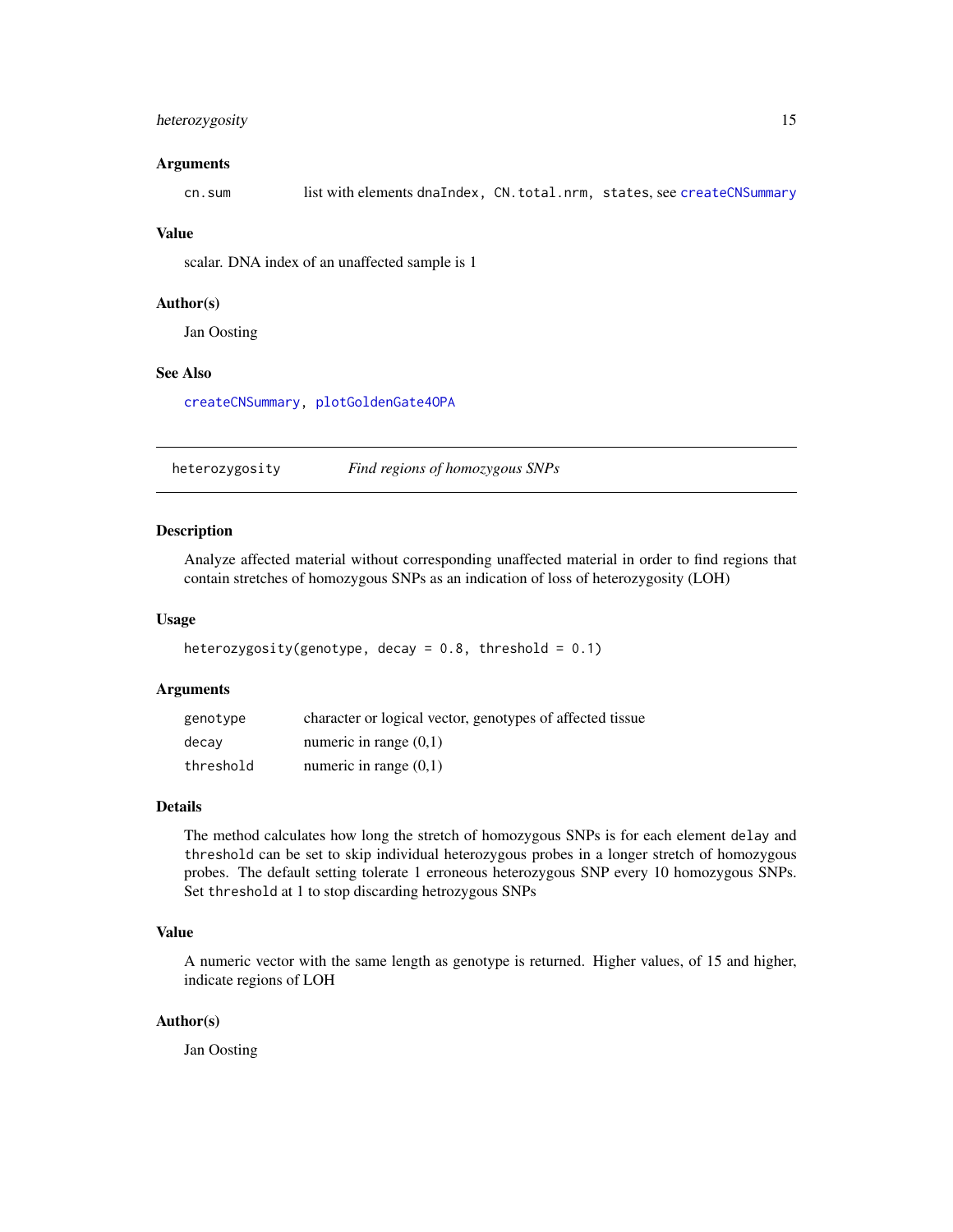### See Also

[compareGenotypes](#page-7-1), [heterozygousSNPs](#page-15-1)

#### Examples

```
data(chr17.260)
plot(heterozygosity(exprs(chr17.260)[,"514TV"]))
```
<span id="page-15-1"></span>heterozygousSNPs *Retrieve heterozygous SNPs*

#### Description

Heterozygous SNPs are determined based on quality score criteria

#### Usage

```
heterozygousSNPs(object, threshold=0.9, useQuality=TRUE, relative=TRUE,
                percentile=FALSE)
```
#### Arguments

| object     | class SnpSetIllumina                                            |
|------------|-----------------------------------------------------------------|
| threshold  | numeric $(0:1)$ minimum quality score to be called heterozygous |
| useQuality | logical, use quality score                                      |
| relative   | logical, use quality score relative to GTS, see details         |
| percentile | logical, use percentage of probes above threshold               |

#### Details

This function presumes that the specificity for determining heterozygity is more important than the sensitivity, and will therefore only call probes heterozygous if that can be done with high certainty. The Illumina genotyping software calculates two quality measures: gen train score (GTS) and gen call score (GCS). The GTS is a measure for how well clusters can be recognized in a training set. This value is probe specific, and the same for all samples in an experiment. The GCS is a probe-specific, sample specific value that measures how close a probe in a sample is to the clusters determined in the training step. This value is always lower than the GTS for a probe.

read.SnpSetIllumina will put GCS into the callProbability element of the assaydata slot and the GTS into the featureData slot. The function uses these locations to retrieve the necessary information.

If relative is FALSE then the raw GCS values are compared to the threshold. In this case a threshold of around 0.5 should be used. If relative is TRUE then GCS/GTS is compared to the threshold and threshold should be around 0.9.

With percentile=TRUE the threshold quantile is calculated for each sample, and only probes with higher scores can be called heterozygous. A threshold of around 0.2 seems to work fine usually.

<span id="page-15-0"></span>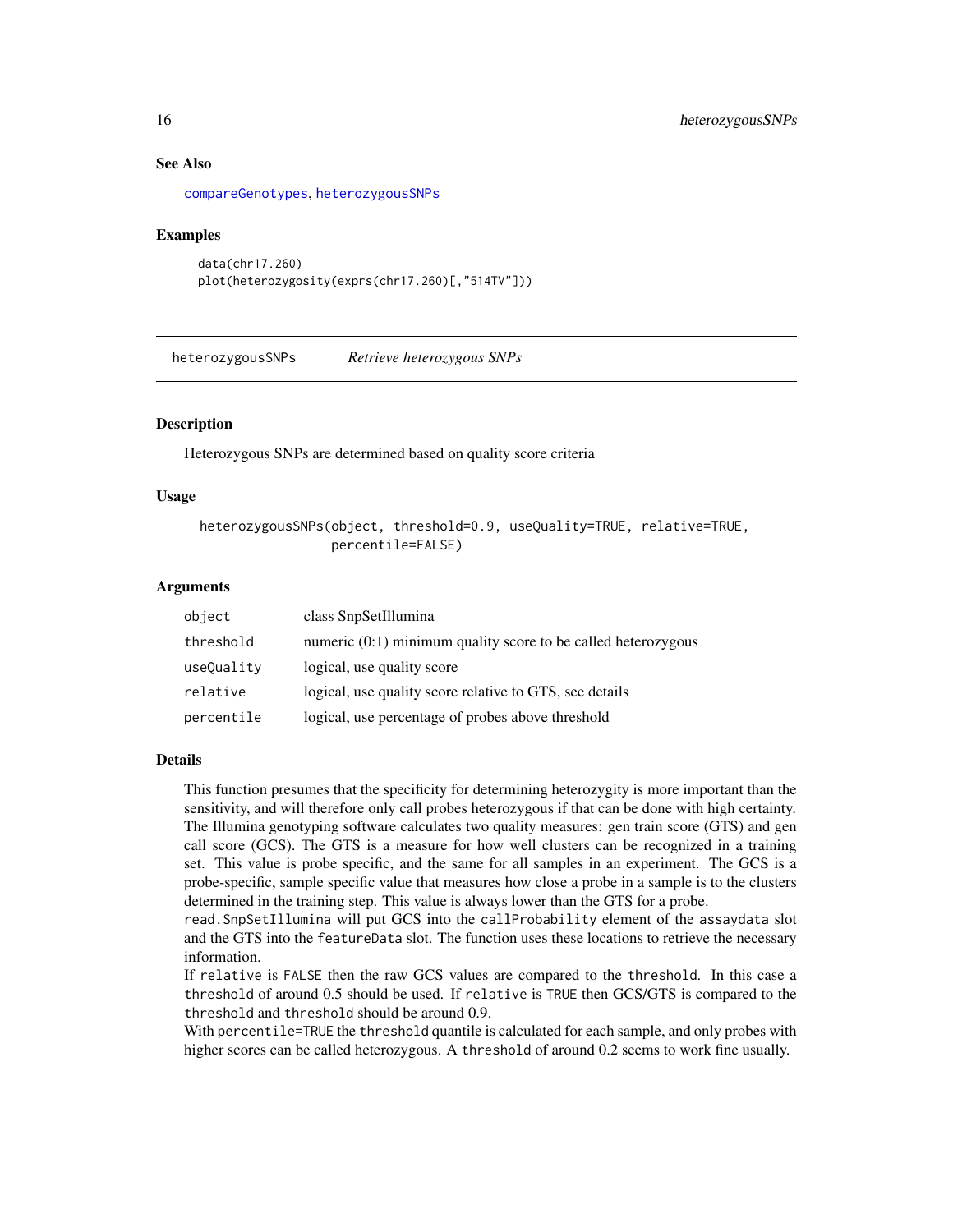### <span id="page-16-0"></span>Value

This function returns a logical matrix with same dimensions as object.

#### Note

The purpose of the function is to separate heterozygous probes from non-heterozygous probes. In tumor samples the determination of the genotype can be difficult, because of aneuploidy and the fact that a sample is often a mixture of normal and tumor cells.

#### Author(s)

Jan Oosting

#### See Also

[SnpSetIllumina-class](#page-36-1)

### Examples

```
data(chr17.260)
plot(heterozygosity(heterozygousSNPs(chr17.260[,"514TV"])),col="red",pch="x")
points(heterozygosity(exprs(chr17.260)[,"514TV"]))
```
Illumina Genomic data *Illumina example data*

### Description

These datasets are subsets of an experiment to test the applicability of paraffin embedded material in Illumina SNP arrays

#### Usage

```
data(chr17.260)
data(QC.260)
```
### Format

chr17.260 is a SnpSetIllumina object with data from chromosome 17 of 24 samples. QC.260 is a QCIllumina object with summary data of 96 samples of a single SAM array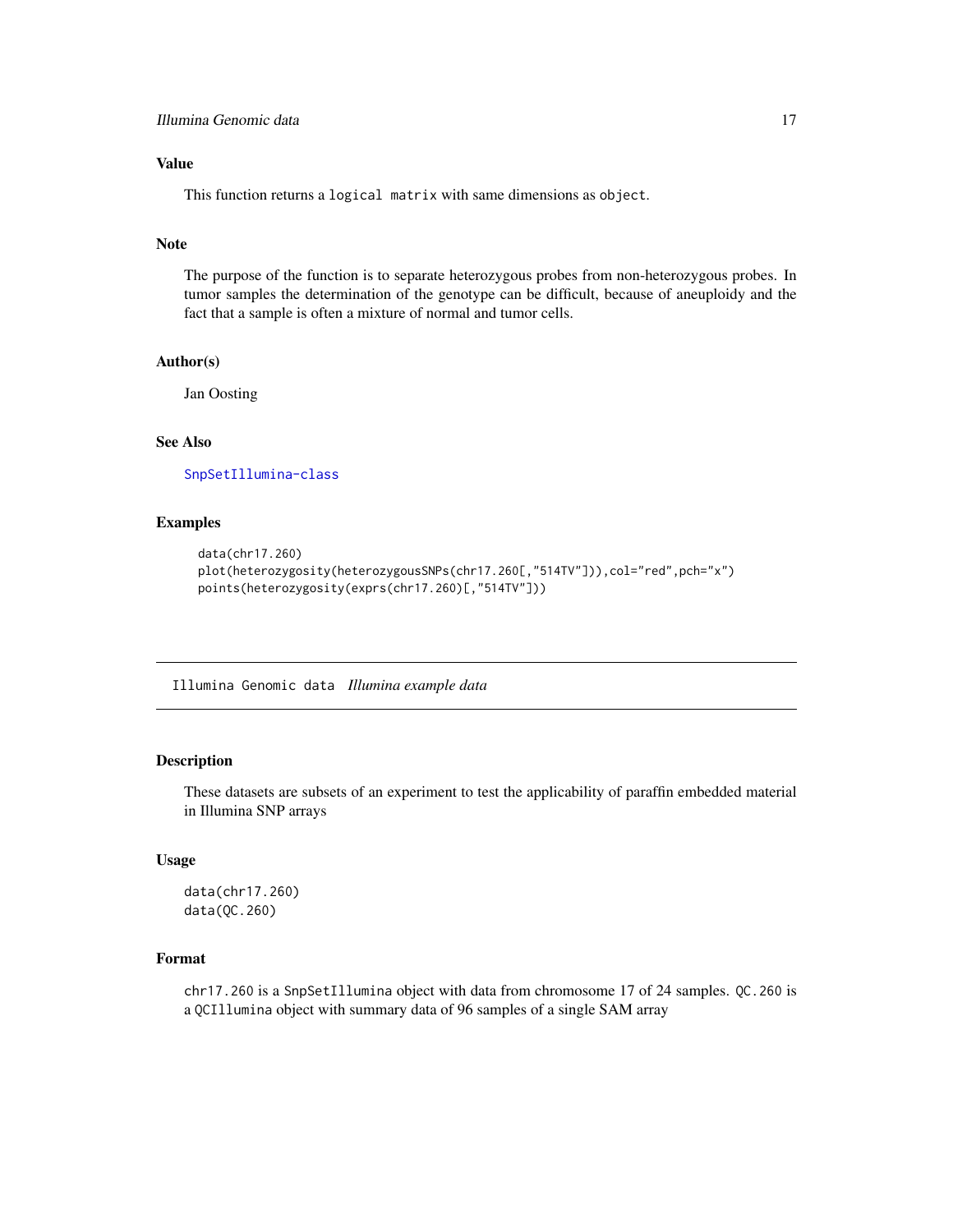<span id="page-17-1"></span><span id="page-17-0"></span>interactiveCNselect *Interactive assignment of copynumbers to genomic segments*

#### Description

This function plots the genomic view of a sample, and allows the assignment of a discrete copy number to each segment

#### Usage

interactiveCNselect(object, sample = 1, dnaIndex)

#### Arguments

| object   | class SnpSetIllumina after segmentation              |
|----------|------------------------------------------------------|
| sample   | Sample identifier within object                      |
| dnaIndex | numeric, measured DNA index of the sample (1=normal) |

### Details

The user can interactively assign discrete, integer copy number values to each segment. This is done by either clicking in the lower part of a panel to decrease the copy number, or in the higher part of a panel to increase the copy number. The order of copy number values is always maintained; a segment with a lower raw value can not get a higher copy number assigned then a segment with a higher raw copy number value.

#### Value

list, see [createCNSummary](#page-9-1)

#### Author(s)

Jan Oosting

### See Also

[segmentate,](#page-34-1) [alterCN,](#page-1-1) [plotGoldenGate4OPA](#page-24-1) [createCNSummary](#page-9-1)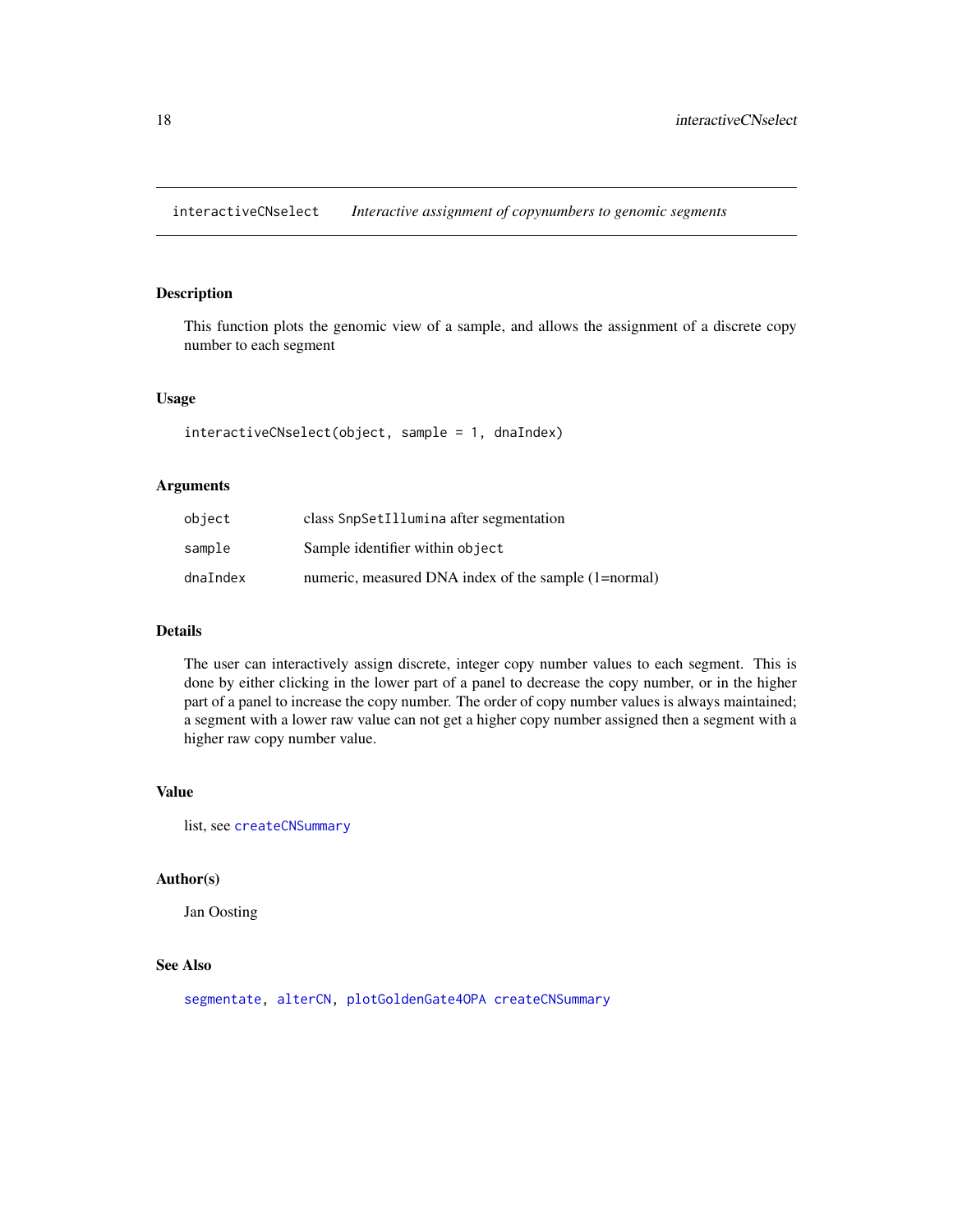<span id="page-18-1"></span><span id="page-18-0"></span>normalizeBetweenAlleles.SNP

*between Allele normalization*

### Description

Perform between Allele normalization on Illumina Golden Gate bead arrays

### Usage

```
normalizeBetweenAlleles.SNP(object,method=c("quantile"),subsample="OPA")
```
### Arguments

| object    | class SnpSetIllumina                                                                        |
|-----------|---------------------------------------------------------------------------------------------|
| method    | char, type of normalization                                                                 |
| subsample | factor with length number of features in object or char, column name in featureData<br>slot |

### Details

This function performs a quantile normalization between the Red and Green channels for each sample. The rationale for this procedure stems from the fact that the allele frequencies within each channel are always very similar, even in the presence of genomic abnormalities.

### Value

This function returns an SnpSetIllumina object.

#### Author(s)

Jan Oosting

#### See Also

[SnpSetIllumina-class](#page-36-1),[normalizeWithinArrays.SNP](#page-21-1), [backgroundCorrect.SNP](#page-2-1)

### Examples

```
data(chr17.260)
data.nrm<-normalizeBetweenAlleles.SNP(chr17.260)
```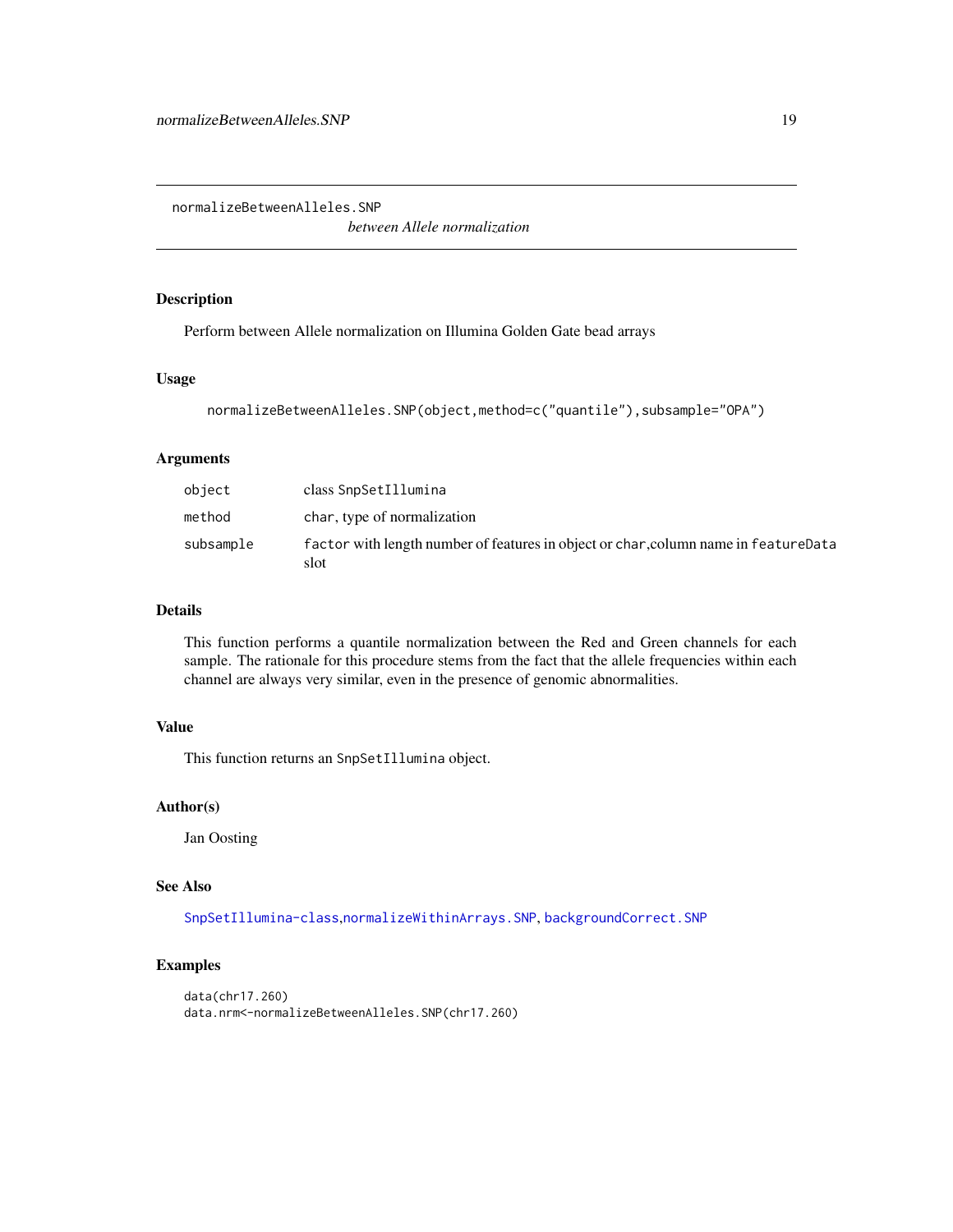<span id="page-19-0"></span>normalizeBetweenSubsamples.SNP

*Normalization between subsamples*

#### Description

Quantile normalization between subsamples within a single SnpSetIllumina object

#### Usage

```
normalizeBetweenSubsamples.SNP(object, subsample = "OPA")
```
#### Arguments

| object    | class SnpSetIllumina                                                                        |
|-----------|---------------------------------------------------------------------------------------------|
| subsample | factor with length number of features in object or char, column name in featureData<br>slot |

### Details

Perform quantile normalization of the red and green channel between subsamples. This can be used in situations where multiple different assays that cover the same genomic regions (or whole genome) have been done on the same biological specimen. This function was introduced for version 5 Golden Gate Linkage analysis that consist of 4 assays of ~ 1500 probes. Where previous versions of this assay each targeted a number of chromosomes, in version 5 each assay covers the whole genome.

#### Value

This function returns an SnpSetIllumina object.

### Author(s)

Jan Oosting

#### See Also

[SnpSetIllumina-class](#page-36-1),[normalizeBetweenAlleles.SNP](#page-18-1), [normalizeWithinArrays.SNP](#page-21-1),[backgroundCorrect.SNP](#page-2-1)

### Examples

```
data(chr17.260)
data.nrm<-normalizeBetweenSubsamples.SNP(chr17.260)
```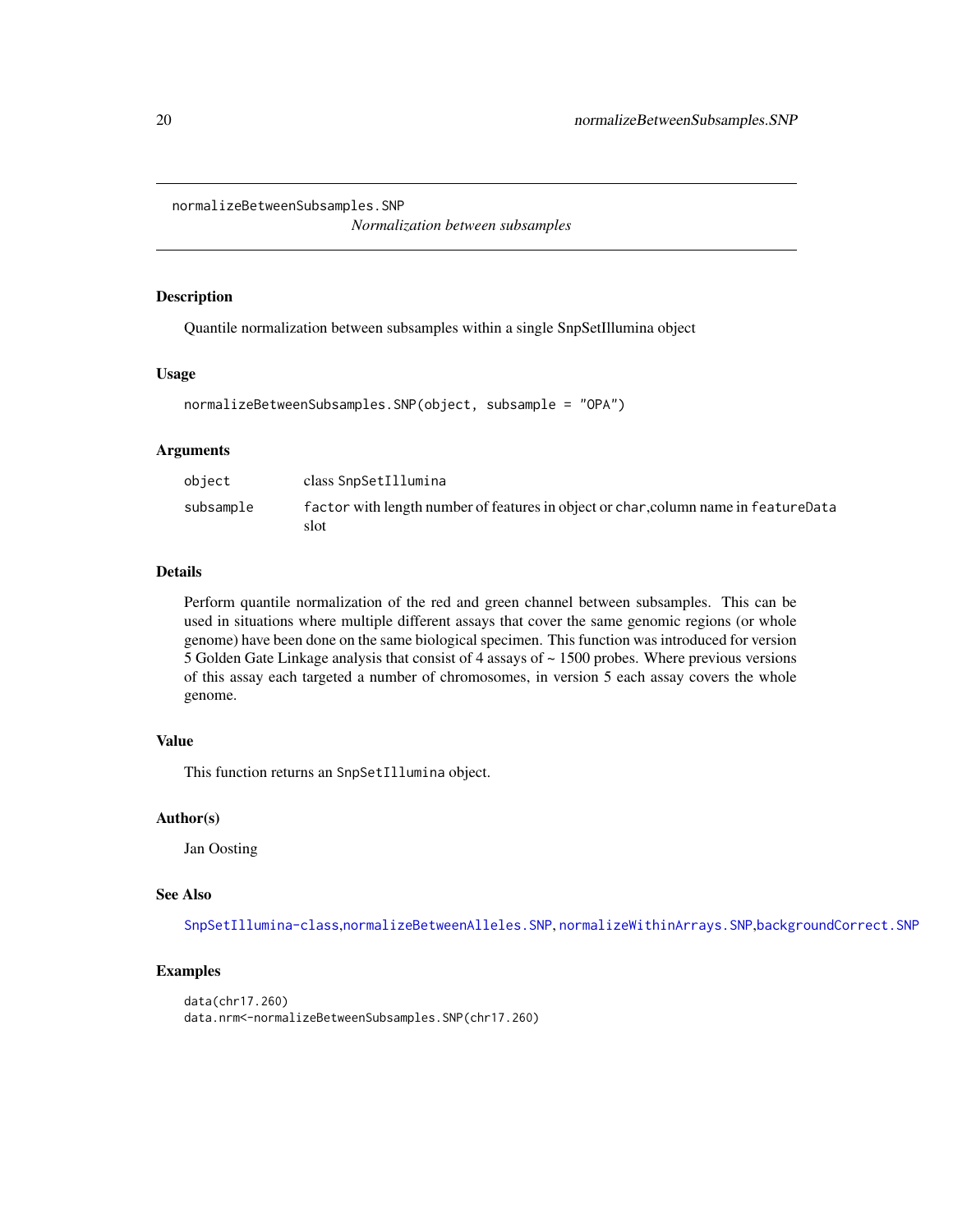<span id="page-20-1"></span><span id="page-20-0"></span>normalizeLoci.SNP *locus normalization*

#### Description

Perform locus normalization on Illumina Golden Gate bead arrays

#### Usage

normalizeLoci.SNP(object, method=c("normals","paired","alleles"), NorTum="NorTum", Gender="Gender", Subject="Subject", normalizeTo=2, trig=FALSE)

### Arguments

| object      | object class SnpSetIllumina                                                                                                                                                                                                                                                                       |
|-------------|---------------------------------------------------------------------------------------------------------------------------------------------------------------------------------------------------------------------------------------------------------------------------------------------------|
| method      | character. If "normals" then all normal samples in the dataset are used as the<br>invariant set. If "paired" then affected samples are normalized to their paired<br>normal samples. "alleles" fits a linear model between the B-allele ratio and<br>the signal intensity and normalizes for that |
| NorTum      | logical or character vector or name of column in pData slot. depicts the normal,<br>unaffected samples in the dataset. In a character vector these should have the<br>value "N"                                                                                                                   |
| Gender      | logical or character vector or name of column in pData slot. depicts the female<br>samples in the dataset and is used to normalize the sex chromosomes. In a<br>character vector these should have value "F"                                                                                      |
| Subject     | factor or name of or column in pData slot. This factor is used to pair the samples<br>when method is "paired"                                                                                                                                                                                     |
| normalizeTo | normalizeTo numeric. The average copy number of the sample.                                                                                                                                                                                                                                       |
| trig        | Logical, use geometric distance of intensity. Otherwise use addition of intensi-<br>ties                                                                                                                                                                                                          |

### Details

This function is usually performed in the last step of normalization in order to obtain calculated copy numbers.

### Value

This function returns an SnpSetIllumina object.

### Author(s)

Jan Oosting

#### See Also

[SnpSetIllumina](#page-36-2),[normalizeWithinArrays.SNP](#page-21-1), [normalizeBetweenAlleles.SNP](#page-18-1)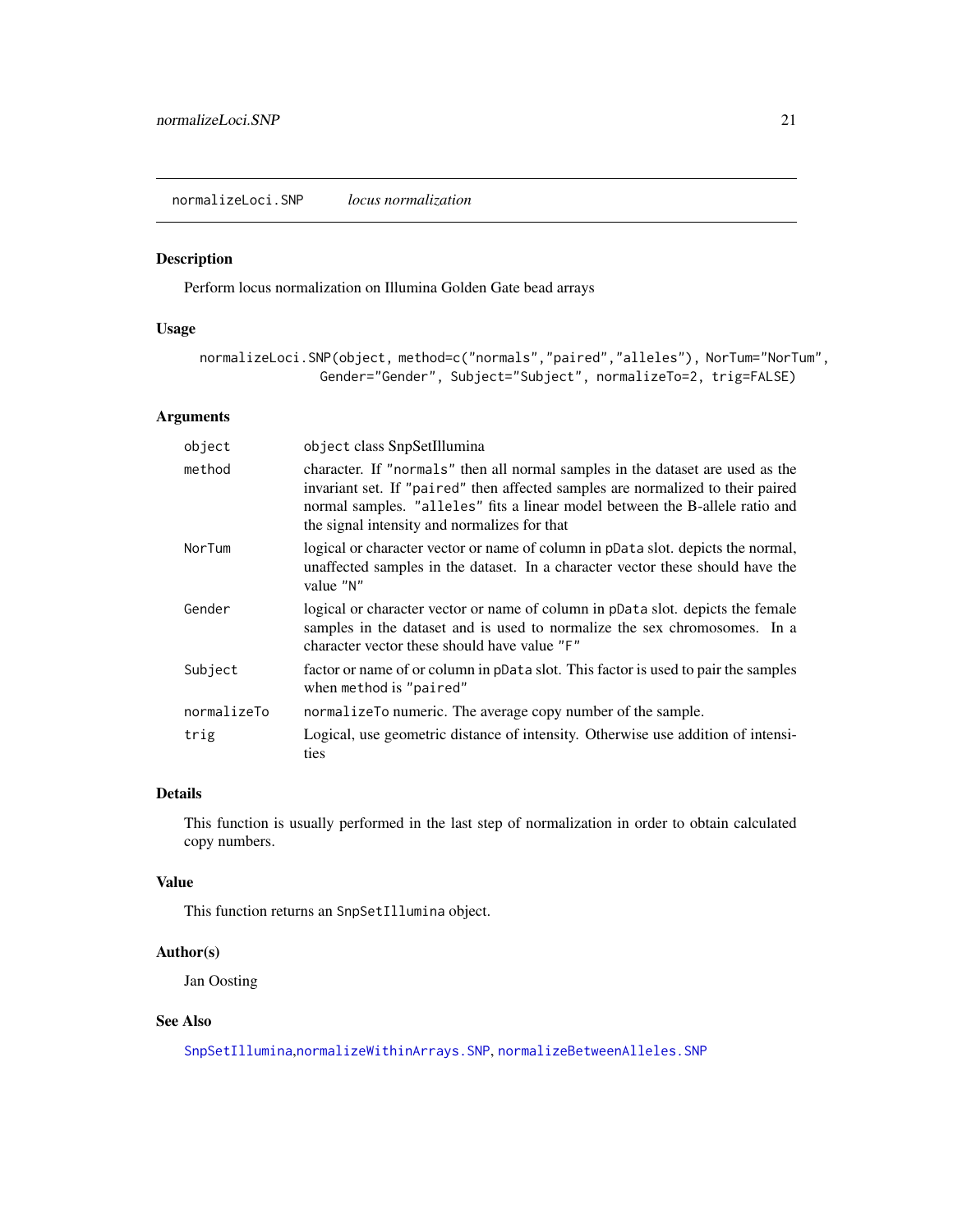### Examples

data(chr17.260) data.nrm<-normalizeLoci.SNP(chr17.260)

<span id="page-21-1"></span>normalizeWithinArrays.SNP

*Within Array normalization*

#### Description

Perform within array normalization on Illumina Golden Gate bead arrays.

#### Usage

```
normalizeWithinArrays.SNP(object, callscore=0.5, normprob=0.5, quantilepersample=FALSE,
                   relative=FALSE, fixed=FALSE, useAll=FALSE, subsample="OPA",
                           Q.scores="callProbability")
```
### Arguments

| object            | class SnpSetIllumina.                                                                                                                               |  |
|-------------------|-----------------------------------------------------------------------------------------------------------------------------------------------------|--|
| callscore         | numeric with range 0:1, threshold for probe inclusion.                                                                                              |  |
| normprob          | numeric with range 0:1, target quantile for normalization. The default is to<br>divide the sample intensities by the median of the selected subset. |  |
| quantilepersample |                                                                                                                                                     |  |
|                   | logical. If TRUE then the threshold is determined for each sample, else it is<br>experiment wide. This is only relevant when fixed is FALSE.        |  |
| relative          | logical. If TRUE then the ratio of GCS and GTS is used, else only the GCS is<br>used as the quality score.                                          |  |
| fixed             | logical. If TRUE then callscore is the fixed threshold for the quality score, else<br>the probes above the quantile callscore are used.             |  |
| useAll            | logical. If TRUE then all probes in the dataset are eligible as the invariant set,<br>else only the heterozygous SNPs.                              |  |
| subsample         | factor or column name in feature Data slot, the levels of the factor are treated<br>separately.                                                     |  |
| Q. scores         | name of assayData() element, or numeric matrix of appropriate size. Quality<br>scores to select high quality SNPs                                   |  |

### Details

The function uses high quality heterozygous SNPs as an invariant set with the assumption that these have the highest probability of coming from unaffected regions of the genome. Most of the arguments are used to determine the quality of the call.

<span id="page-21-0"></span>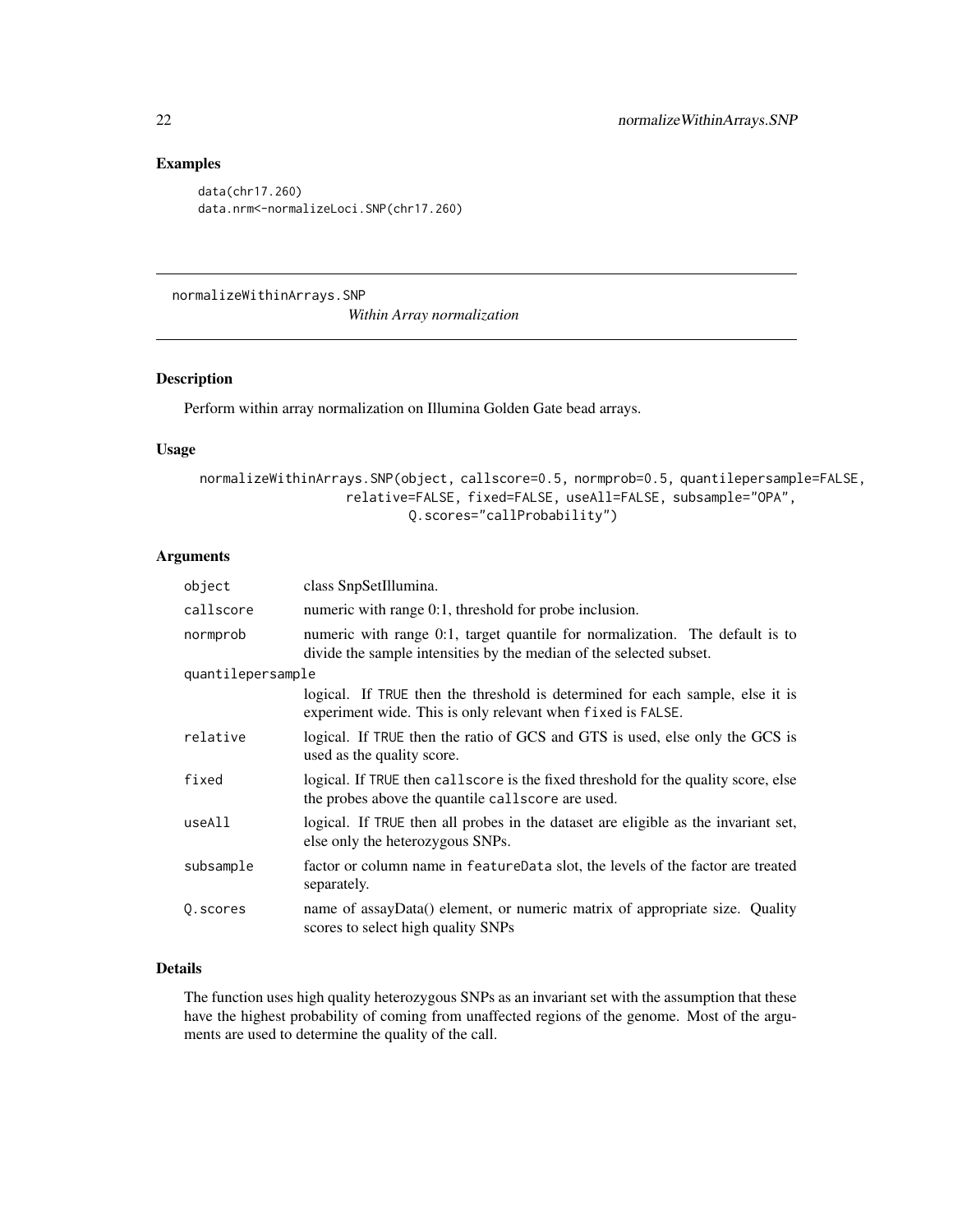### <span id="page-22-0"></span>Value

This function returns a SnpSetIllumina object.

#### Author(s)

Jan Oosting

### See Also

[SnpSetIllumina](#page-36-2),[normalizeLoci.SNP](#page-20-1), [backgroundCorrect.SNP](#page-2-1),[normalizeBetweenAlleles.SNP](#page-18-1)

### Examples

```
data(chr17.260)
data.nrm <- normalizeWithinArrays.SNP(chr17.260)
```
<span id="page-22-1"></span>pdfChromosomesSmoothCopyNumber *reportWrappers*

#### <span id="page-22-2"></span>Description

Functions that help create pdf reports

#### Usage

```
pdfChromosomesSmoothCopyNumber(object, filename, ...)
pdfSamplesSmoothCopyNumber(object, filename, ...)
pdfChromosomeGainLossLOH(object, filename, ...)
```
### Arguments

| object   | SnpSetIllumina object          |
|----------|--------------------------------|
| filename | filename of output pdf file    |
|          | arguments for report functions |

#### Details

These functions set up and perfom reporting to pdf files.

### Value

This function is used for its side effects

### Author(s)

Jan Oosting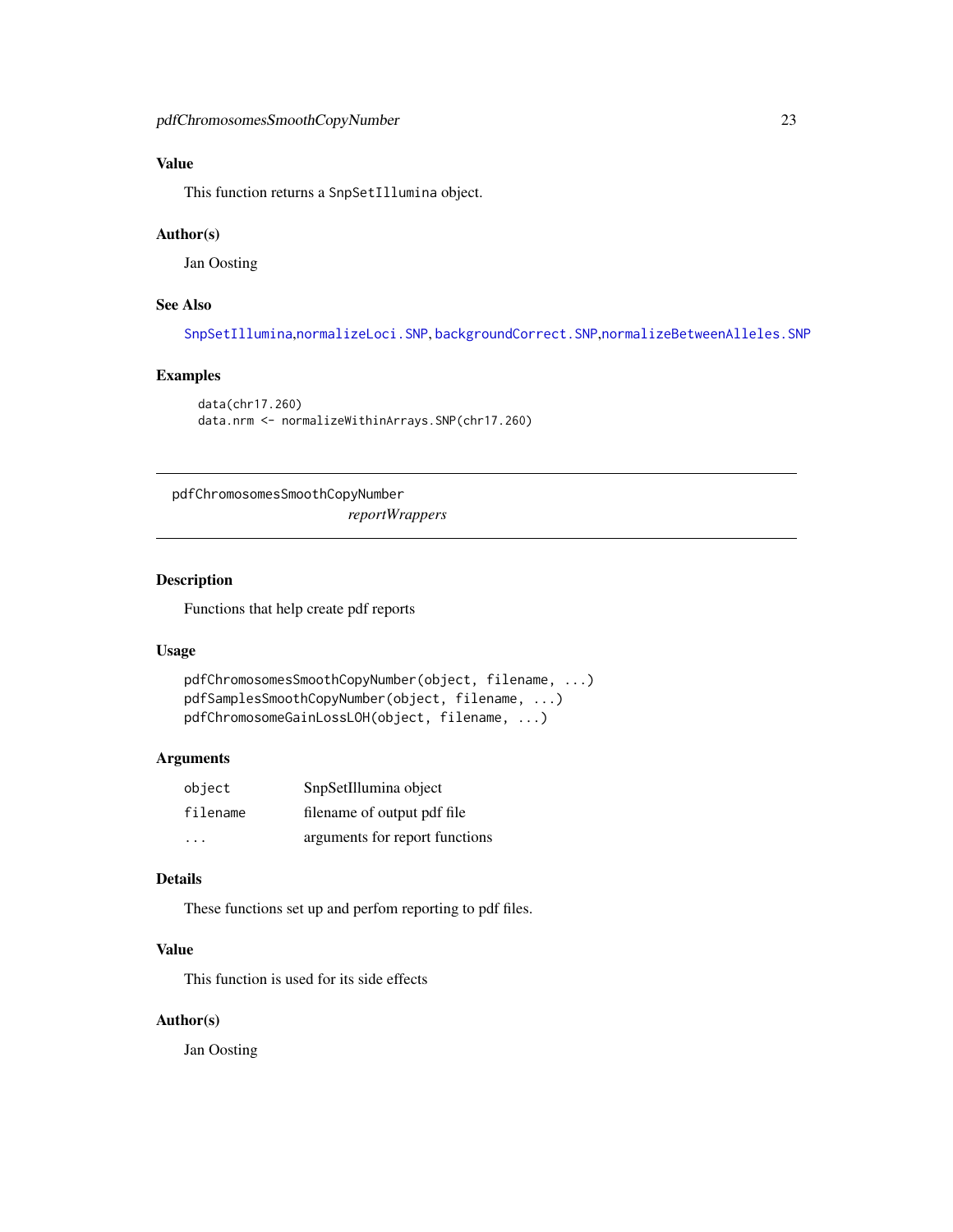### See Also

[reportChromosomesSmoothCopyNumber](#page-11-1), [reportSamplesSmoothCopyNumber](#page-11-1), [reportChromosomeGainLossLOH](#page-11-1)

#### Examples

```
## Not run: data(chr17.260)
## Not run: data.nrm<-standardNormalization(chr17.260)
## Not run: pdfChromosomesSmoothCopyNumber(data.nrm, "Chr17.pdf", grouping=pData(data.nrm)$Group,smooth.lambda
```
<span id="page-23-1"></span>pdfQC *QCreport*

### Description

Create PDF file with experimental quality control plots

#### Usage

pdfQC(object, filename = "arrayQC.pdf", by = 10)

#### Arguments

| object   | OCII lumina object, or list of OCI lumina objects     |
|----------|-------------------------------------------------------|
| filename | character, output pdf filename                        |
| bv       | number of samples in barplot, see reportSamplePanelQC |

### Details

This function creates a pdf file with QC information. The first page contains 8 plotQC panels showing the spatial distribution of intensities on a SAM plate. The following page(s) contain the output of reportSamplePanelQC

### Value

A PDF file is produced

### Author(s)

Jan Oosting

#### See Also

[plotQC](#page-25-1), [reportSamplePanelQC](#page-33-1), [QCIllumina-class](#page-27-2)

<span id="page-23-0"></span>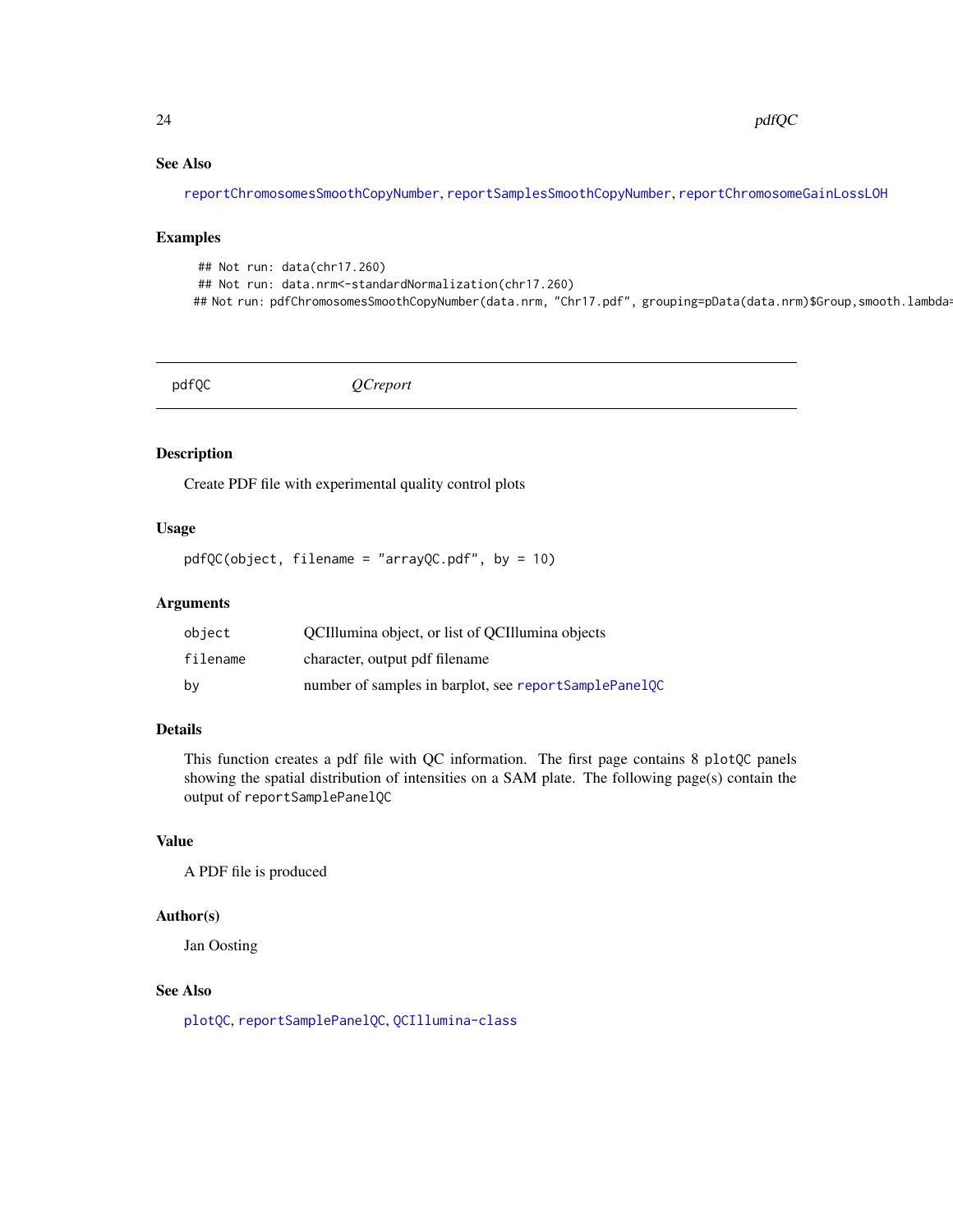<span id="page-24-1"></span><span id="page-24-0"></span>plotGoldenGate4OPA *Plot Golden Gate genomic view*

### Description

Plots a full genome view based on 4 subsamples of Illumina Golden Gate data

#### Usage

```
plotGoldenGate4OPA(object, cn.sum = NULL, sample = 1, plotRaw = FALSE, main = NULL, interact = FALSE, ..
plotGenomePanels(object, cn.sum = NULL, sample = 1, plotRaw = FALSE, main = NULL, interact = FALSE, allLa
```
### Arguments

| object   | class SnpSetIllumina                                                                                                               |
|----------|------------------------------------------------------------------------------------------------------------------------------------|
| cn.sum   | list containing genomic states, see createCNSummary                                                                                |
| sample   | identifier to select the sample within the object                                                                                  |
| plotRaw  | logical, plot raw data points                                                                                                      |
| main     | character, Title of plot                                                                                                           |
| interact | logical, plot should be usable for interactive copy number determination interactiveCNselect                                       |
| allLair  | logical, TRUE: plot all LAIR values, FALSE: only plot LAIR values from<br>probes that are heterozygous in the paired normal sample |
| panels   | list, vectors of chromosomes for each panel                                                                                        |
| .        | extra arguments are formwarded to plot                                                                                             |
|          |                                                                                                                                    |

### Details

prepare interactive selection

### Value

list, see [createCNSummary](#page-9-1)

### Author(s)

Jan Oosting

### See Also

[segmentate,](#page-34-1) [alterCN,](#page-1-1) [interactiveCNselect](#page-17-1) [createCNSummary](#page-9-1)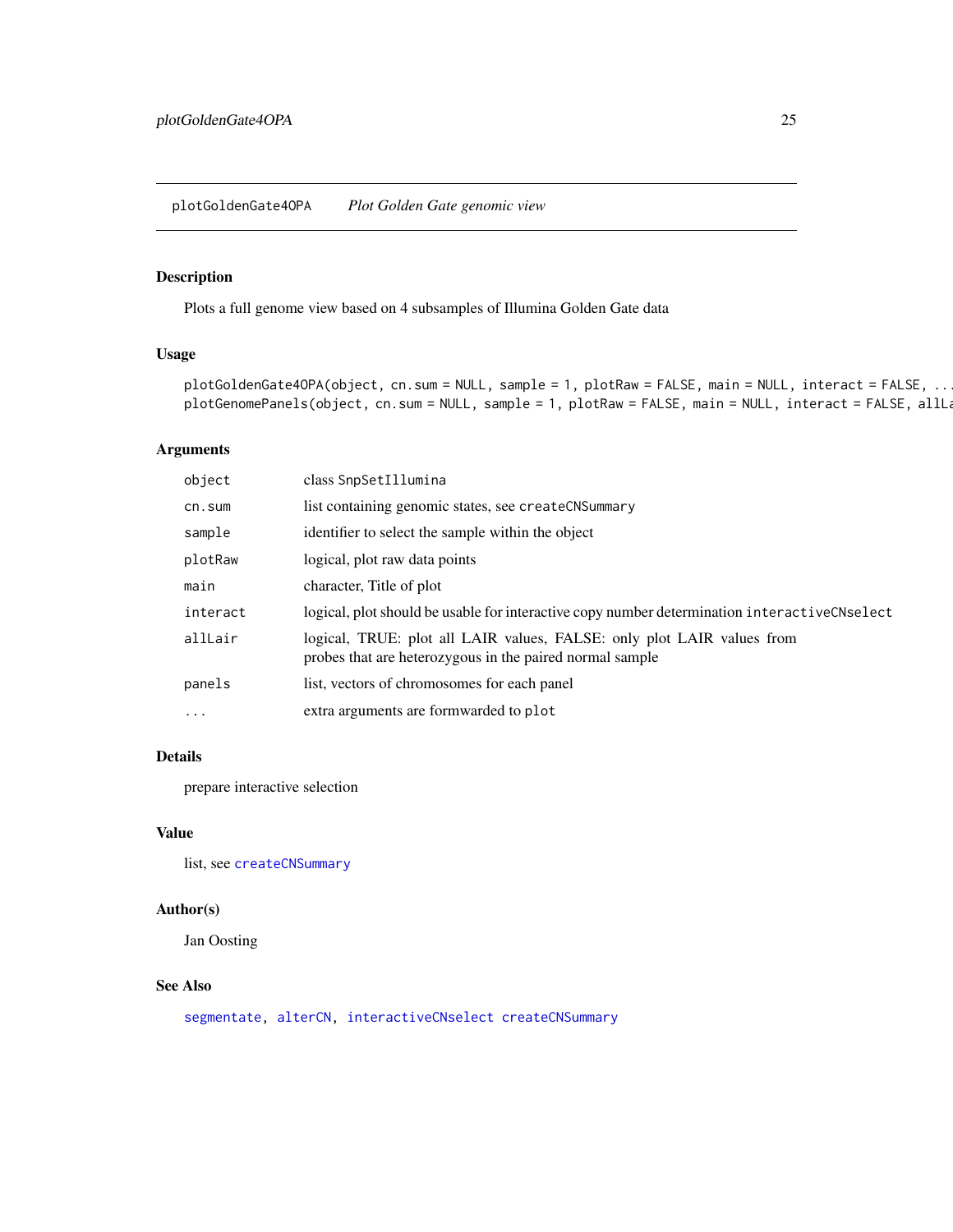<span id="page-25-1"></span><span id="page-25-0"></span>

### Description

Plots array wide summary information using the layout of the physical medium

### Usage

```
plotQC(object, type)
```
### Arguments

| object | object that contains QC information. e.g. QCI11umina-class                            |
|--------|---------------------------------------------------------------------------------------|
| type   | character, the type of information to plot, currently the following types are         |
|        | "validn","annotation" and "samples"<br>supported: "intensityMed","greenMed","redMed", |

### Value

The function is used for its side effects

### Author(s)

Jan Oosting

### See Also

[pdfQC](#page-23-1), [reportSamplePanelQC](#page-33-1)

### Examples

```
data(QC.260)
plotQC(QC.260,"greenMed")
```
PolarTransforms *Polar transformations*

### Description

Perform polar transforms on Illumina Golden Gate bead arrays

### Usage

RG2polar(object,trig=FALSE) polar2RG(object,trig=FALSE)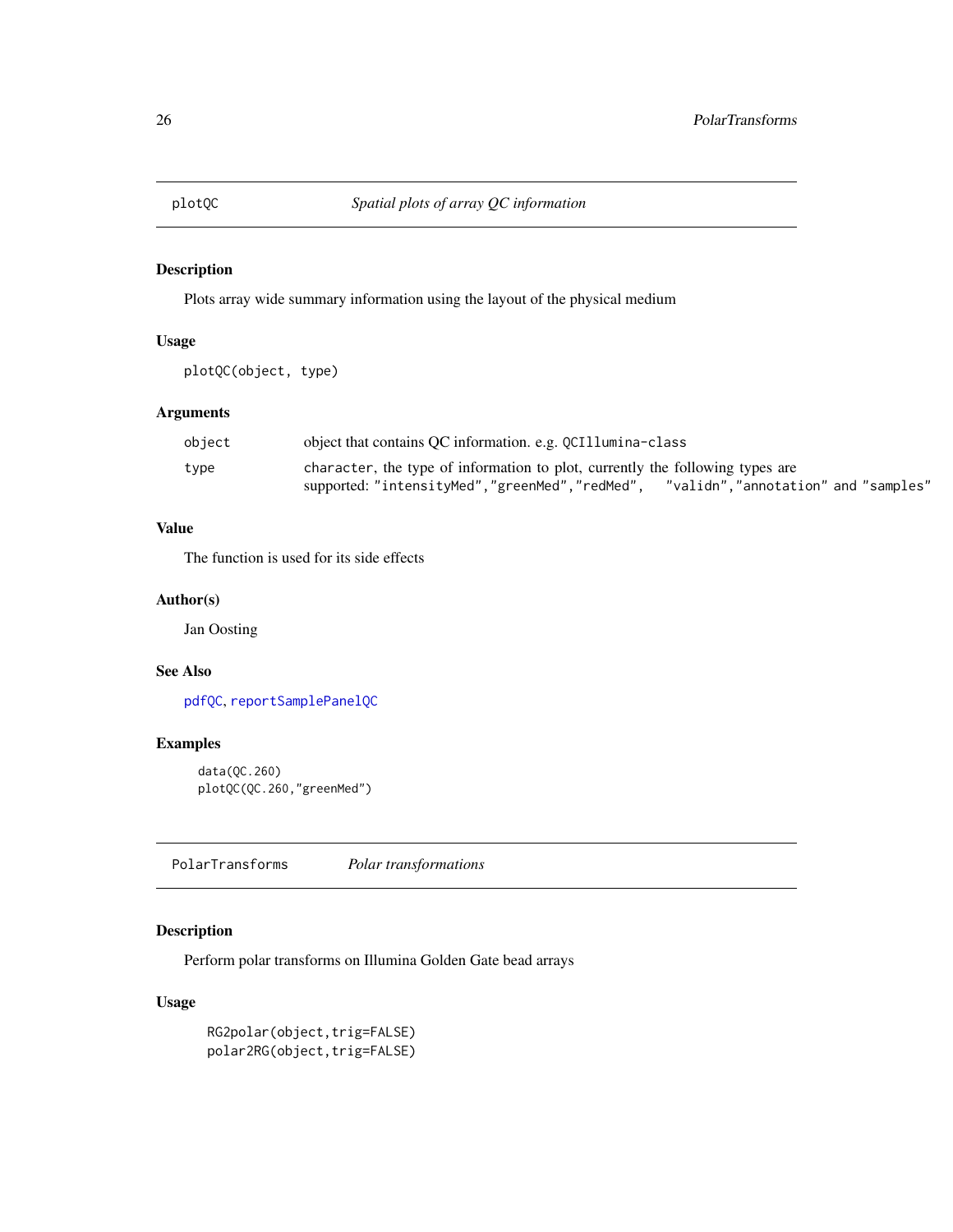### <span id="page-26-0"></span>QCaccessors 27

#### Arguments

| object | SnpSetIllumina object                                                            |
|--------|----------------------------------------------------------------------------------|
| trig   | Logical, use geometric distance intensity. Otherwise use addition of intensities |

### Details

RG2polar transforms the R and G matrices to theta and intensity matrices. Note that the intensity value is the sum of R and G and not the geometric distance to the origin.

polar2RG performs the reverse transformation

### Value

This function returns an SnpSetIllumina object.

### Author(s)

Jan Oosting

### See Also

[SnpSetIllumina-class](#page-36-1)

### Examples

```
data(chr17.260)
data.polar<-RG2polar(chr17.260)
plot(assayData(data.polar)$theta,assayData(data.polar)$intensity)
```
QCaccessors *Accessor methods for QC objects*

### <span id="page-26-1"></span>Description

These generic functions set and retrieve properties of quality control objects like [QCIllumina-class](#page-27-2)

#### Usage

```
arrayType(object)
arrayType(object)<- value
arrayID(object)
arrayID(object)<- value
```
#### Arguments

| object | Object, possibly derived from class QCI11umina-class. |
|--------|-------------------------------------------------------|
| value  | character.                                            |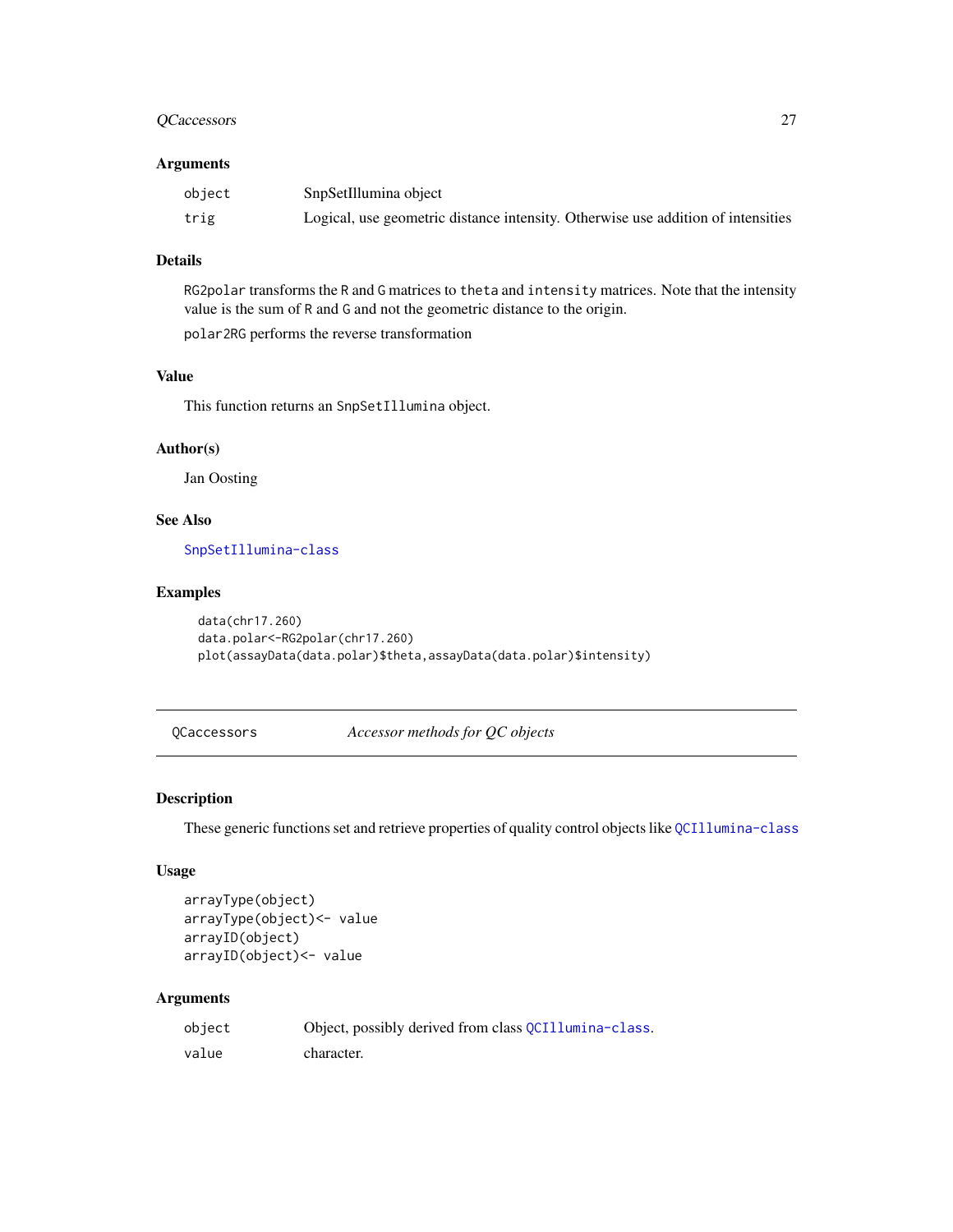### Details

Currently the following types of arrays are supported

"Sentrix96": Sentrix array, 12 columns, 8 rows

"Sentrix16": Sentrix array, 2 columns, 8 rows

"Slide12" : Slide with 12 samples

### Value

arrayType and arrayID return a character value

### Author(s)

Jan Oosting

<span id="page-27-2"></span>QCIllumina-class *Class "QCIllumina"*

### <span id="page-27-1"></span>Description

Container of QC information on arrays that contain multiple samples.

#### Objects from the Class

Objects can be created by calls of the form new("QCIllumina", arrayType, arrayID, intensityMed, greenMed, redMec but are usually created by [calculateQCarray](#page-6-1).

#### **Slots**

arrayType: character, Type of array. See [arrayType](#page-26-1)

arrayID: character, Array ID

intensityMed: numeric matrix, Median of intensity of samples

greenMed: numeric matrix, Median of green values

redMed: numeric matrix, Median of red values

callrate: numeric matrix, callrate of genotyping

hetPerc: numeric matrix, Percentage of heterozygotes

ptpdiff: numeric matrix, point-to-point difference, local estimate of variability

validn: numeric matrix, Number of valid probe values in samples

annotation: character matrix, Annotation of samples

samples: character matrix, Sample IDs

<span id="page-27-0"></span>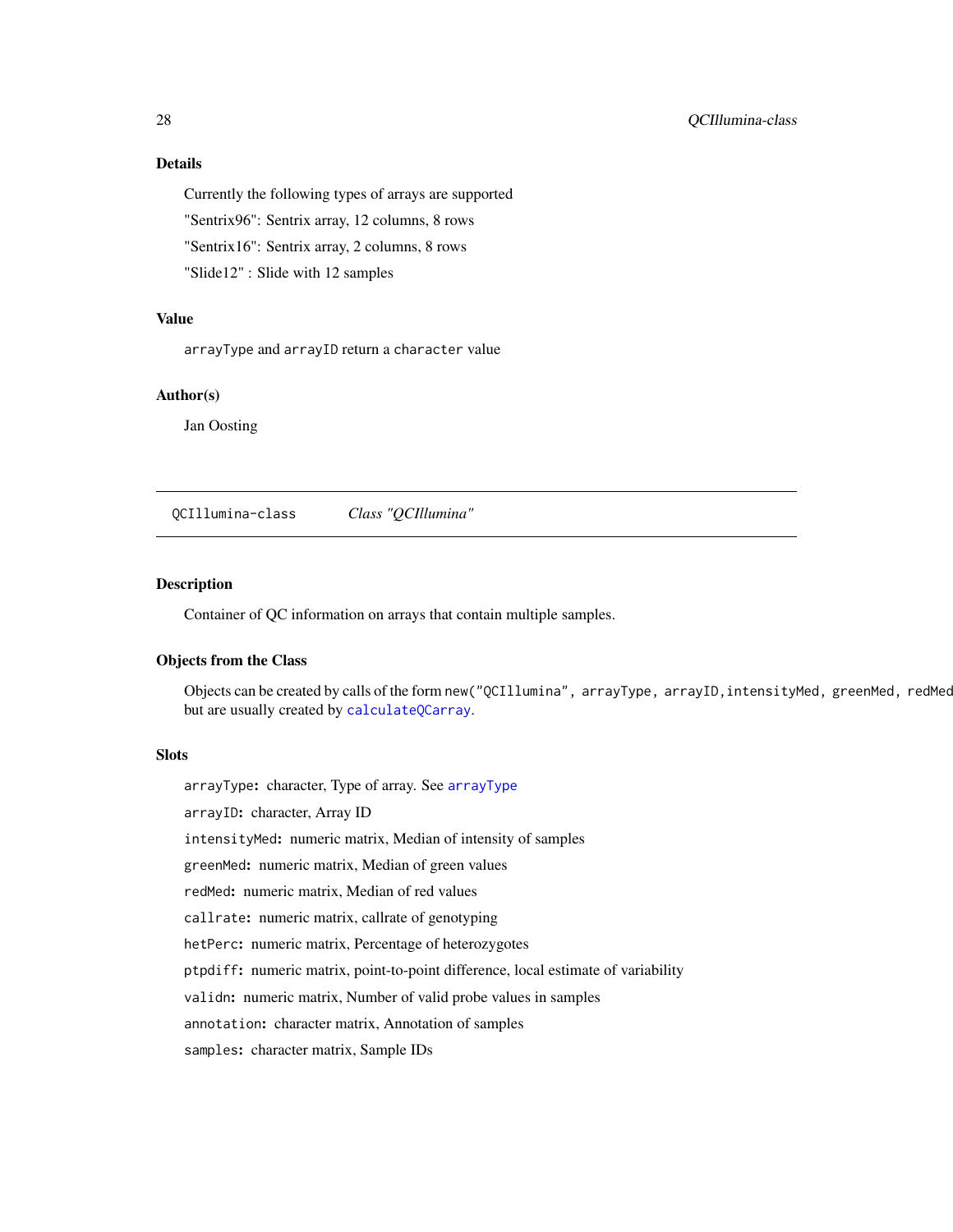### <span id="page-28-0"></span>read.SnpSetIllumina 29

### Methods

```
arrayID signature(object = "QCIllumina"): Returns type of array
arrayID<- signature(object = "QCIllumina"): Sets type of array. Currently only "Sentrix"
    is supported
arrayType signature(object = "QCIllumina"): Returns ID of array
arrayType<- signature(object = "QCIllumina"): Sets ID/Barcode of array
initialize signature(.Object = "QCIllumina")
plotQC signature(object = "QCIllumina")character: plots spatial overview of QC informa-
    tion, type is one of c("intensityMed", "greenMed","redMed","validn","annotation","samples")
```
#### Author(s)

Jan Oosting

### See Also

[calculateQCarray](#page-6-1)

<span id="page-28-1"></span>

| read.SnpSetIllumina | Read Experimental Data, Featuredata and Phenodata into an |  |  |  |
|---------------------|-----------------------------------------------------------|--|--|--|
|                     | 'SnpSetIllumina' Object                                   |  |  |  |

#### Description

A SnpSetIllumina object is created from the textfiles created by the Illumina GenCall or BeadStudio software.

#### Usage

```
read.SnpSetIllumina(samplesheet, manifestpath=NULL, reportpath=NULL,
 rawdatapath=NULL, reportfile=NULL, briefOPAinfo=TRUE, readTIF=FALSE,
 nochecks=FALSE, sepreport="\t", essentialOnly=FALSE, ...)
```
#### Arguments

| samplesheet  | a data frame or filename, contains the sample sheet                                                                 |
|--------------|---------------------------------------------------------------------------------------------------------------------|
| manifestpath | a character string for the path containing the manifests / OPA definition files,<br>defaults to path of samplesheet |
| reportpath   | a character string for the path containing the report files, defaults to path of<br>samplesheet                     |
| rawdatapath  | a character string for the path containing the intensity data files, defaults to path<br>of samplesheet             |
| reportfile   | a character string for the name of BeadStudio reportfile                                                            |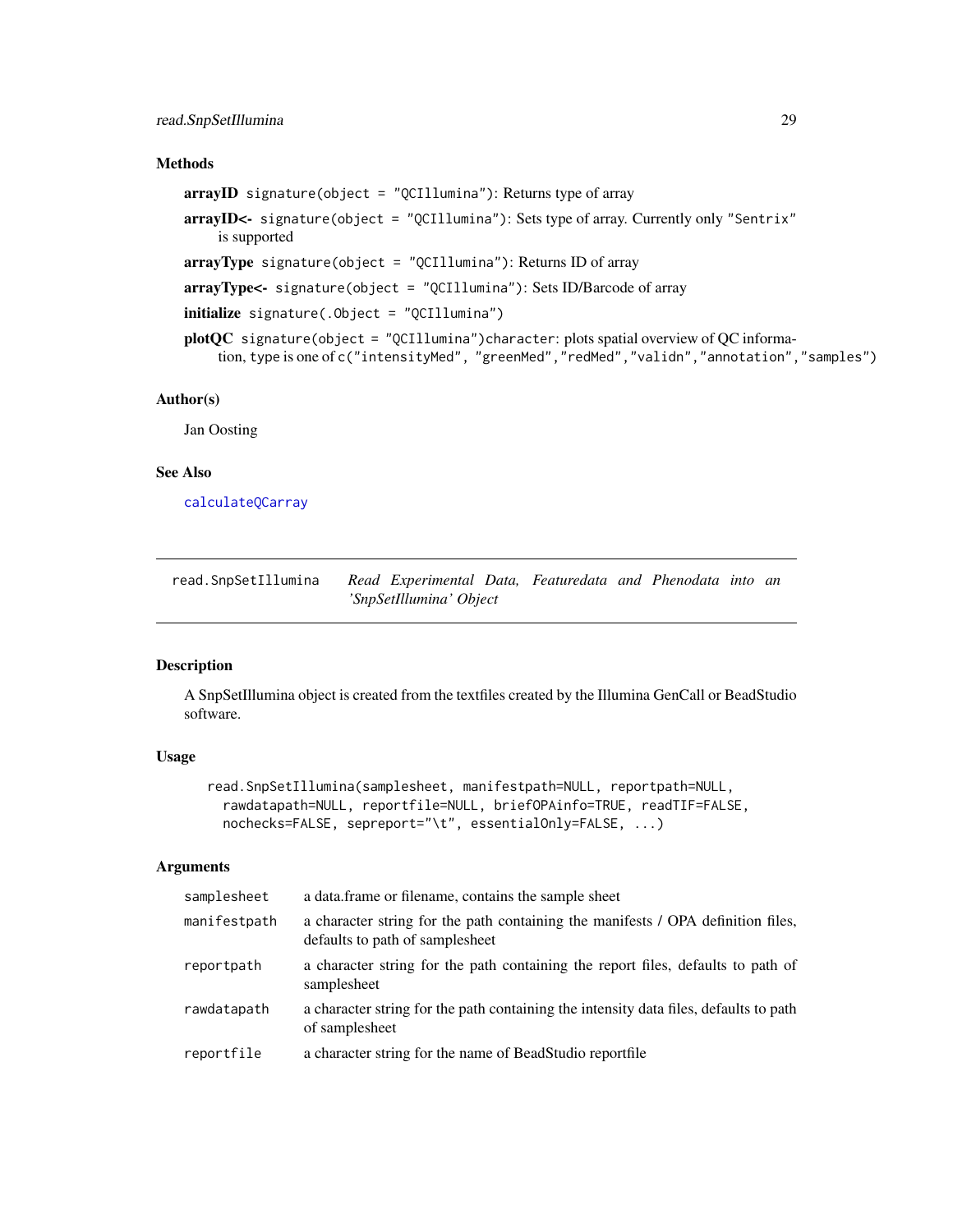| briefOPAinfo  | logical, if TRUE then only the SNP name, Illumi code, chromosome and basepair<br>position are put into the feature Data slot of the result, else all information<br>from the OPA file is put into the feature Data slot |
|---------------|-------------------------------------------------------------------------------------------------------------------------------------------------------------------------------------------------------------------------|
| readTIF       | logical, uses beadarray package and raw TIF files to read data                                                                                                                                                          |
| nochecks      | logical, limited validity checks on beadstudio report files. See details                                                                                                                                                |
| sepreport     | character, field separator character for beadstudio report files                                                                                                                                                        |
| essentialOnly | logical, if TRUE then only the essential columns from a reportfile are included<br>into the result. See details                                                                                                         |
| $\ddots$ .    | arguments are forwarded to readIllumina and can be used to perform bead-<br>level normalization                                                                                                                         |

#### Details

The text files from Illumina software are imported to a SnpSetIllumina object. Both result files from GenCall and BeadStudio can be used. In both cases the sample sheets from the experiments are used to select the proper data from the report or data files. The following columns from the sample sheet file are used for this purpose: 'Sample\_Name', 'Sentrix\_Position', and 'Pool\_ID'. The values in columns 'Sample\_Plate', 'Pool\_ID', and 'Sentrix\_ID' should be the same for all samples in the file, as this is the case for processed experiments. The contents of the sample sheet are put into the phenoData slot.

Zero values in the raw data signals are set to NA

Ideally the OPA manifest file containing SNP annotation should be available, these files are provided by Illumina. Columns 'IllCode', 'CHR', and 'MapInfo' are put into the featureData slot.

#### *GenCall Data*

In order to process experiments that were genotyped using the GenCall software, the arrays should be scanned with the setting <SaveTextFiles>true</SaveTextFiles> in the Illumina configuration file Settings.XML. 3 Types of files need to be present in the same folder: The sample sheet, .csv files containing signal intensity data, and the report file that contains the genotype information. For each sample in the sample sheet there should be a .csv file with the following file mask: [sam\_id]\_R00[yy]\_C00[xx].csv, where sam\_id is the Illumina ID for the SAM, and xx and yy are the column and row number respectively. From the report files the file with mask [Pool\_ID]\_LocusByDNA[\_ExpName].csv is used. 'Pool\_ID' is the OPA panel used, and '\_ExpName' is optional.

#### *BeadStudio Data*

To process experiments that were processed with BeadStudio, only two files are needed. The sample sheet and the Final Report file. The sample sheet must contain the same columns as for GenCall, the report file should contain the following columns: 'SNP Name', 'Sample ID', 'GC Score', 'Allele1 - AB', 'Allele2 - AB', 'GT Score', 'X Raw', and 'Y Raw'. 'SNP Name' and 'Sample ID' are used to form rows and columns in the experimental data, 'GC Score' is put in the callProbability matrix, 'Allele1 - AB' and 'Allele2 - AB' are combined into the call matrix, 'GT Score' is added to the featureData slot, 'X Raw' is put in the R matrix and 'Y Raw' in the G matrix. Other columns in the report file are added as matrices in the assayData slot, or columns in the featureData slot if values are identical for all samples in the reportfile. When nochecks is TRUE then only the 'SNP Name' and 'Sample ID' columns are required. The resulting object is now of class [MultiSet](#page-0-0)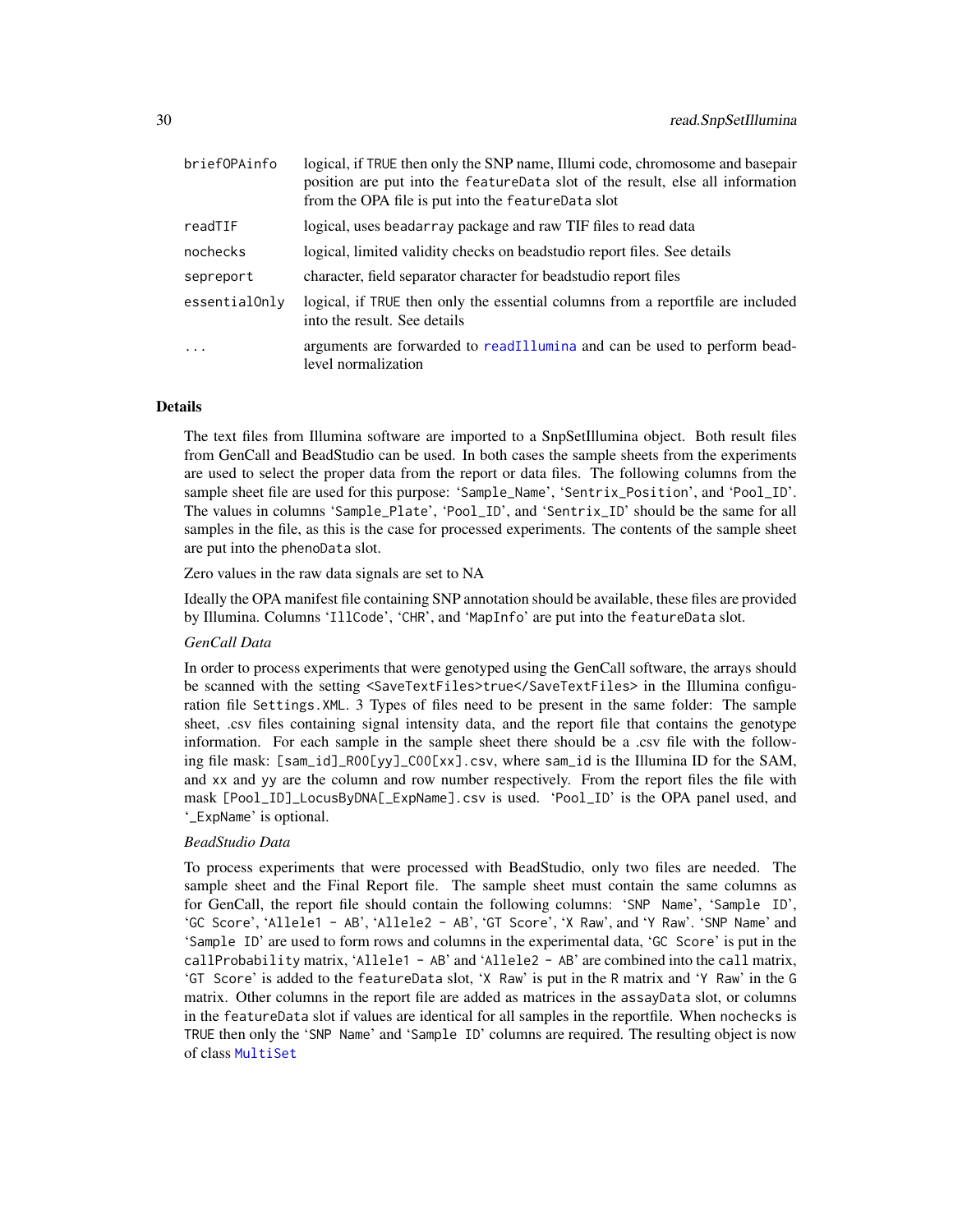### <span id="page-30-0"></span>removeLowQualityProbes 31

#### *Sample sheets*

To help generate a sample sheet for BeadStudio data a Sample\_Map.txt file can be converted to a sample sheet with the [Sample\\_Map2Samplesheet](#page-34-2) function. For Beadstudio reportfiles it is also possible to set samplesheet=NULL. In this case the phenoData slot will be fabricated from the sample names in the reportfile.

*Manifest/OPA/annotation files*

For BeadStudio reportfiles it is not necessary to have a Manifest file if the columns 'Chr' and 'Position' are available in the report file. Currently this is the only way to import data from Infinium arrays, because Illumina does not supply Manifest files for these arrays.

#### Value

This function returns an SnpSetIllumina object, or a MultiSet object when nochecks is TRUE.

#### Author(s)

Jan Oosting

### See Also

[SnpSetIllumina-class](#page-36-1), [Sample\\_Map2Samplesheet](#page-34-2), [readIllumina](#page-0-0)

#### Examples

```
# read a SnpSetIllumina object using example textfiles in data directory
datadir <- system.file("testdata", package="beadarraySNP")
SNPdata <- read.SnpSetIllumina(paste(datadir,"4samples_opa4.csv",sep="/"),datadir)
```
removeLowQualityProbes

*Quality control of SnpSetIllumina objects*

### Description

Remove probes form a SnpSetIllumina object that show a low quality throughout the experiment

#### Usage

```
removeLowQualityProbes(object, cutoff = 0.25)
```
#### Arguments

| object | SnpSetIllumina object |
|--------|-----------------------|
| cutoff | numeric               |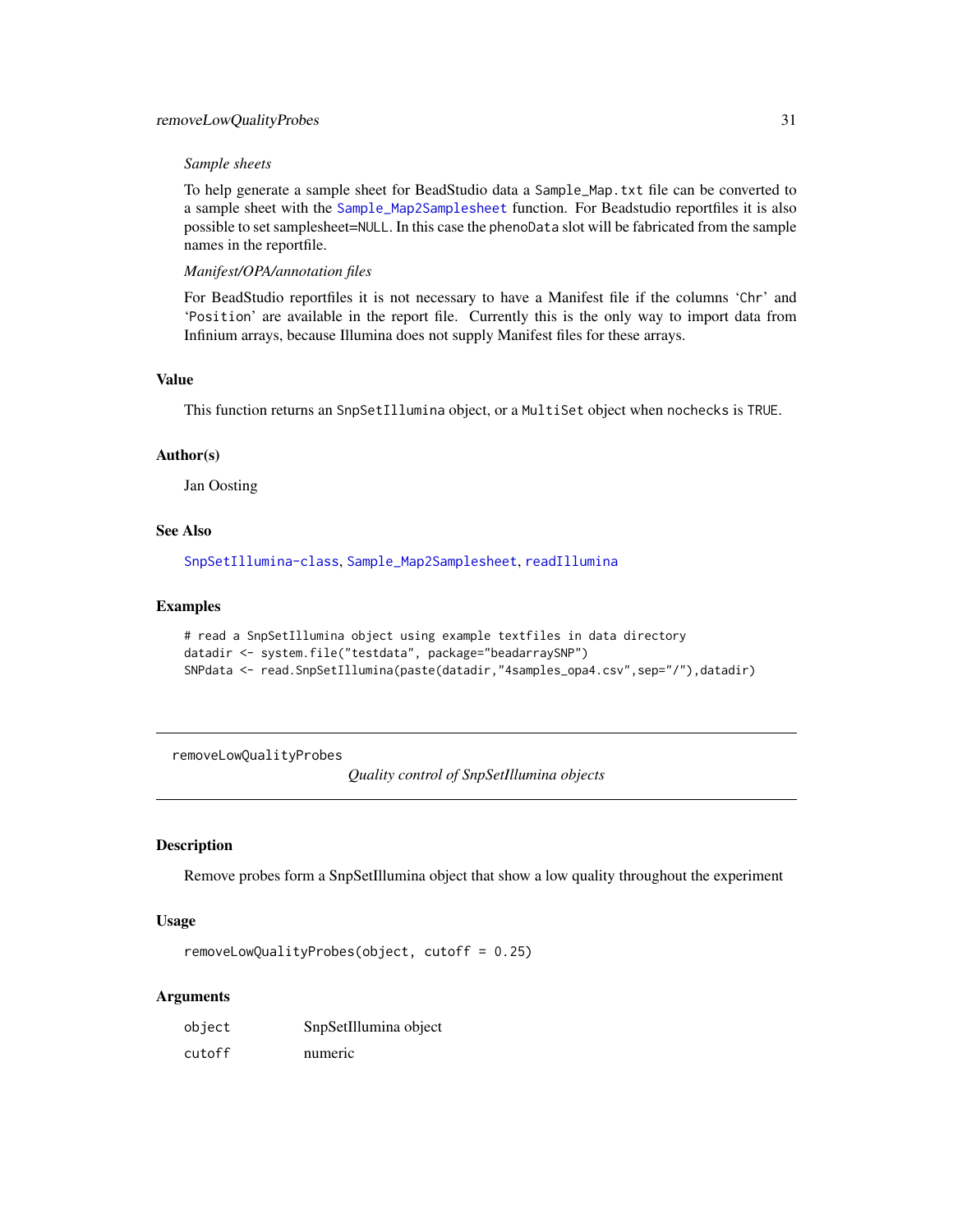### Details

Probes that have a median value below cutoff \* median value for the whole experiment are deleted from the object.

### Value

SnpSetIllumina object

#### Author(s)

Jan Oosting

removeLowQualitySamples

*Quality control of SnpSetIllumina objects*

### Description

Remove samples from a SnpSetIllumina object that show a low quality

#### Usage

```
removeLowQualitySamples(object, min.intensity = 1500, min.gt = 100, subsample = "OPA")
```
#### Arguments

| object        | SnpSetIllumina-class object                                                                                  |
|---------------|--------------------------------------------------------------------------------------------------------------|
| min.intensity | numeric. Samples that show a median intensity below this value in either Red<br>or Green channel are removed |
| min.gt        | numeric. Samples that have less than this amount of valid genotypes are re-<br>moved                         |
| subsample     | factor or column name in featureData slot of object                                                          |

### Value

This function returns an SnpSetIllumina object.

#### Author(s)

Jan Oosting

### Examples

```
data(chr17.260)
chr17.260<-removeLowQualitySamples(chr17.260,min.gt=10)
```
<span id="page-31-0"></span>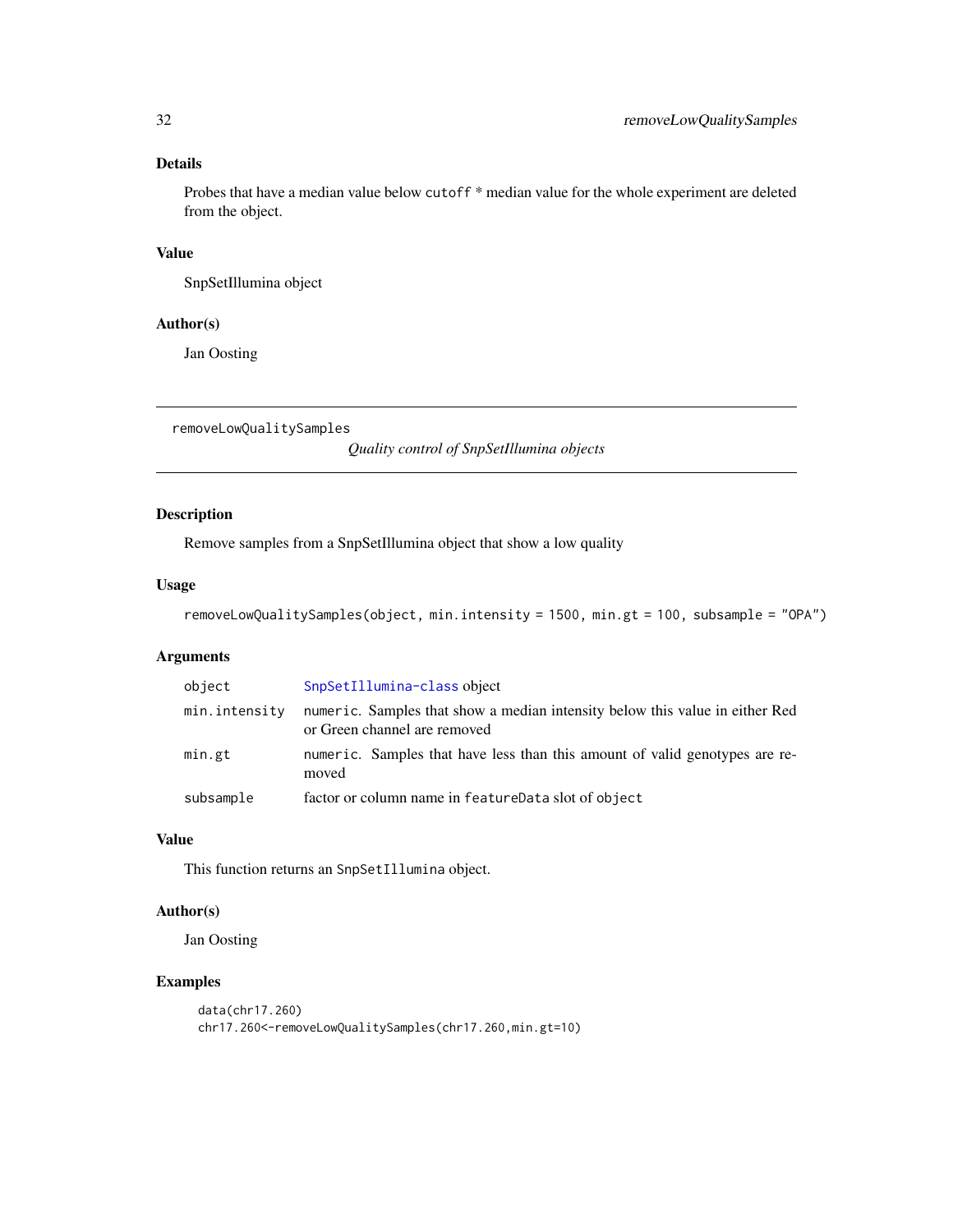<span id="page-32-0"></span>

### Description

Change the linkage panel in a dataset

#### Usage

renameOPA(snpdata, newOPA)

#### Arguments

| snpdata | SnpSetIllumina object        |
|---------|------------------------------|
| newOPA  | character, new linkage panel |

### Details

In order to combine different versions of the linkage panels, this function makes it possible to map the equivalent SNPs in both datasets.

### Value

SnpSetIllumina object

#### Author(s)

Jan Oosting

reportGenotypeSegmentation

*plot genomic view*

### Description

Create a figure that can be used for interactive work

### Usage

 $reportGenotypeSegmentation(object, plotRaw = TRUE, subsample = NULL, panels = 0, minProbes = 10, maxY =$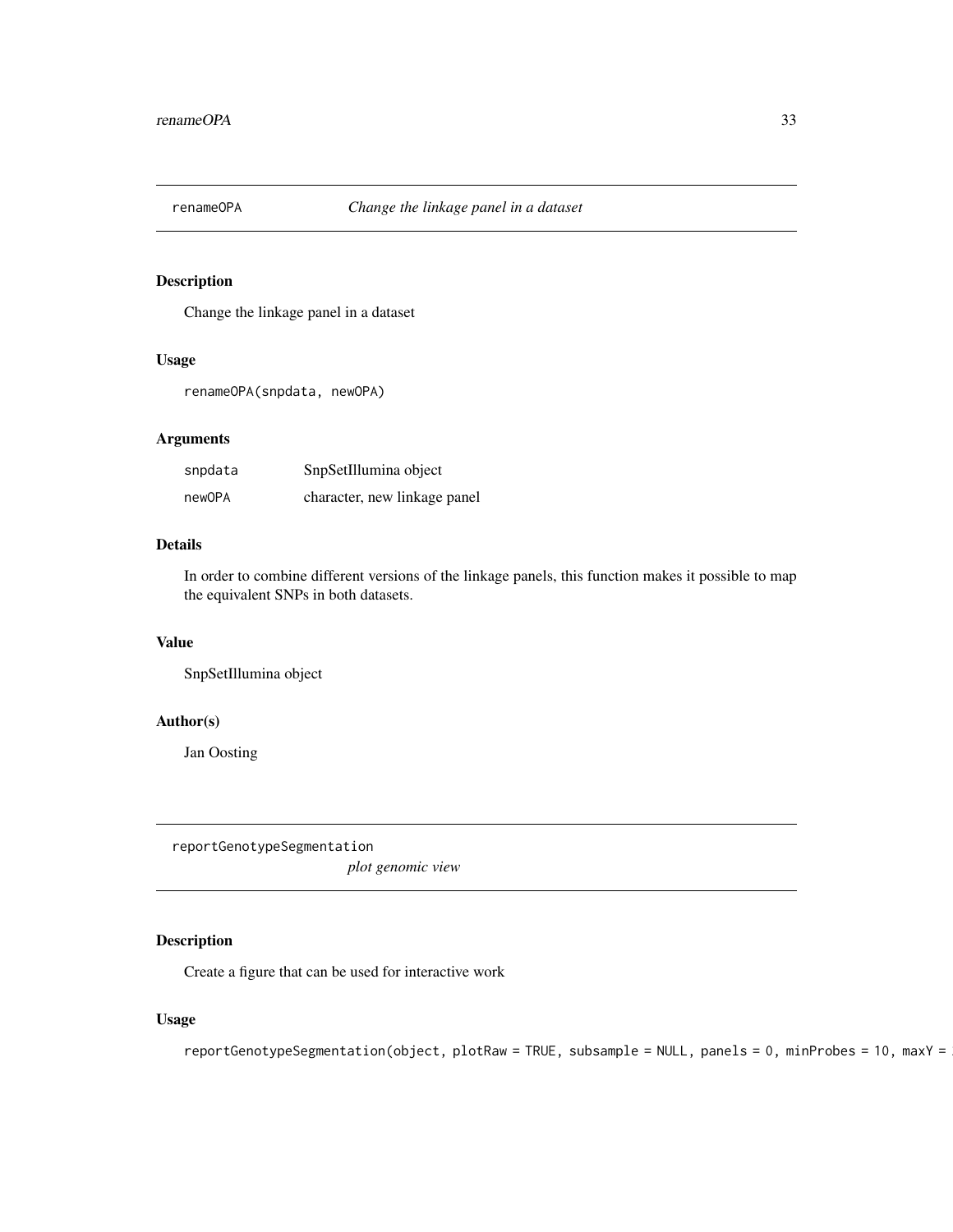### Arguments

| object    | class SnpSetIllumina after segmentation                  |
|-----------|----------------------------------------------------------|
| plotRaw   | logical                                                  |
| subsample | factor                                                   |
| panels    | number of panels on a page                               |
| minProbes | minimum number of probes for a chromosome within a panel |
| maxY      | maximum value on vertical scale within panels            |
|           | arguments are forwrded to plot                           |

### Value

this function is used for its side effects

#### Author(s)

Jan Oosting

reportSamplePanelQC-methods

*reportSamplePanelQC*

### <span id="page-33-1"></span>Description

Show raw intensity values for green and red channel for all samples in an experiment

### Usage

```
reportSamplePanelQC(object, by=10, legend=TRUE, ...)
```
### Arguments

| object               | OCIllumina object                                                  |
|----------------------|--------------------------------------------------------------------|
| by                   | numeric, number of samples in each plot                            |
| legend               | logical, create a final plot with a common legend for the barplots |
| $\ddot{\phantom{0}}$ | arguments are forwarded to barplot                                 |

### Examples

```
data(QC.260)
par(mfrow=c(2,2))
reportSamplePanelQC(QC.260,by=8)
```
<span id="page-33-0"></span>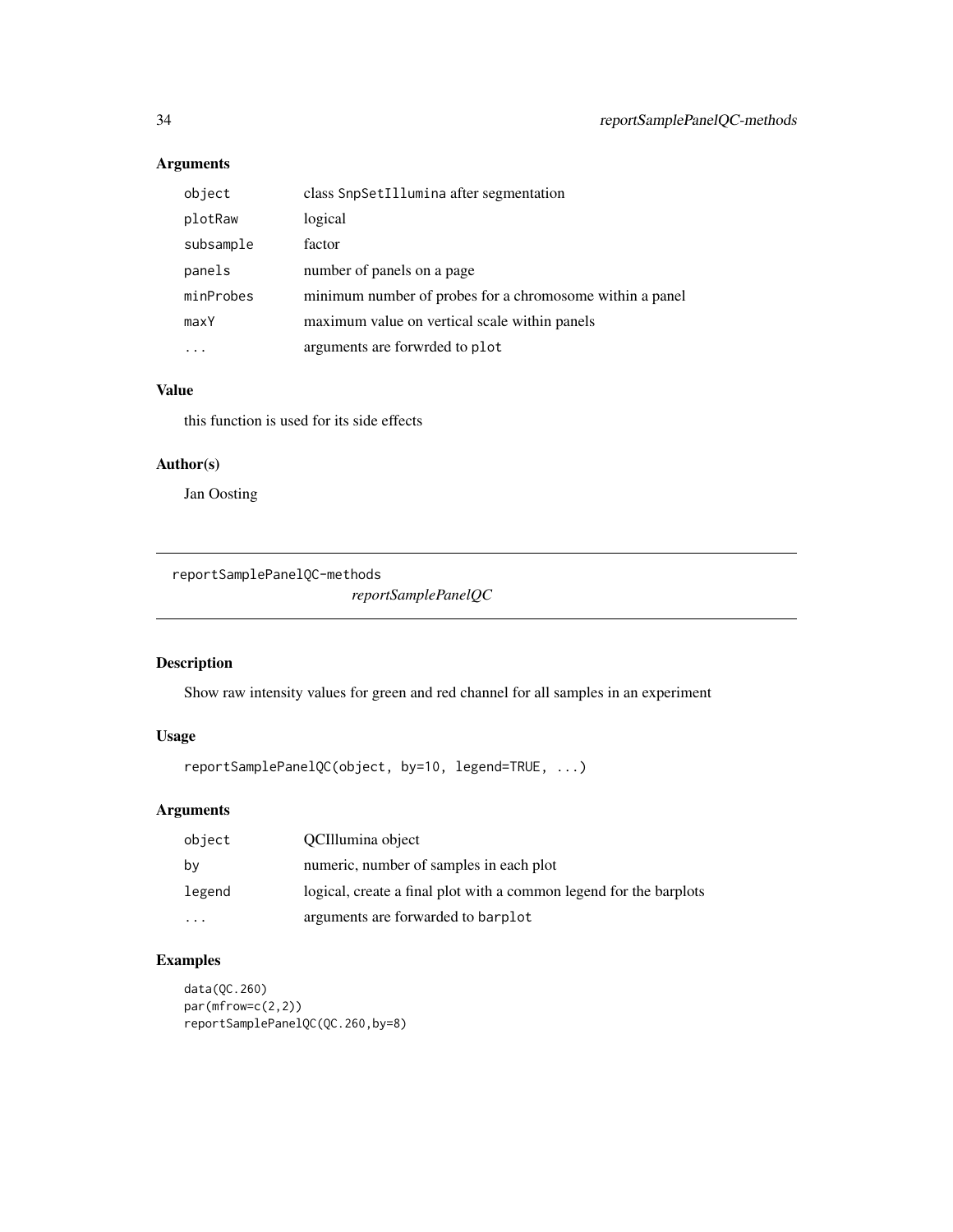<span id="page-34-2"></span><span id="page-34-0"></span>Sample\_Map2Samplesheet

*Convert Beadstudio Sample Map file to samplesheet*

#### Description

Create a samplesheet that can be used to import Illumina beadstudio data

#### Usage

```
Sample_Map2Samplesheet(samplemapfile, saveas = "")
```
#### Arguments

|        | samplemapfile character, name of the SampleMap file                                             |
|--------|-------------------------------------------------------------------------------------------------|
| saveas | character, optional, name of samplesheet file that can be used directly by read. SnpSetIllumina |

### Details

During the creation of a final reportfile from Beadstudio there is an option to create Map files. The Sample\_Map.txt file can be used to create an initial samplesheet for use in the read.SnpSetIllumina function

#### Value

A data.frame with the samplesheet

#### Author(s)

J. Oosting

### See Also

[read.SnpSetIllumina](#page-28-1)

<span id="page-34-1"></span>segmentate *Segmentation for SnpSetIllumina objects*

### Description

Use snapCGH package to perform segmentation

### Usage

```
segmentate(object, method = c("DNACopy", "HMM", "BioHMM", "GLAD"), normalizedTo = 2, doLog = TRUE,
           doMerge = FALSE, useLair = FALSE, subsample = "OPA", alpha = 0.01)
```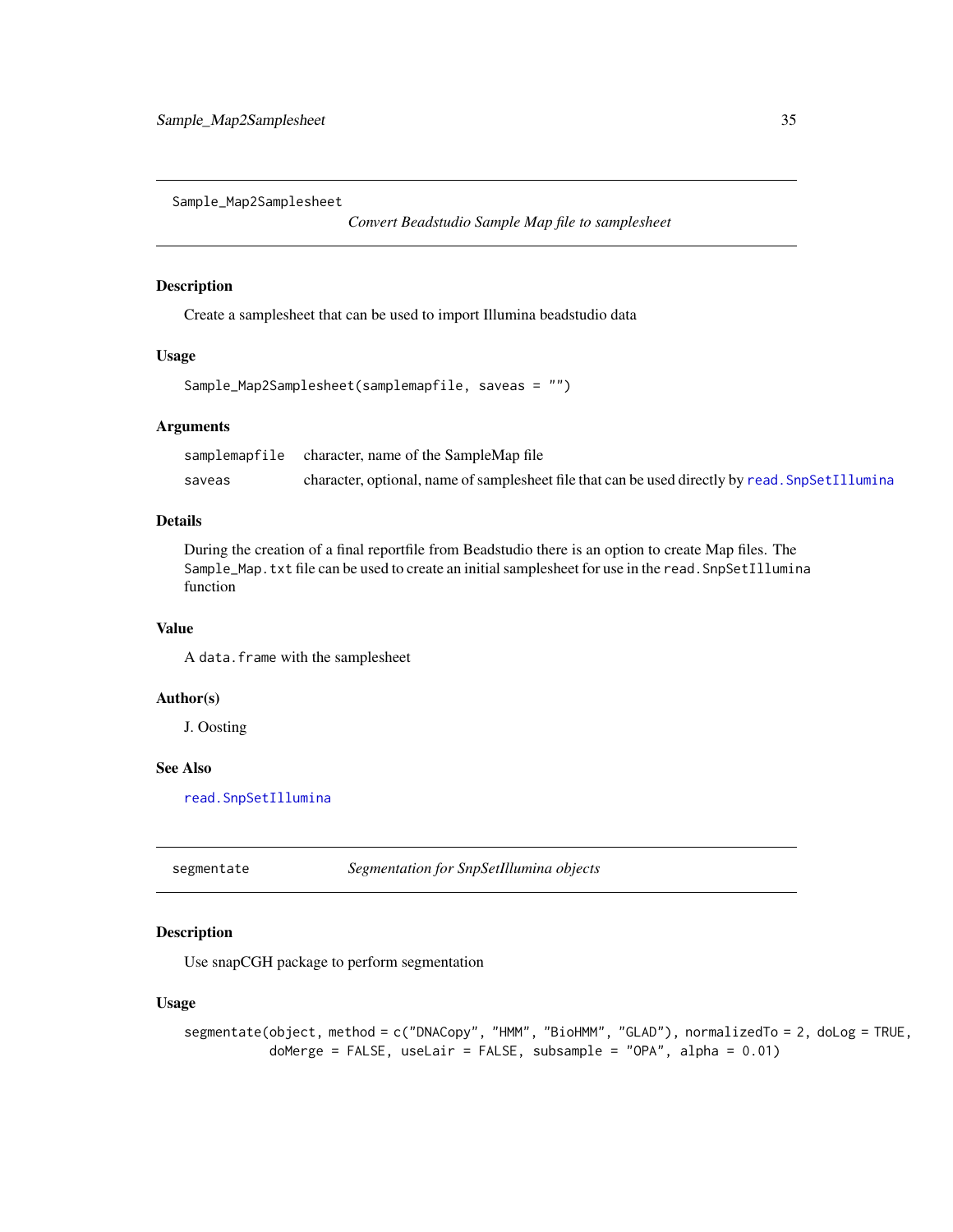### Arguments

| object       | class SnpSetIllumina                                                     |
|--------------|--------------------------------------------------------------------------|
| method       | char, type of segmentation                                               |
| normalizedTo | numeric                                                                  |
| doLog        | logical, perform transformation before segmentation, see convert2seglist |
| doMerge      | logical, perform merging of close states                                 |
| useLair      | logical, Also segmentate on lair                                         |
| subsample    | factor                                                                   |
| alpha        | numeric, probability threshold to distinguish segments                   |

### Value

SnpSetIllumina object with elements observed, states and predicted set in the AssayData slot

### Author(s)

Jan Oosting

<span id="page-35-1"></span>setRealCN *Integrate state information into SNP object*

### Description

Set calculated values of copy numbers in inferred element of AssayData slot

### Usage

```
setRealCN(object, sample, cn.sum, subsample="OPA")
```
### Arguments

| object    | class SnpSetIllumina      |
|-----------|---------------------------|
| sample    | sample identifier         |
| cn.sum    | list, see createCNSummary |
| subsample | "OPA"                     |

### Value

SnpSetIllumina object with inferred element of AssayData slot set

### Author(s)

Jan Oosting

<span id="page-35-0"></span>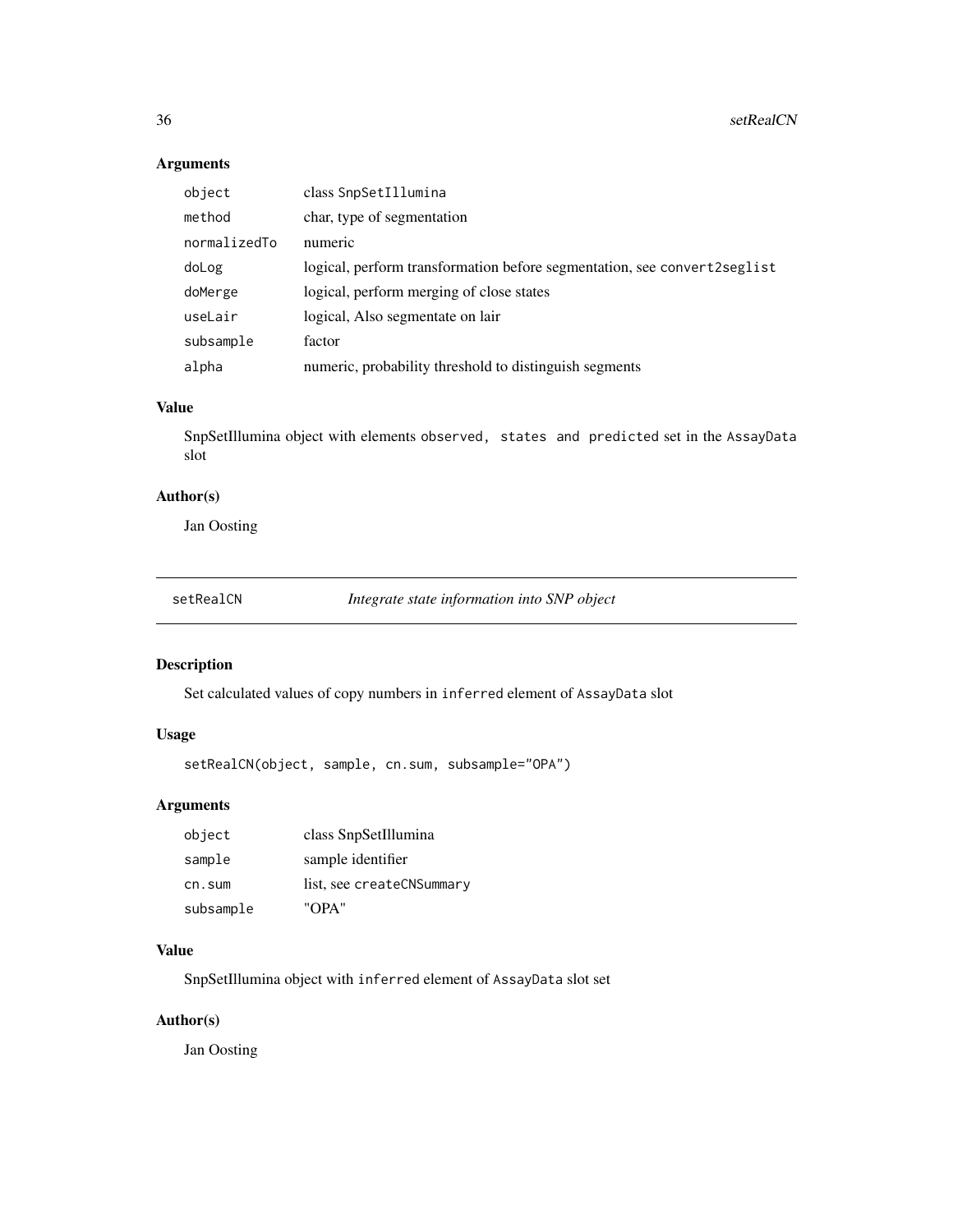### <span id="page-36-0"></span>smoothed.intensity 37

### See Also

[segmentate,](#page-34-1) [alterCN,](#page-1-1) [plotGoldenGate4OPA](#page-24-1) [createCNSummary](#page-9-1)

smoothed.intensity *Smooth intensity data*

### Description

Create a table of smoothe intensity values

#### Usage

```
smoothed.intensity(snpdata, smooth.lambda = 4, tau = 0.5)
```
### Arguments

| snpdata       | SnpSetIllumina object |
|---------------|-----------------------|
| smooth.lambda | smoothing parameter   |
| tau           | quantile to smooth    |

### Value

Numerical matrix with same dimensions as data

### Author(s)

Jan Oosting

### See Also

[SnpSetIllumina-class](#page-36-1)

<span id="page-36-2"></span>SnpSetIllumina *Class to Contain Objects Describing High-Throughput SNP Assays.*

#### <span id="page-36-1"></span>Description

Container for high-throughput assays and experimental metadata. SnpSetIllumina class is derived from [eSet](#page-0-0), and requires matrices R, G, call, callProbability as assay data members.

It supports featureData. Several visualization methods use columns CHR and MapInfo. The CHR column is used to handle sex chromosomes in a specific way. The OPA column is the default way to specify subsamples.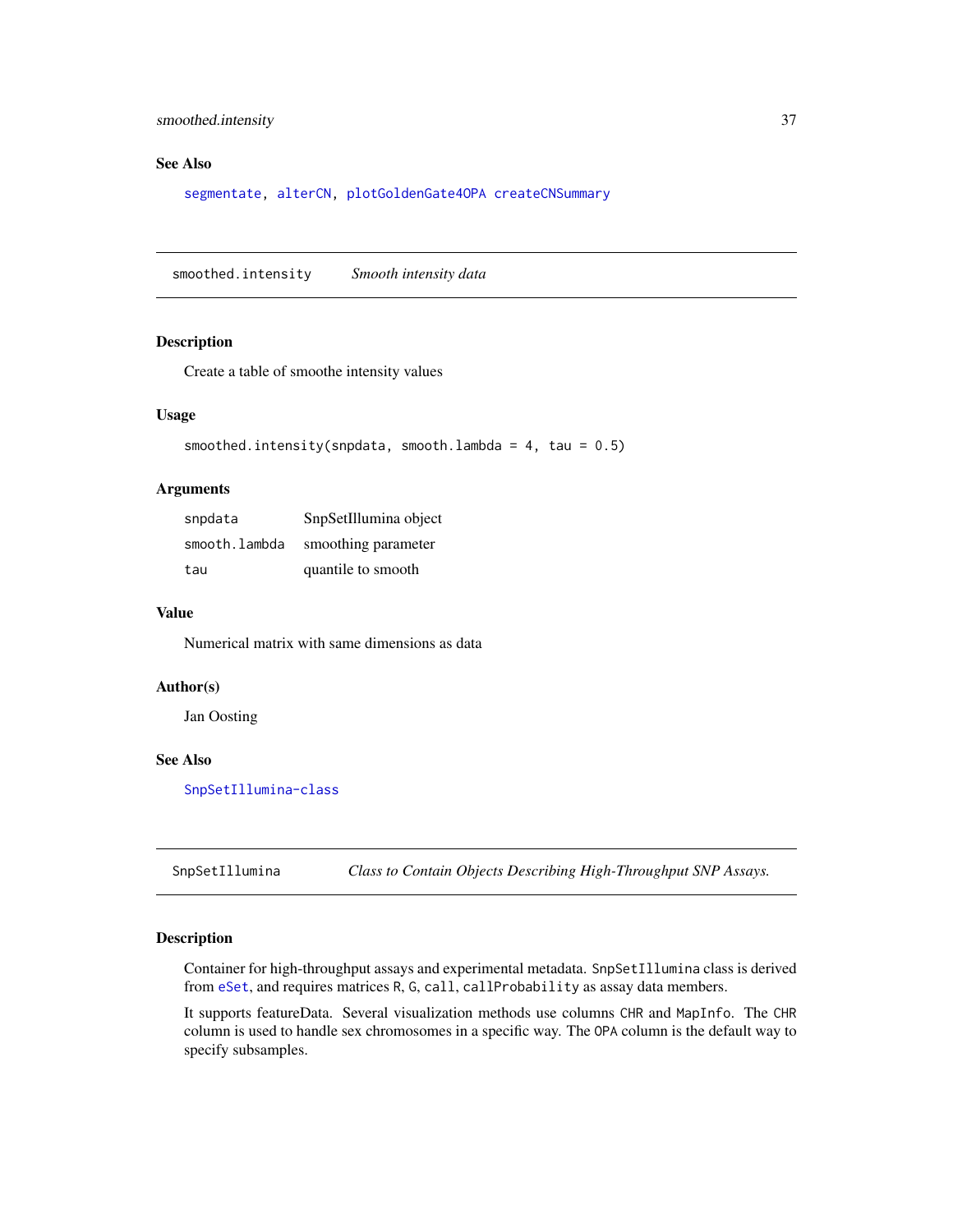#### Extends

Directly extends class [eSet](#page-0-0).

#### Creating Objects

```
new(SnpSetIllumina, phenoData = [AnnotatedDataFrame], experimentData = [MIAME], annotation = [ch
```
SnpSetIllumina instances are usually created through new("SnpSetIllumina", ...). Arguments to new include call (a matrix of gentoypic calls, with features (SNPs) corresponding to rows and samples to columns), callProbability, G, R, phenoData, experimentData, and annotation. phenoData, experimentData, and annotation can be missing, in which case they are assigned default values.

### **Slots**

Inherited from Biobase:eSet:

assayData: Contains matrices with equal dimensions, and with column number equal to nrow(phenoData). assayData must contain a matrix call with rows representing features (e.g., SNPs) and columns representing samples, a matrix callProbability describing the certainty of the call, and matrices R and G to describe allele specific intensities. The contents of these matrices are not enforced by the class. The assayData matrices Gb, Rb, intensity, theta are optional, but are either results or input for several methods of the class. Additional matrices of identical size may also be included in assayData. Class:[AssayData](#page-0-0).

phenoData: See [eSet](#page-0-0).

experimentData: See [eSet](#page-0-0).

annotation: See [eSet](#page-0-0).

featureData: annotation for SNPs, usually will contain a CHR and a MapInfo column for genomic localization.

#### **Methods**

Class-specific methods:

- exprs(SnpSetIllumina), exprs(SnpSetIllumina,matrix)<- Access and set elements named call in the AssayData slot.
- combine(SnpSetIllumina,SnpSetIllumina): performs union-like combination in both dimensions of SnpSetIllumina objects.
- fData(SnpSetIllumina), fData(SnpSetIllumina,data.frame)<- Access and set the pData in the featureData slot.
- calculateGSR(SnpSetIllumina) calculate ratio of Gentrain score and Gencall score. Creates GSR matrix in assayData. Should be performed before combining datasets.
- calculateSmooth(object,smoothType) calculate smoothed data, creates smoothed matrix in assayData. smoothType can only be "quantsmooth" at the moment
- sortGenomic(SnpSetIllumina) order the data by chromosome and position on the chromosome.

Derived from [eSet](#page-0-0):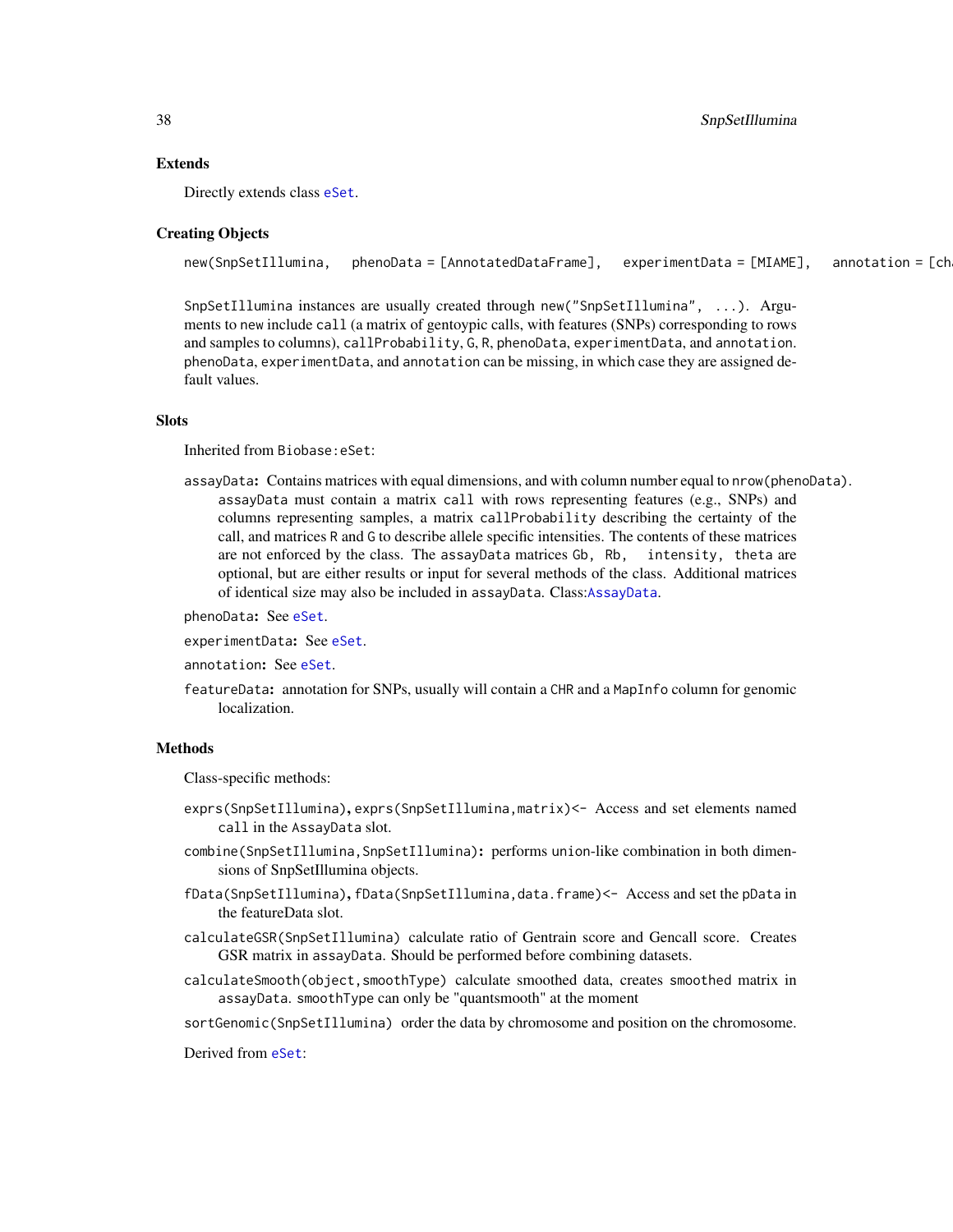sampleNames(SnpSetIllumina) and sampleNames(SnpSetIllumina)<-: See [eSet](#page-0-0).

featureNames(SnpSetIllumina), featureNames(SnpSetIllumina, value)<-: See [eSet](#page-0-0). dims(SnpSetIllumina): See [eSet](#page-0-0).

phenoData(SnpSetIllumina), phenoData(SnpSetIllumina,value)<-: See [eSet](#page-0-0).

varLabels(SnpSetIllumina), varLabels(SnpSetIllumina, value)<-: See [eSet](#page-0-0).

varMetadata(SnpSetIllumina), varMetadata(SnpSetIllumina,value)<-: See [eSet](#page-0-0).

pData(SnpSetIllumina), pData(SnpSetIllumina,value)<-: See [eSet](#page-0-0).

varMetadata(SnpSetIllumina), varMetadata(SnpSetIllumina, value) See [eSet](#page-0-0).

experimentData(SnpSetIllumina),experimentData(SnpSetIllumina,value)<-: See [eSet](#page-0-0).

pubMedIds(SnpSetIllumina), pubMedIds(SnpSetIllumina, value) See [eSet](#page-0-0).

abstract(SnpSetIllumina): See [eSet](#page-0-0).

annotation(SnpSetIllumina), annotation(SnpSetIllumina,value)<- See [eSet](#page-0-0).

storageMode([eSet](#page-0-0)), storageMode(eSet, character)<-: See eSet.

featureData(SnpSetIllumina), featureData(SnpSetIllumina,AnnotatedDataFrame)<- See [eSet](#page-0-0).

object[(index): Conducts subsetting of matrices and phenoData and featureData components.

Standard generic methods:

- initialize(SnpSetIllumina): Object instantiation, used by new; not to be called directly by the user.
- validObject(SnpSetIllumina): Validity-checking method, ensuring that call, callProbability, G, and R are members of assayData. checkValidity(SnpSetIllumina) imposes this validity check, and the validity checks of Biobase:class.eSet.

show(SnpSetIllumina) See [eSet](#page-0-0).

dim(SnpSetIllumina), ncol See [eSet](#page-0-0).

SnpSetIllumina[(index): See [eSet](#page-0-0).

SnpSetIllumina\$, SnpSetIllumina\$<- See [eSet](#page-0-0).

#### Author(s)

J. Oosting, based on Biobase eSet class

#### See Also

[eSet](#page-0-0)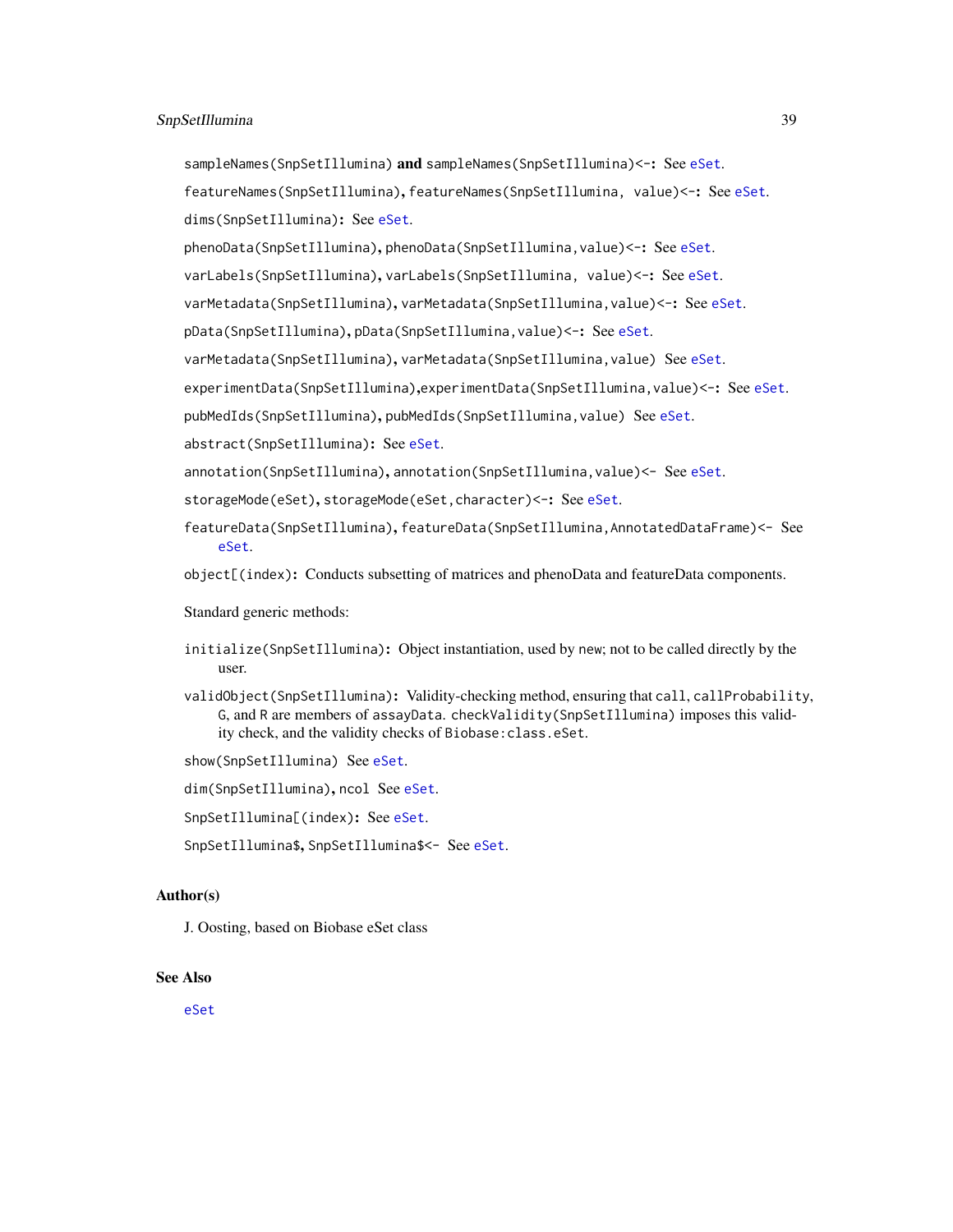<span id="page-39-0"></span>SnpSetSegments-class *Class "SnpSetSegments"*

#### Description

The SnpSetSegments class is a direct descendant of the SnpSetIllumina class, with an extra slot to define the genomic segments in each sample.

#### Objects from the Class

Objects can be created by calls of the form new("SnpSetSegments", assayData, phenoData, experimentData, annotat

#### **Slots**

cn.segments: Object of class "list" assayData: Object of class "AssayData" see ["SnpSetIllumina"](#page-36-1) phenoData: Object of class "AnnotatedDataFrame" see ["SnpSetIllumina"](#page-36-1) featureData: Object of class "AnnotatedDataFrame" see ["SnpSetIllumina"](#page-36-1) experimentData: Object of class "MIAME" see ["SnpSetIllumina"](#page-36-1) annotation: Object of class "character" see ["SnpSetIllumina"](#page-36-1) protocolData: Object of class "AnnotatedDataFrame" see ["SnpSetIllumina"](#page-36-1) .\_\_classVersion\_\_: Object of class "Versions" ["VersionedBiobase"](#page-0-0)

### Extends

Class ["SnpSetIllumina"](#page-36-1), directly. Class ["eSet"](#page-0-0), by class "SnpSetIllumina", distance 2. Class ["VersionedBiobase"](#page-0-0), by class "SnpSetIllumina", distance 3. Class ["Versioned"](#page-0-0), by class "SnpSetIllumina", distance 4.

### Methods

cn.segments signature(object = "SnpSetSegments"): ... cn.segments<- signature(object = "SnpSetSegments", value = "list"): ... initialize signature(.Object = "SnpSetSegments"): ...

### Note

This class is under development, and not usable in the current form

#### Author(s)

Jan Oosting

#### References

Corver et.al. Can Res dec 2008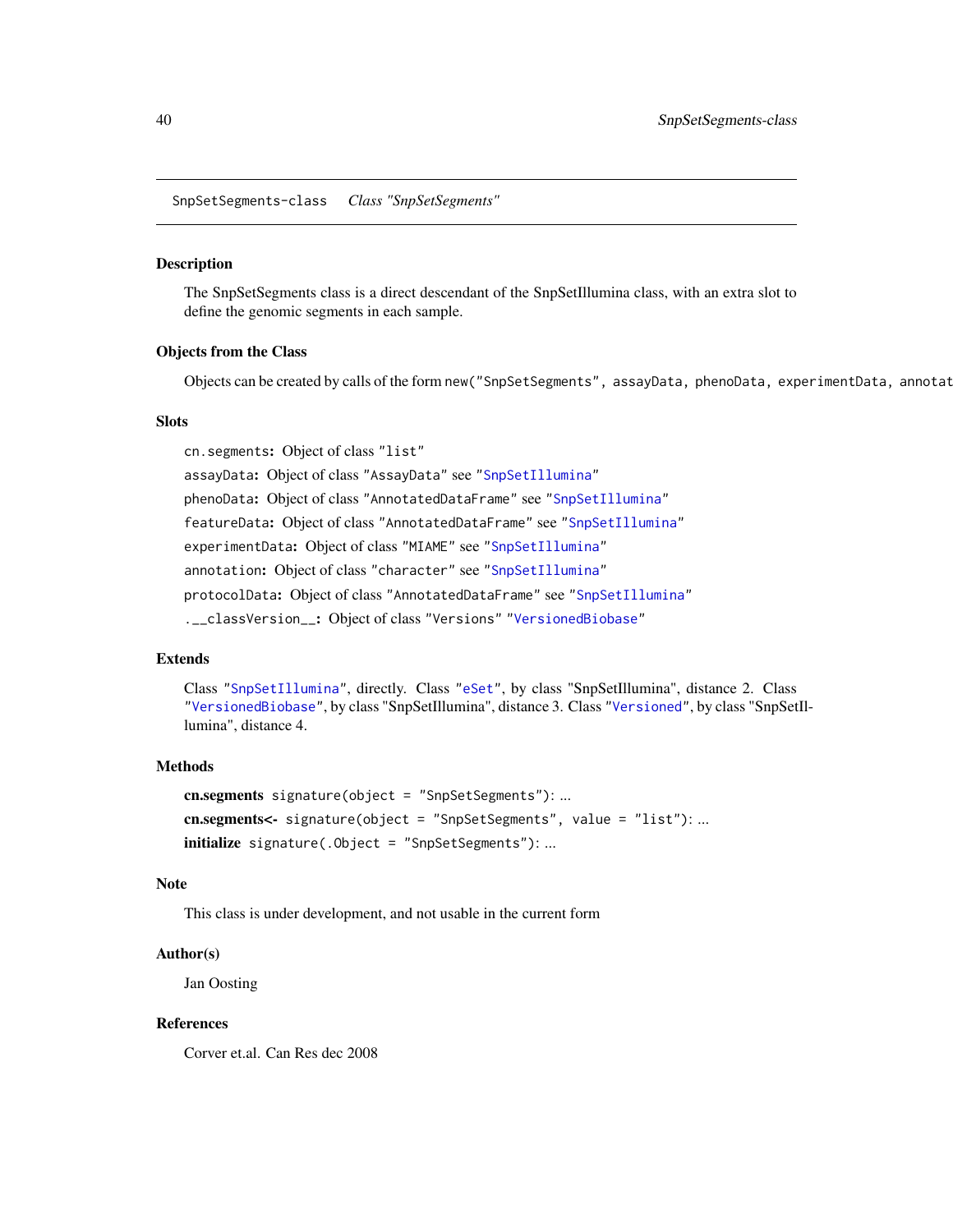### <span id="page-40-0"></span>standardNormalization 41

### See Also

[segmentate](#page-34-1)

#### Examples

```
showClass("SnpSetSegments")
```
standardNormalization *Default complete normalization*

#### Description

Performs all steps in normalization at best settings as determined in ref.

### Usage

standardNormalization(snpdata)

### Arguments

snpdata SnpSetIllumina object with raw data

#### Details

```
The function performs in the following steps snpdata<-normalizeBetweenAlleles.SNP(snpdata)
snpdata<-normalizeWithinArrays.SNP(snpdata,callscore = 0.8, relative = TRUE, fixed = FALSE, quanti
snpdata<-normalizeLoci.SNP(snpdata,normalizeTo = 2)
```
### Value

A SnpSetIllumina object with the G, R and intensity elements in assayData normalized to obtain values close to 2 on a linear scale for unaffected material.

#### Author(s)

Jan Oosting

#### See Also

[normalizeBetweenAlleles.SNP](#page-18-1),[normalizeWithinArrays.SNP](#page-21-1), [normalizeLoci.SNP](#page-20-1)

#### Examples

```
data(chr17.260)
data.nrm<-standardNormalization(chr17.260)
```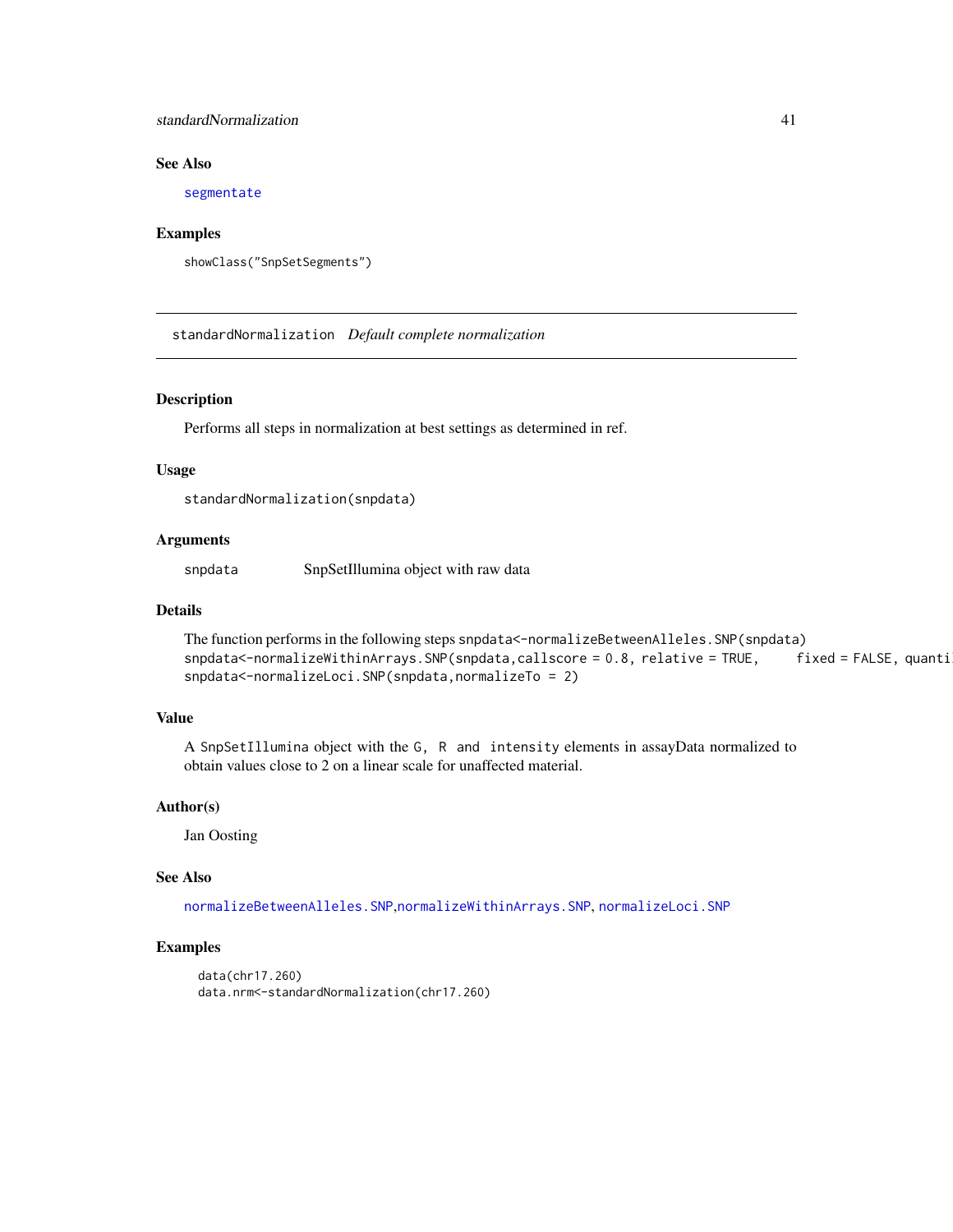# <span id="page-41-0"></span>**Index**

∗Topic classes QCIllumina-class, [28](#page-27-0) SnpSetIllumina, [37](#page-36-0) SnpSetSegments-class, [40](#page-39-0) ∗Topic datasets Illumina Genomic data, [17](#page-16-0) ∗Topic file read.SnpSetIllumina, [29](#page-28-0) ∗Topic hplot BeadstudioQC, [5](#page-4-0) pdfChromosomesSmoothCopyNumber, [23](#page-22-0) pdfQC, [24](#page-23-0) plotGoldenGate4OPA, [25](#page-24-0) plotQC, [26](#page-25-0) reportGenotypeSegmentation, [33](#page-32-0) reportSamplePanelQC-methods, [34](#page-33-0) ∗Topic iplot interactiveCNselect, [18](#page-17-0) plotGoldenGate4OPA, [25](#page-24-0) ∗Topic manip alterCN, [2](#page-1-0) backgroundCorrect.SNP, [3](#page-2-0) backgroundEstimate, [4](#page-3-0) BeadstudioQC, [5](#page-4-0) calculateLOH, [6](#page-5-0) calculateQCarray, [7](#page-6-0) compareGenotypes, [8](#page-7-0) copynumberConversion, [9](#page-8-0) createCNSummary, [10](#page-9-0) dist.GT, [11](#page-10-0) GenomicReports, [12](#page-11-0) GetBeadStudioSampleNames, [14](#page-13-0) getDNAindex, [14](#page-13-0) heterozygosity, [15](#page-14-0) heterozygousSNPs, [16](#page-15-0) interactiveCNselect, [18](#page-17-0) normalizeBetweenAlleles.SNP, [19](#page-18-0) normalizeBetweenSubsamples.SNP, [20](#page-19-0) normalizeLoci.SNP, [21](#page-20-0)

normalizeWithinArrays.SNP, [22](#page-21-0) PolarTransforms, [26](#page-25-0) QCaccessors, [27](#page-26-0) read.SnpSetIllumina, [29](#page-28-0) removeLowQualityProbes, [31](#page-30-0) removeLowQualitySamples, [32](#page-31-0) renameOPA, [33](#page-32-0) Sample\_Map2Samplesheet, [35](#page-34-0) segmentate, [35](#page-34-0) setRealCN, [36](#page-35-0) smoothed.intensity, [37](#page-36-0) standardNormalization, [41](#page-40-0) ∗Topic methods reportSamplePanelQC-methods, [34](#page-33-0) [,SnpSetIllumina-method *(*SnpSetIllumina*)*, [37](#page-36-0)

alterCN, [2,](#page-1-0) *10*, *18*, *25*, *37* arrayID *(*QCaccessors*)*, [27](#page-26-0) arrayID,QCIllumina-method *(*QCIllumina-class*)*, [28](#page-27-0) arrayID<- *(*QCaccessors*)*, [27](#page-26-0) arrayID<-,QCIllumina-method *(*QCIllumina-class*)*, [28](#page-27-0) arrayType, *7*, *28* arrayType *(*QCaccessors*)*, [27](#page-26-0) arrayType,QCIllumina-method *(*QCIllumina-class*)*, [28](#page-27-0) arrayType<- *(*QCaccessors*)*, [27](#page-26-0) arrayType<-,QCIllumina-method *(*QCIllumina-class*)*, [28](#page-27-0) AssayData, *38*

backgroundCorrect, *4* backgroundCorrect.SNP, [3,](#page-2-0) *5*, *19, 20*, *23* backgroundEstimate, [4,](#page-3-0) *4* BeadstudioQC, [5](#page-4-0)

calculateGSR *(*SnpSetIllumina*)*, [37](#page-36-0)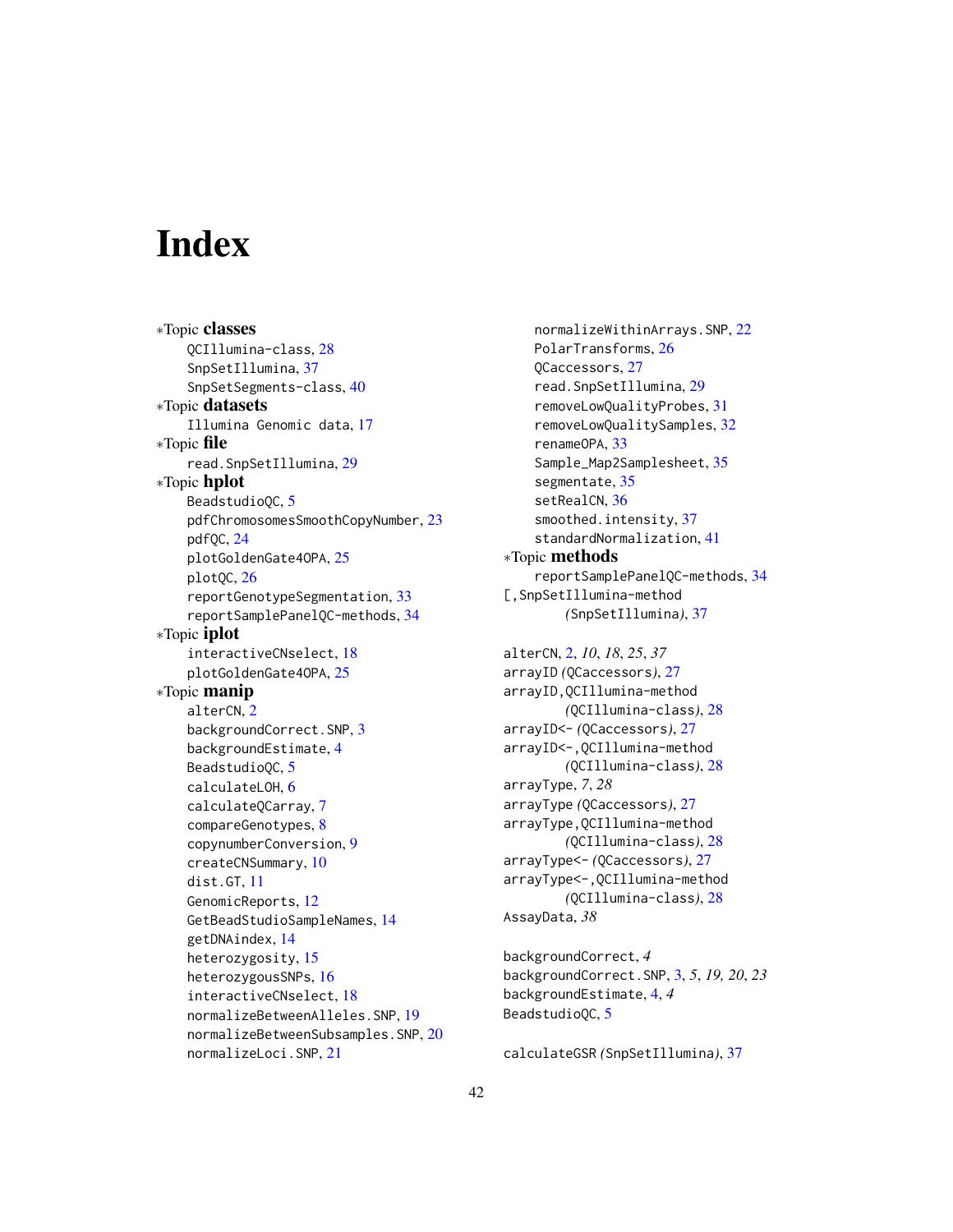### $I<sub>N</sub>$  and  $I<sub>3</sub>$  and  $I<sub>43</sub>$

calculateGSR,SnpSetIllumina-method *(*SnpSetIllumina*)*, [37](#page-36-0) calculateLair *(*calculateLOH*)*, [6](#page-5-0) calculateLOH, [6](#page-5-0) calculateQCarray, *5*, [7,](#page-6-0) *28, 29* calculateSmooth *(*SnpSetIllumina*)*, [37](#page-36-0) calculateSmooth,SnpSetIllumina,character-method *(*SnpSetIllumina*)*, [37](#page-36-0) chr17.260 *(*Illumina Genomic data*)*, [17](#page-16-0) class:SnpSetIllumina *(*SnpSetIllumina*)*, [37](#page-36-0) cn.segments *(*SnpSetSegments-class*)*, [40](#page-39-0) cn.segments,SnpSetSegments-method *(*SnpSetSegments-class*)*, [40](#page-39-0) cn.segments<- *(*SnpSetSegments-class*)*, [40](#page-39-0) cn.segments<-,SnpSetSegments,list-method *(*SnpSetSegments-class*)*, [40](#page-39-0) combine,SnpSetIllumina,ANY-method *(*SnpSetIllumina*)*, [37](#page-36-0) combine,SnpSetIllumina,SnpSetIllumina-method *(*SnpSetIllumina*)*, [37](#page-36-0) compareGenotypes, [8,](#page-7-0) *16* convert2aCGH *(*copynumberConversion*)*, [9](#page-8-0) convert2SegList *(*copynumberConversion*)*, **[9](#page-8-0)** copynumberConversion, [9](#page-8-0) createCNSummary, *3*, [10,](#page-9-0) *15*, *18*, *25*, *37* dist, *11* dist.GT, [11](#page-10-0) eSet, *37–40* exprs,SnpSetIllumina-method *(*SnpSetIllumina*)*, [37](#page-36-0) exprs<-,SnpSetIllumina,matrix-method *(*SnpSetIllumina*)*, [37](#page-36-0) fData,SnpSetIllumina-method *(*SnpSetIllumina*)*, [37](#page-36-0) fData<-,SnpSetIllumina,data.frame-method *(*SnpSetIllumina*)*, [37](#page-36-0) featureData,SnpSetIllumina-method *(*SnpSetIllumina*)*, [37](#page-36-0) featureData<-,SnpSetIllumina-method *(*SnpSetIllumina*)*, [37](#page-36-0) GenomicReports, [12](#page-11-0) GetBeadStudioSampleNames, [14](#page-13-0) getDNAindex, [14](#page-13-0)

hclust, *11* heterozygosity, [15](#page-14-0) heterozygousSNPs, *8*, [16,](#page-15-0) *16* Illumina Genomic data, [17](#page-16-0) initialize,QCIllumina-method *(*QCIllumina-class*)*, [28](#page-27-0) initialize,SnpSetIllumina-method *(*SnpSetIllumina*)*, [37](#page-36-0) initialize,SnpSetSegments-method *(*SnpSetSegments-class*)*, [40](#page-39-0) interactiveCNselect, *3*, [18,](#page-17-0) *25* MultiSet, *30* normalizeBetweenAlleles.SNP, *4*, [19,](#page-18-0) *20, 21*, *23*, *41* normalizeBetweenSubsamples.SNP, [20](#page-19-0) normalizeLoci.SNP, [21,](#page-20-0) *23*, *41* normalizeWithinArrays.SNP, *4*, *19–21*, [22,](#page-21-0) *41* pdfBeadstudioQC *(*BeadstudioQC*)*, [5](#page-4-0) pdfChromosomeGainLossLOH *(*pdfChromosomesSmoothCopyNumber*)*, [23](#page-22-0) pdfChromosomesSmoothCopyNumber, *13*, [23](#page-22-0) pdfQC, *5*, [24,](#page-23-0) *26* pdfSamplesSmoothCopyNumber, *13* pdfSamplesSmoothCopyNumber *(*pdfChromosomesSmoothCopyNumber*)*,  $23$ plotGenomePanels *(*plotGoldenGate4OPA*)*,  $25$ plotGoldenGate4OPA, *10*, *15*, *18*, [25,](#page-24-0) *37* plotQC, *24*, [26](#page-25-0) plotQC,QCIllumina-method *(*QCIllumina-class*)*, [28](#page-27-0) polar2RG *(*PolarTransforms*)*, [26](#page-25-0) PolarTransforms, [26](#page-25-0) prepareGenomePlot, *13* QC.260 *(*Illumina Genomic data*)*, [17](#page-16-0) QCaccessors, [27](#page-26-0) QCIllumina, *5* QCIllumina *(*QCIllumina-class*)*, [28](#page-27-0) QCIllumina-class, [28](#page-27-0) quantsmooth, *12, 13*

read.SnpSetIllumina, *7*, *14*, [29,](#page-28-0) *35*